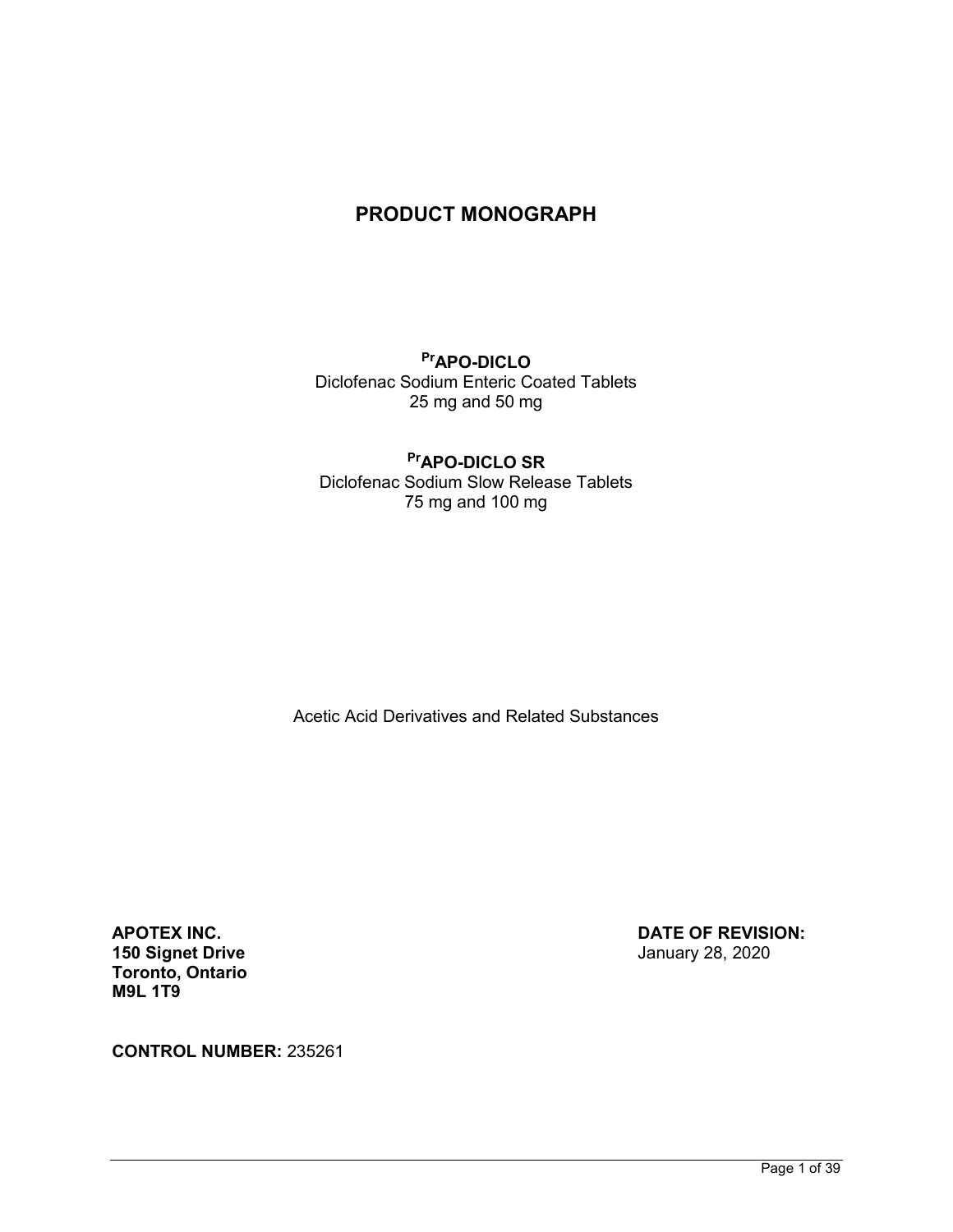# **Table of Contents**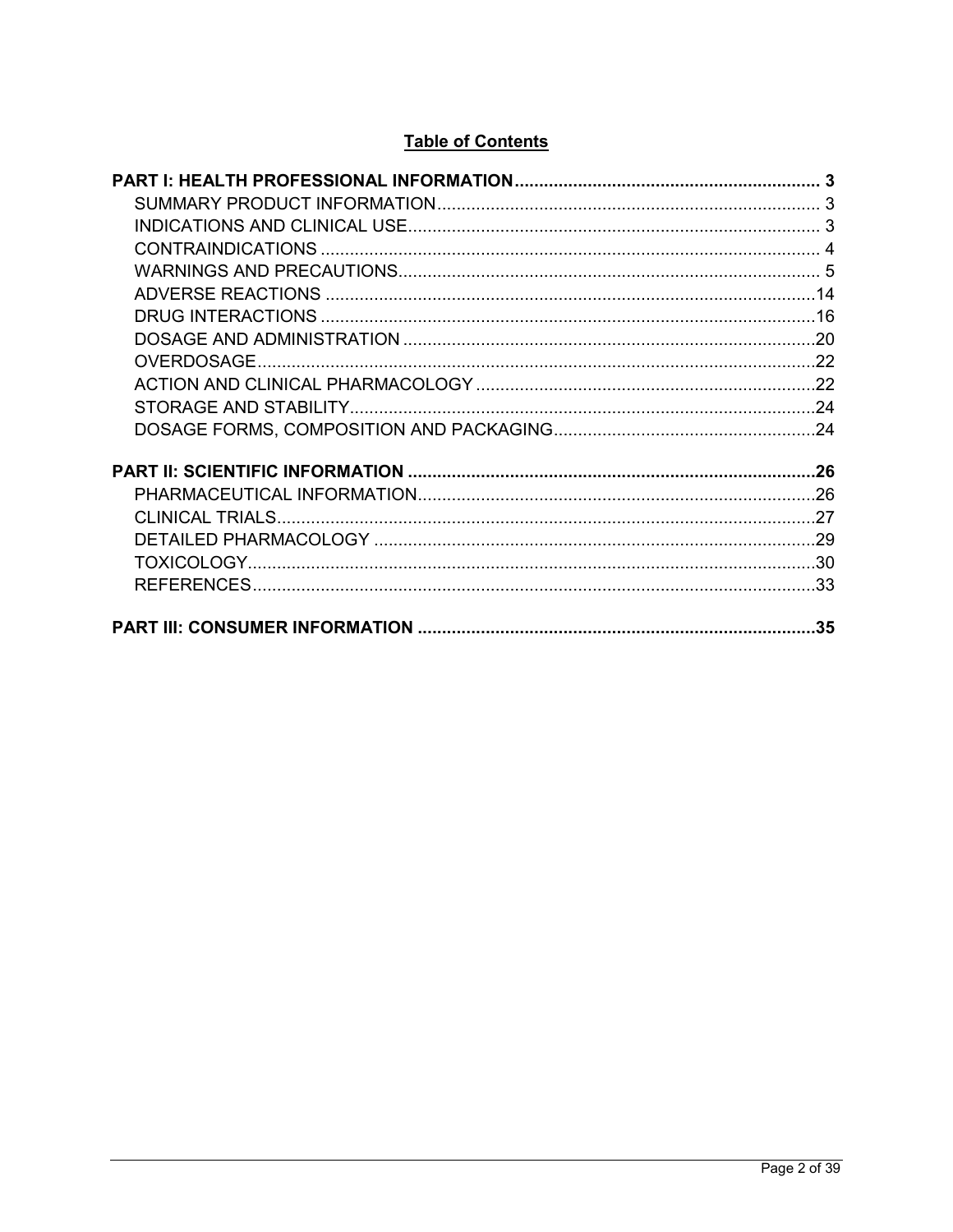## **PrAPO-DICLO** Diclofenac Sodium Enteric Coated Tablets 25 mg and 50 mg

## **PrAPO-DICLO SR** Diclofenac Sodium Slow Release Tablets 75 mg and 100 mg

## <span id="page-2-0"></span>**PART I: HEALTH PROFESSIONAL INFORMATION**

## <span id="page-2-1"></span>**SUMMARY PRODUCT INFORMATION**

| Route of<br>Administration | Dosage Form /<br><b>Strength</b>               | All Nonmedicinal Ingredients                                                                                                                                                                                                                                                                                  |
|----------------------------|------------------------------------------------|---------------------------------------------------------------------------------------------------------------------------------------------------------------------------------------------------------------------------------------------------------------------------------------------------------------|
| Oral                       | <b>Enteric Coated Tablets,</b><br>25 mg, 50 mg | colloidal silicon dioxide, dextrates, D&C yellow<br>#10 (25 mg tablet), FD & C yellow #6, ferric oxide<br>yellow, hydroxypropyl methylcellulose, methanol,<br>magnesium stearate, methylcellulose,<br>polyethylene glycol, polyvinylacetate phthalate<br>stearic acid, titanium dioxide and triethyl citrate. |
|                            | Slow-release Tablets,<br>75 mg, 100 mg         | dextrates, ferric oxide red, hydroxyethyl cellulose,<br>hydroxypropyl methylcellulose, magnesium<br>stearate, microcrystalline cellulose, polyethylene<br>glycol and titanium dioxide.                                                                                                                        |

## <span id="page-2-2"></span>**INDICATIONS AND CLINICAL USE**

APO-DICLO (diclofenac sodium) and APO-DICLO SR (diclofenac sodium) are indicated for:

 the symptomatic treatment of rheumatoid arthritis and osteoarthritis, including degenerative joint disease of the hip.

*Throughout this document, the term Nonsteroidal Anti-Inflammatory Drug (NSAID) refers to both non-selective NSAIDs and selective COX-2 inhibitor NSAIDs, unless otherwise indicated.*

**Diclofenac, particularly at higher doses, is associated with an increased risk of serious cardiovascular related adverse events that is comparable to COX-2 inhibitors. For patients with pre-existing risk factors for cardiovascular disease (including ischemic heart disease, cerebrovascular disease and/or congestive heart failure NYHA II-IV) other management strategies that do not include NSAlDs, particularly COX-2 inhibitors and diclofenac, should be considered first (see CONTRAINDICATIONS and WARNINGS AND PRECAUTIONS).**

**For patients with increased risk of developing GI adverse events other management strategies that do not include NSAIDs should be considered first (see CONTRAINDICATIONS and WARNINGS AND PRECAUTIONS).**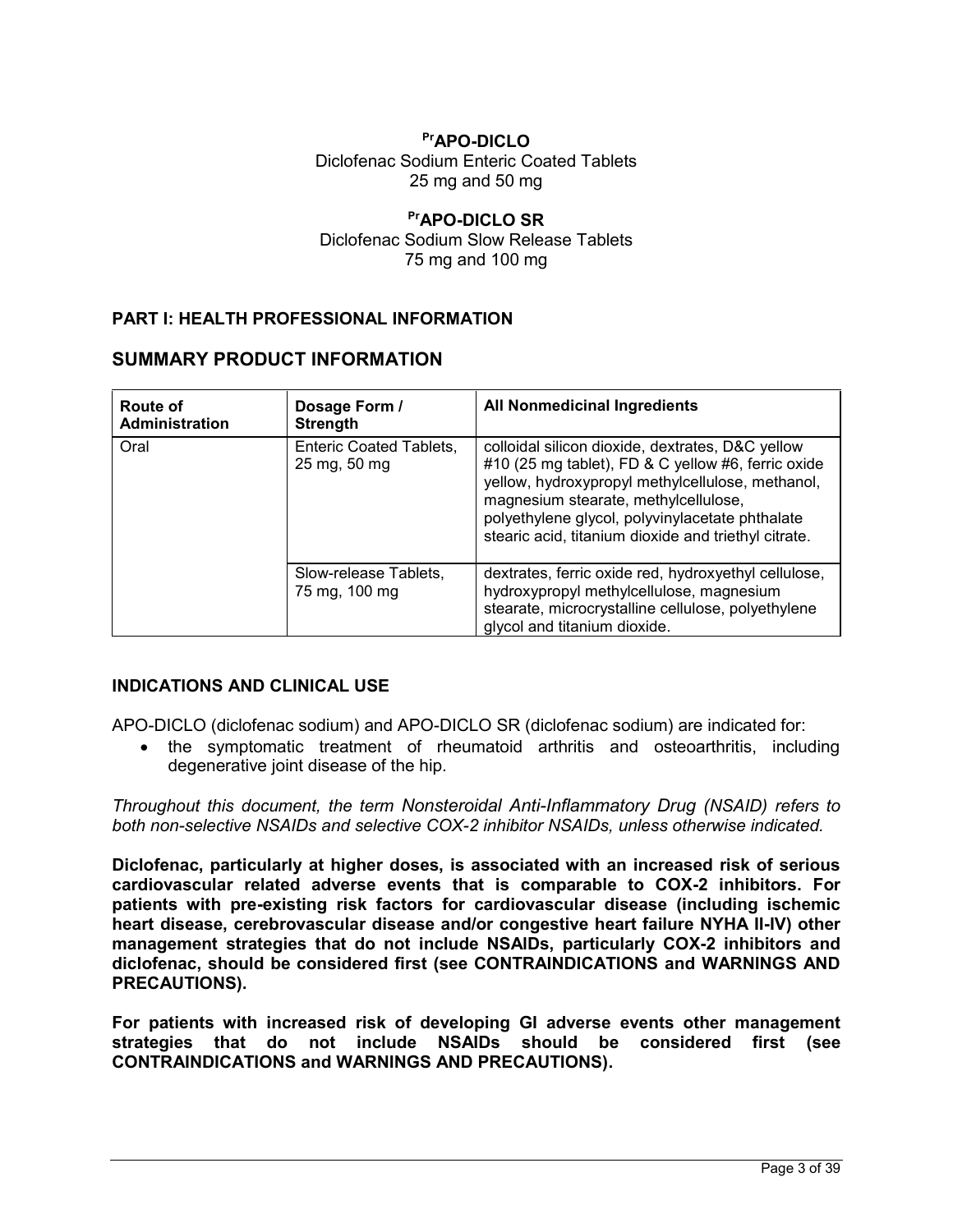**Use of APO-DICLO or APO-DICLO SR should be limited to the lowest effective dose for the shortest possible duration of treatment in order to minimize the potential risk for cardiovascular or gastrointestinal adverse events (see CONTRAINDICATIONS and WARNINGS AND PRECAUTIONS).**

APO-DICLO and APO-DICLO SR, as NSAIDs, do NOT treat clinical disease or prevent its progression.

APO-DICLO and APO-DICLO SR, as NSAIDs, only relieve symptoms and decrease inflammation for as long as the patient continues to take them.

## **Patients Subsets**

### *Geriatrics*

Evidence from clinical studies and post-market experience suggests that use in the geriatric population is associated with differences in safety (see **WARNINGS AND PRECAUTIONS).**

## *Pediatrics (<16 years of age)*

Safety and efficacy have not been established in the pediatric population.

## <span id="page-3-0"></span>**CONTRAINDICATIONS**

APO-DICLO and APO-DICLO SR are contraindicated in:

- the peri-operative setting of coronary artery bypass graft surgery (CABG). Although APO-DICLO and APO-DICLO SR have NOT been studied in this patient population, a selective COX-2 inhibitor NSAID studied in such a setting has led to an increased incidence of cardiovascular/thromboembolic events, deep surgical infections and sternal wound complications.
- the third trimester of pregnancy, because of risk of premature closure of the ductus arteriosus, fetal renal impairment with subsequent oligohydramnios and prolonged parturition.
- women who are breastfeeding, because of the potential for serious adverse reactions in nursing infants.
- severe uncontrolled heart failure.
- known hypersensitivity to APO-DICLO or APO-DICLO SR or to any of the components/excipients.
- history of asthma, urticaria, or allergic-type reactions after taking ASA or other NSAIDs (i.e. complete or partial syndrome of ASA-intolerance - rhinosinusitis, urticaria/angioedema, nasal polyps, asthma). Fatal anaphylactoid reactions have occurred in such individuals. Individuals with the above medical problems are at risk of a severe reaction even if they have taken NSAIDs in the past without any adverse reaction. The potential for crossreactivity between different NSAIDs must be kept in mind (see **WARNINGS AND PRECAUTIONS** - Hypersensitivity Reactions - Anaphylactoid Reactions).
- active gastric / duodenal / peptic ulcer, active GI bleeding or perforation, regional ulcer, gastritis or ulcerative colitis (see WARNINGS AND PRECAUTIONS and ADVERSE DRUG REACTIONS).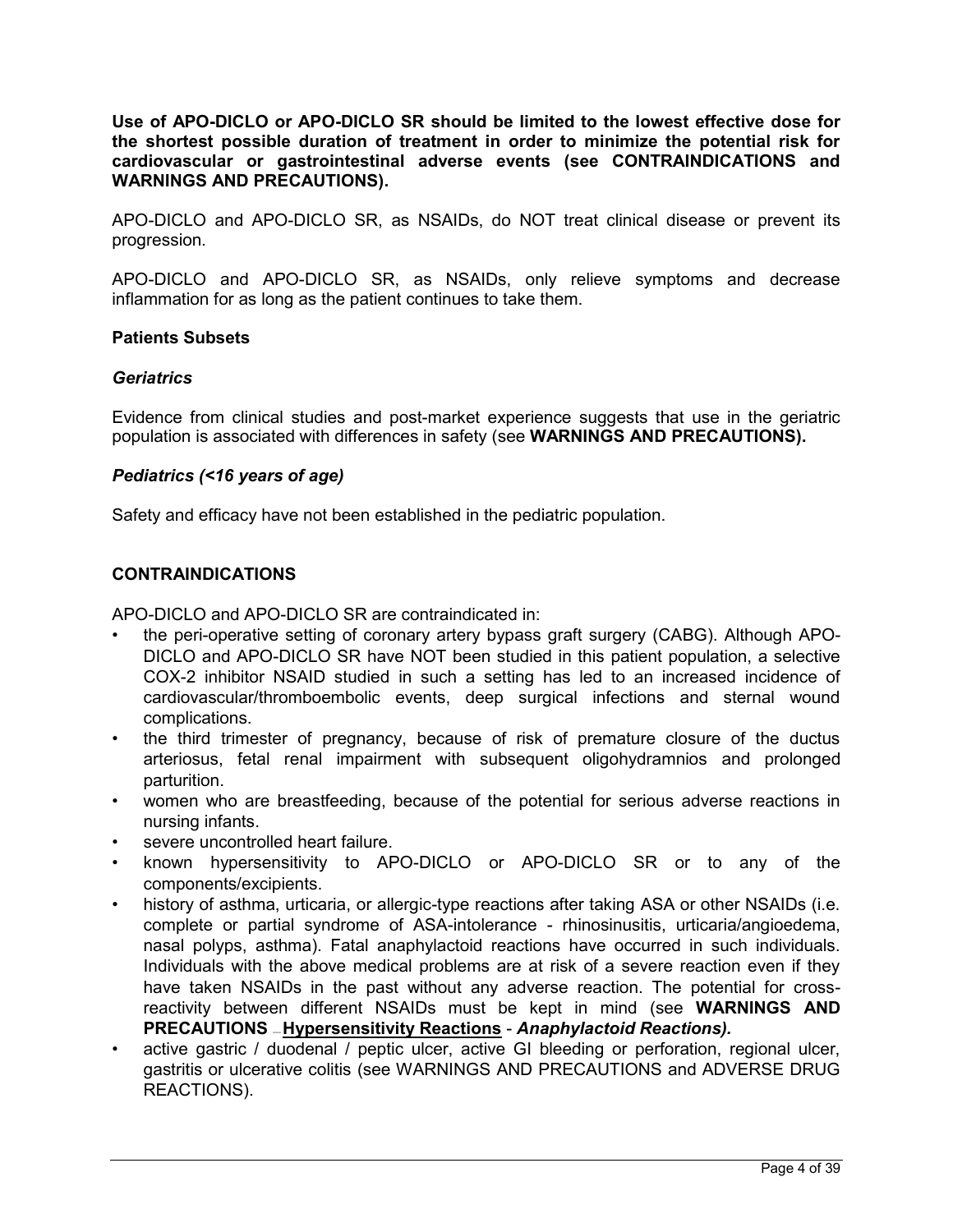- cerebrovascular bleeding or other bleeding disorders.
- inflammatory bowel disease.
- severe hepatic impairment or active liver disease.
- severe renal impairment (creatinine clearance <30 mL/min or 0.5 mL/sec) or deteriorating renal disease (individuals with lesser degrees of renal impairment are at risk of deterioration of their renal function when prescribed NSAIDs and must be monitored) (see **WARNINGS AND PRECAUTIONS** - **Renal)**.
- known hyperkalemia (see **WARNINGS AND PRECAUTIONS Renal** *Fluid and Electrolyte Balance).*
- children and adolescents less than 16 years of age.

## <span id="page-4-0"></span>**WARNINGS AND PRECAUTIONS**

**Risk of Cardiovascular (CV) Adverse Events: Cardiovascular Disease (including ischemic heart disease, Cerebrovascular Disease, Congestive Heart Failure (NYHA II-IV)) (See WARNINGS AND PRECAUTIONS - Cardiovascular).**

**Diclofenac is associated with an increased risk of cardiovascular adverse events (such as myocardial infarction, stroke or thrombotic events, which can be fatal) that is comparable to COX-2 inhibitors. Meta-analyses of randomized clinical trials comparing several different NSAIDs suggest that diclofenac, particularly at higher doses, is associated with an increased risk of cardiovascular adverse events that is comparable to COX-2 inhibitors. Large population-based observational studies conducted in the general population also support these findings. The risk may increase with the dose and duration of use. Patients with cardiovascular disease or risk factors for cardiovascular disease may be at greater risk.**

**For patients with a high risk of developing an adverse CV event, other management strategies that do NOT include NSAIDs, particularly COX-2 inhibitors and diclofenac, should be considered first. To minimize the potential risk for an adverse CV event, the lowest effective dose should be used for the shortest possible duration. Treatment with diclofenac sodium (enteric coated tablets or slow release tablets) is not recommended in patients with pre-existing cardiovascular disease (congestive heart failure NYHA II-IV, ischemic heart disease, peripheral arterial disease) cerebrovascular disease, uncontrolled hypertension or patients with risk factors for cardiovascular disease (e.g. hypertension, hyperlipidemia, diabetes mellitus and smoking). These patients should be treated with APO-DICLO or APO-DICLO SR only after careful consideration.**

**Use of NSAIDs, such as diclofenac sodium (enteric coated tablets and slow release tablets), can promote sodium retention in a dose-dependent manner, through a renal mechanism, which can result in increased blood pressure and/or exacerbation of congestive heart failure (see also WARNINGS AND PRECAUTIONS** - **Renal** - *Fluid and Electrolyte Balance).*

**Risk of Gastrointestinal (GI) Adverse Events** (See **WARNINGS AND PRECAUTIONS – Gastrointestinal (GI)).**

**Use of NSAIDs, such as diclofenac sodium (enteric coated tablets and slow release tablets), is associated with an increased incidence of gastrointestinal adverse events**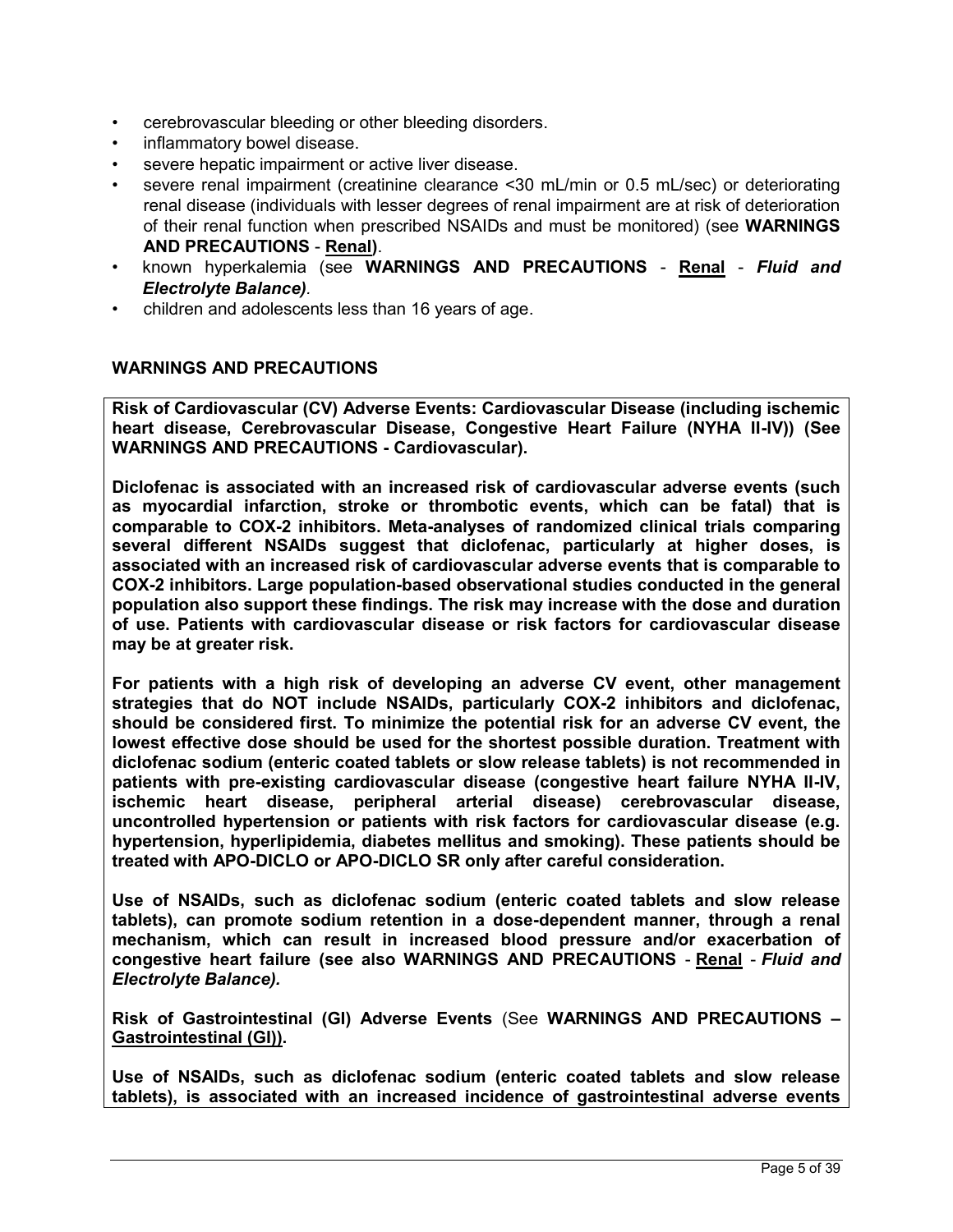**(such as peptic/duodenal ulceration, perforation, obstruction and gastrointestinal bleeding**).

## **General**

Frail or debilitated patients may tolerate side effects less well and therefore special care should be taken in treating this population. **To minimize the potential risk for an adverse event, the lowest effective dose should be used for the shortest possible duration.** As with other NSAIDs, caution should be used in the treatment of elderly patients who are more likely to be suffering from impaired renal, hepatic or cardiac function. For high risk patients, alternate therapies that do not involve NSAIDs should be considered.

Diclofenac sodium is NOT recommended for use with other NSAIDs, with the exception of lowdose ASA for cardiovascular prophylaxis, because of the absence of any evidence demonstrating synergistic benefits and the potential for additive adverse reactions. (See **DRUG INTERACTIONS** –**Drug/Drug Interactions** -*Acetylsalicylic acid (ASA) or other NSAIDs).*

**Diclofenac sodium should not be used concomitantly with diclofenac potassium (such as Apo-Diclo Rapide) since both exist in plasma as the same active organic ion.**

### **Carcinogenesis and Mutagenesis**

(See **TOXICOLOGY)**

## **Cardiovascular**

## **APO-DICLO and APO-DICLO SR are NSAIDs.**

**Diclofenac is associated with an increased risk of cardiovascular adverse events (such as myocardial infarction, stroke or thrombotic events, which can be fatal) that is comparable to COX-2 inhibitors. Patients with cardiovascular disease or risk factors for cardiovascular disease may be at greater risk.**

As the cardiovascular risks of diclofenac may increase with dose and duration of exposure, the lowest effective daily dose should be used for the shortest duration possible. The patient's need for symptomatic relief and response to therapy should be re-evaluated periodically.

Patients should remain alert for the signs and symptoms of serious arteriothrombotic events (e.g. chest pain, shortness of breath, weakness, slurring of speech), which can occur without warnings.

Patients should be instructed to see a physician immediately in case of such an event.

Use of NSAIDs, such as diclofenac sodium (enteric coated tablets and slow release tablets), can lead to new hypertension or can worsen pre-existing hypertension, either of which may increase the risk of cardiovascular events as described below. Thus blood pressure should be monitored regularly. Consideration should be given to discontinuing diclofenac sodium (enteric coated tablets and slow release tablets) should hypertension either develop or worsen with its use.

Use of NSAIDs, such as diclofenac sodium (enteric coated tablets and slow release tablets), can induce fluid retention and edema, and may exacerbate congestive heart failure, through a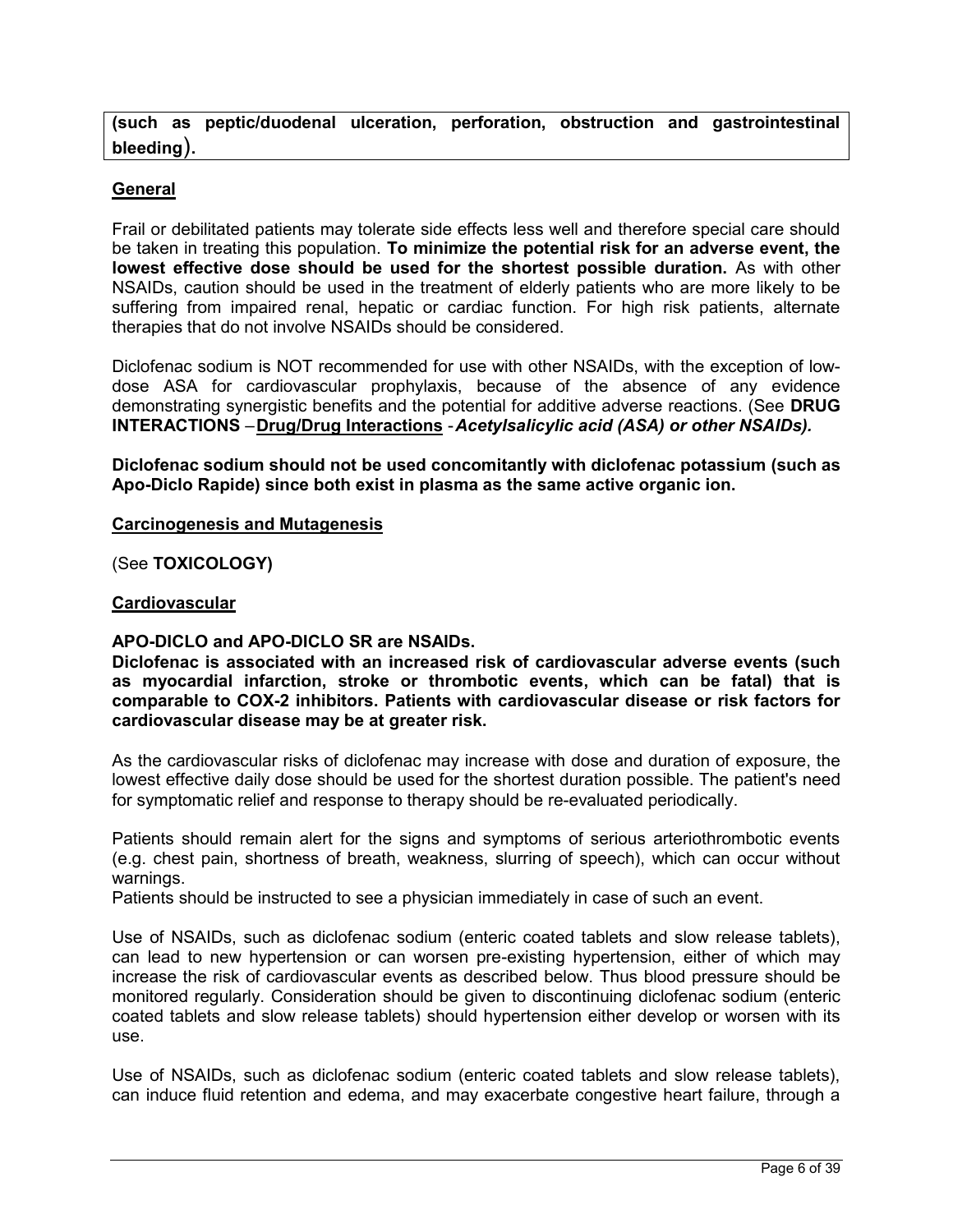renally-mediated mechanism. (See **WARNINGS AND PRECAUTIONS** - **Renal** - *Fluid and Electrolyte Balance).*

**Caution should be exercised in prescribing APO-DICLO and APO-DICLO SR to patients with risk factors for cardiovascular disease, cerebrovascular disease or renal disease, such as any of the following (NOT an exhaustive list):**

- **Hypertension**
- **Dyslipidemia / Hyperlipidemia**
- **Diabetes Mellitus**
- **Congestive Heart Failure (NYHA II-IV)**
- **Ischemic heart disease**
- **Peripheral Arterial Disease**
- **Smoking**
- **Creatinine Clearance < 60 mL/min or 1 mL/sec**
- **Acute myocardial infarction, history of myocardial infarction and/or angina**
- **Stroke, cerebrovascular accident, transient ischemic attacks, and/or amaurosis fugax**

If needed, these patients should be treated only after careful consideration (See WARNINGS AND PRECAUTIONS box).

### **Endocrine and Metabolism**

*Corticosteroids:* Diclofenac sodium (enteric coated tablets and slow release tablets) are NOT a substitute for corticosteroids. They do NOT treat corticosteroid insufficiency. Abrupt discontinuation of corticosteroids may lead to exacerbation of corticosteroid-responsive illness. Patients on prolonged corticosteroid therapy should have their therapy tapered slowly if a decision is made to discontinue corticosteroids (see **DRUG INTERACTIONS** - **Drug-Drug Interactions** -*Glucocorticoids)*.

### **Gastrointestinal (GI)**

Serious GI toxicity (sometimes fatal), such as peptic/duodenal ulceration, inflammation, perforation, peritonitis, obstruction, gastrointestinal bleeding, gastrointestinal stenosis and ischemic colitis can occur at any time, with or without warning symptoms, in patients treated with NSAIDs, such as diclofenac sodium (enteric coated or slow release tablets). Minor upper GI problems, such as dyspepsia, commonly occur at any time. Health care providers should remain alert for ulceration and bleeding in patients treated with diclofenac sodium (enteric coated tablets or slow release tablets), even in the absence of previous GI tract symptoms. Most spontaneous reports of fatal GI events are in elderly or debilitated patients and therefore special care should be taken in treating this population. **To minimize the potential risk for an adverse GI event, the lowest effective dose should be used for the shortest possible duration.** For high risk patients, alternate therapies that do not involve NSAIDs should be considered (see **WARNINGS AND PRECAUTIONS — Special Populations —** *Geriatrics).*

Patients should be informed about the signs and/or symptoms of serious GI toxicity and instructed to discontinue using diclofenac sodium (enteric coated tablets or slow release tablets) and seek emergency medical attention if they experience any such symptoms. The utility of periodic laboratory monitoring has NOT been demonstrated, nor has it been adequately assessed. Most patients who develop a serious upper GI adverse event on NSAID therapy have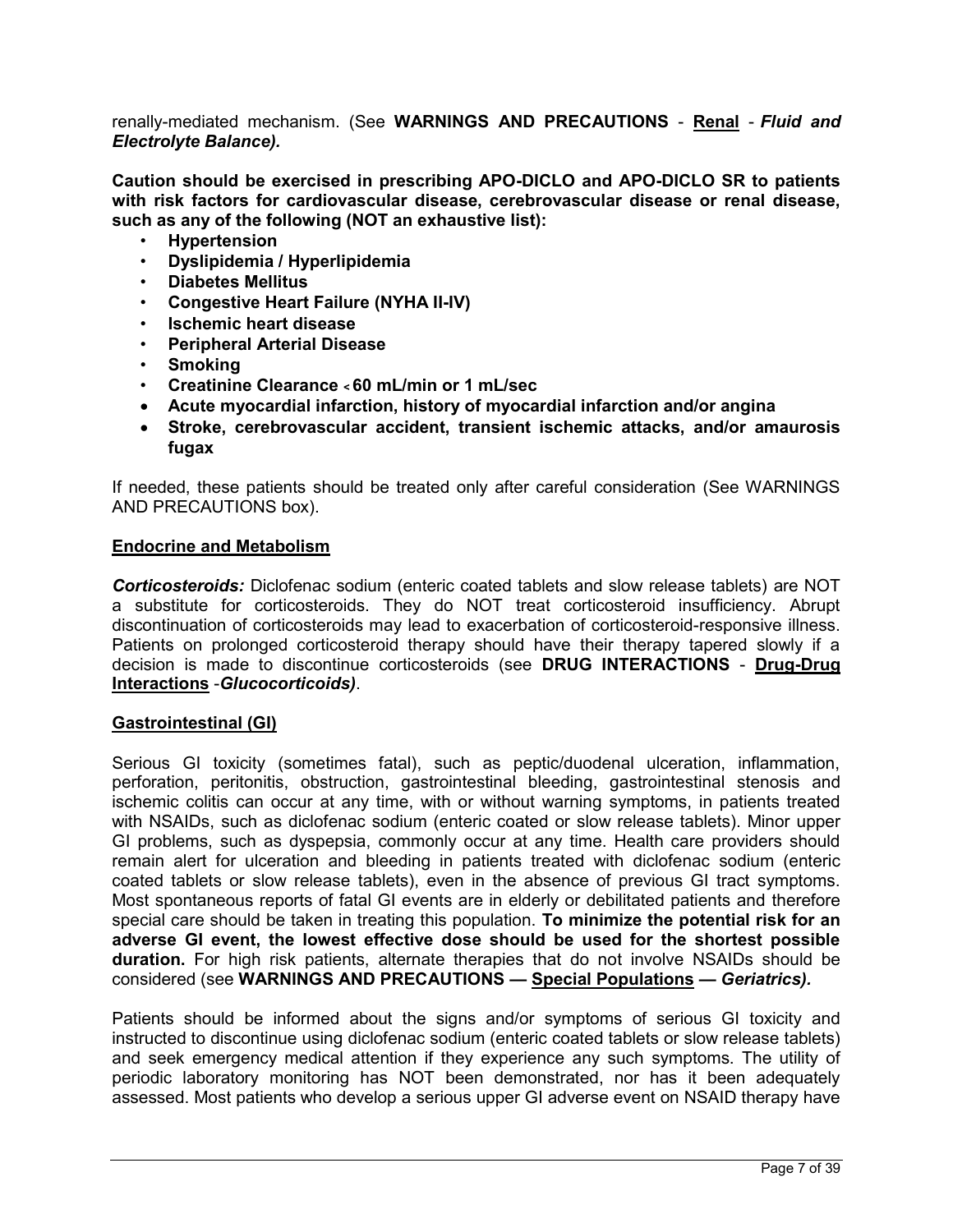no symptoms. Upper GI ulcers, gross bleeding or perforation, caused by NSAIDs, appear to occur in approximately 1% of patients treated for 3 to 6 months, and in about 2 to 4% of patients treated for one year. These trends continue, thus increasing the likelihood of developing a serious GI event at some time during the course of therapy. Even a short-term therapy has its risks.

Diclofenac may be associated with increased risk of gastrointestinal anastomotic leak, serious outcomes of which have included multiple surgeries and death. Close medical surveillance and caution are recommended when using diclofenac sodium after gastrointestinal surgery.

Caution should be taken if prescribing diclofenac sodium (enteric coated tablets or slow release tablets) to patients with a prior history of peptic / duodenal ulcer disease or gastrointestinal bleeding as these individuals have a greater than 10-fold higher risk for developing a GI bleed when taking a NSAID than patients with neither of these risk factors. Other risk factors for GI ulceration and bleeding include the following: *Helicobacter pylori* infection, increased age, prolonged use of NSAID therapy, excess alcohol intake, smoking, poor general health status or concomitant therapy with any of the following:

- Anti-coagulants (e.g. warfarin)
- Anti-platelet agents (e.g. ASA, clopidogrel)
- Oral corticosteroids (e.g. prednisone)
- Selective Serotonin Reuptake Inhibitors (SSRIs) (e.g. citalopram, fluoxetine, paroxetine, sertraline)

There is no definitive evidence that the concomitant administration of histamine H2-receptor antagonists and/or antacids will either prevent or reduce the occurrence of gastrointestinal adverse events associated with the use of diclofenac sodium slow release tablet or the entericcoated formulation of diclofenac sodium. Concurrent administration of histamine H2-receptor antagonists and/or antacids with the enteric-coated version of diclofenac sodium might result in altered absorption.

## **Genitourinary**

Some NSAIDs are associated with persistent urinary symptoms (bladder pain, dysuria, urinary frequency), hematuria or cystitis. The onset of these symptoms may occur at any time after the initiation of therapy with an NSAID. Should urinary symptoms occur, in the absence of an alternate explanation, treatment with diclofenac sodium (enteric coated tablets or slow release tablets) should be stopped to ascertain if symptoms disappear. This should be done before urological investigations or treatments are carried out.

## **Hematologic**

NSAIDs inhibiting prostaglandin biosynthesis interfere with platelet function to varying degrees; patients who may be adversely affected by such an action, such as those on anti-coagulants or suffering from hemophilia or platelet disorders should be carefully observed when diclofenac sodium (enteric coated tablets or slow release tablets) is administered.

*Anti-coagulants:* Numerous studies have shown that the concomitant use of NSAIDs and anticoagulants increases the risk of bleeding. Concurrent therapy of diclofenac sodium (enteric coated tablets or slow release tablets) with warfarin requires close monitoring of the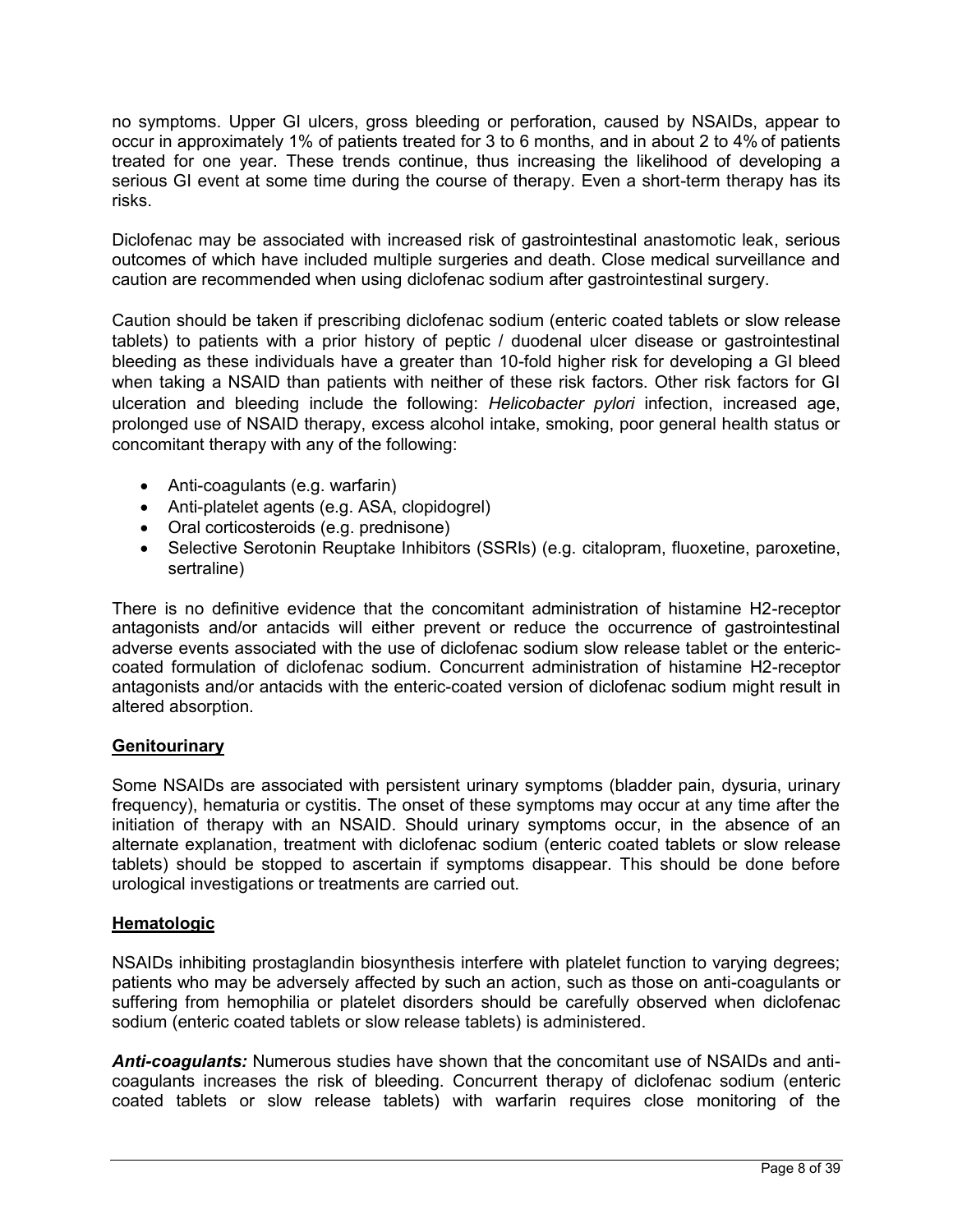international normalized ratio (INR).

Even with therapeutic INR monitoring, increased bleeding may occur.

*Anti-platelet Effects:* NSAIDs inhibit platelet aggregation and have been shown to prolong bleeding time in some patients. Unlike acetylsalicylic acid (ASA), their effect on platelet function is quantitatively less, or of shorter duration, and is reversible.

Diclofenac sodium (enteric coated tablets and slow release tablets) and other NSAIDs have no proven efficacy as anti-platelet agents and should NOT be used as a substitute for ASA or other anti-platelet agents for prophylaxis of cardiovascular thromboembolic diseases. Anti-platelet therapies (e.g. ASA) should NOT be discontinued. There is some evidence that use of NSAIDs with ASA can markedly attenuate the cardioprotective effects of ASA (see **DRUG INTERACTIONS - Drug-Drug Interactions -** *Acetylsalicylic Acid (ASA) or other NSAIDs).*

Concomitant administration of diclofenac sodium (enteric coated tablets or slow release tablets) with low dose ASA increases the risk of GI ulceration and associated complications.

*Blood dyscrasias:* Blood dyscrasias (such as neutropenia, leukopenia, thrombocytopenia, aplastic anemia and agranulocytosis) associated with the use of NSAIDs are rare, but could occur with severe consequences.

Anemia is sometimes seen in patients receiving NSAIDs, including diclofenac sodium (enteric coated tablets and slow release tablets). This may be due to fluid retention, GI blood loss, or an incompletely described effect upon erythropoiesis. Patients on long-term treatment with NSAIDs, including diclofenac sodium (enteric coated tablets and slow release tablets), should have their hemoglobin or hematocrit checked if they exhibit any signs or symptoms of anemia or blood loss.

## **Hepatic/Biliary/Pancreatic**

As with other NSAIDs, including diclofenac sodium (enteric coated tablets and slow release tablets), borderline elevations of one or more liver enzyme tests (AST, ALT, alkaline phosphatase) may occur in up to 15% of patients. These abnormalities may progress, may remain essentially unchanged, or may be transient with continued therapy.

In post-marketing reports, cases of drug-induced hepatotoxicity have been reported in the first month, and in some cases, the first 2 months of therapy, but can occur at any time during treatment with diclofenac. Post-marketing surveillance has reported cases of severe hepatic reactions, including liver necrosis, jaundice, fulminant hepatitis with and without jaundice, and liver failure. Some of these reported cases resulted in fatalities or liver transplantation.

Physicians should regularly monitor hepatic function in patients receiving APO-DICLO or APO-DICLO SR. If abnormal liver function tests persist or worsen, if clinical signs and symptoms consistent with liver disease develop (e.g. nausea, fatigue, lethargy, diarrhea, pruritus, jaundice, right upper quadrant tenderness, and «flu-like» symptoms), or if other manifestations occur (e.g. eosinophilia, associated with rash etc.), this drug should be discontinued. Hepatotoxic effects may occur with use of diclofenac without prodromal symptoms.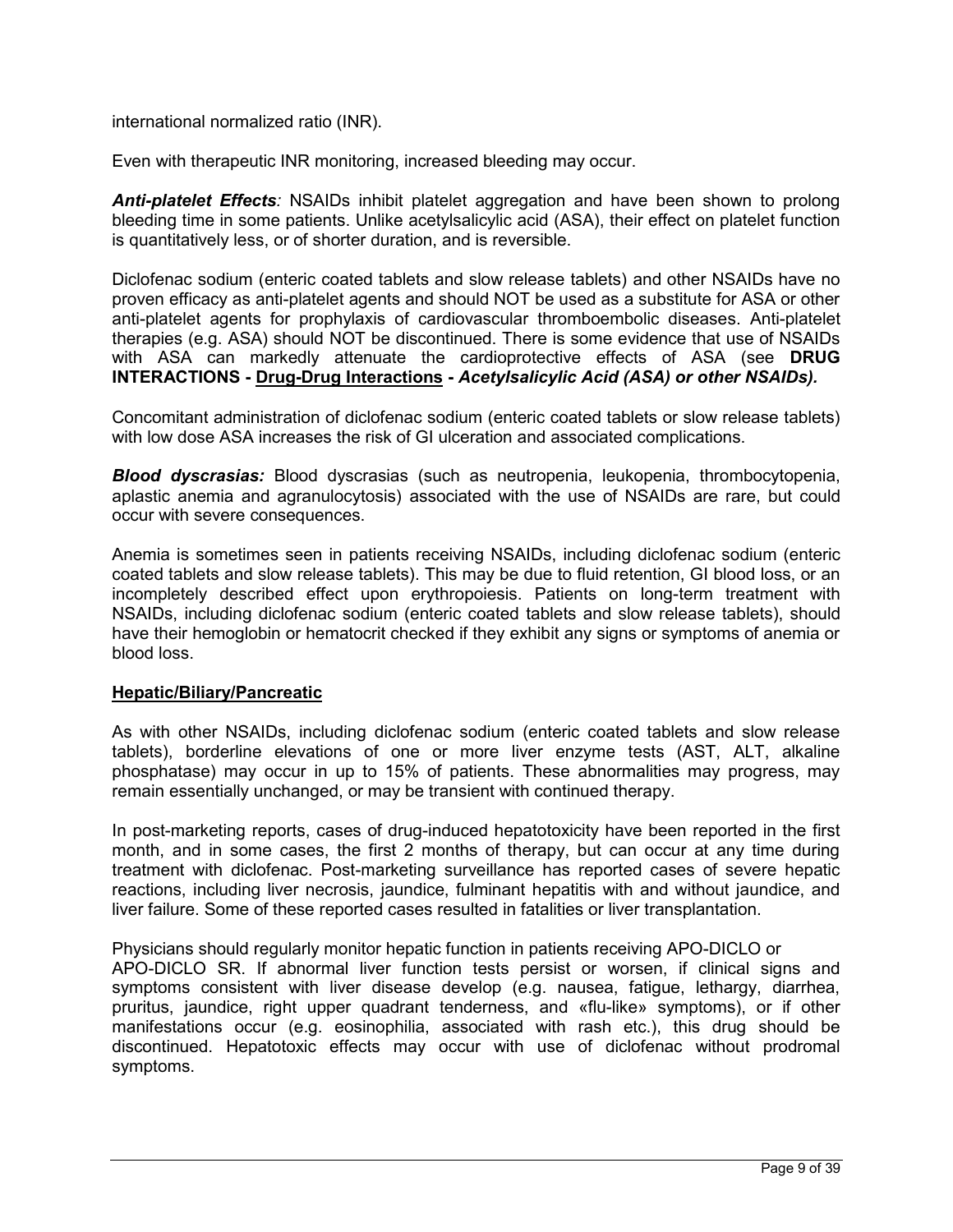To minimize the possibility that hepatic injury will become severe between transaminase measurements, physicians should inform patients of the warning signs and symptoms of hepatotoxicity and the appropriate action patients should take if these signs and symptoms appear.

APO-DICLO and APO-DICLO SR are contraindicated in severe liver impairment or active liver disease. If there is a need to prescribe this drug to other patients with liver impairment, it must be done under strict observation.

Caution is advised when using diclofenac sodium (enteric coated tablets or slow release tablets) in patients with hepatic porphyria, since diclofenac sodium (enteric coated tablets or slow release tablets) may trigger an attack.

## **Hypersensitivity Reactions**

*Anaphylactoid reactions:* As with NSAIDs in general, anaphylactoid reactions have occurred in patients without known prior exposure to diclofenac sodium (enteric coated tablets or slow release tablets). In post-marketing experience, rare cases of anaphylactic/ anaphylactoid reactions and angioedema have been reported in patients receiving diclofenac sodium (enteric coated tablets or slow release tablets). Diclofenac sodium (enteric coated tablets or slow release tablets) should NOT be given to patients with the ASA-triad. This symptom complex typically occurs in asthmatic patients who experience rhinitis with or without nasal polyps, or who exhibit severe, potentially fatal bronchospasm after taking ASA or other NSAIDs (see **CONTRAINDICATIONS).**

*ASA-intolerance:* Diclofenac sodium (enteric coated tablets or slow release tablets) should NOT be given to patients with complete or partial syndrome of ASA-intolerance (rhinosinusitis, urticaria/angioedema, nasal polyps, asthma) in whom asthma, anaphylaxis, urticaria/angioedema, rhinitis or other allergic manifestations are precipitated by ASA or other NSAIDs. Fatal anaphylactoid reactions have occurred in such individuals. As well, individuals with the above medical problems are at risk of a severe reaction even if they have taken NSAIDs in the past without any adverse reaction (see **CONTRAINDICATIONS).**

*Cross-sensitivity:* Patients sensitive to any one of the NSAIDs may be sensitive to any of the other NSAIDs as well.

### *Serious Skin Reactions:*

### (See **WARNINGS AND PRECAUTIONS** - **Skin)**

**Immune**

### (See **WARNINGS AND PRECAUTIONS** - **Infection -** *Aseptic Meningitis)*

### **Infection**

Diclofenac sodium (enteric coated tablets and slow release tablets), in common with other NSAIDs, may mask signs and symptoms of an underlying infectious disease.

*Aseptic Meningitis:* Rarely, with some NSAIDs, the symptoms of aseptic meningitis (stiff neck, severe headaches, nausea and vomiting, fever or clouding of consciousness) have been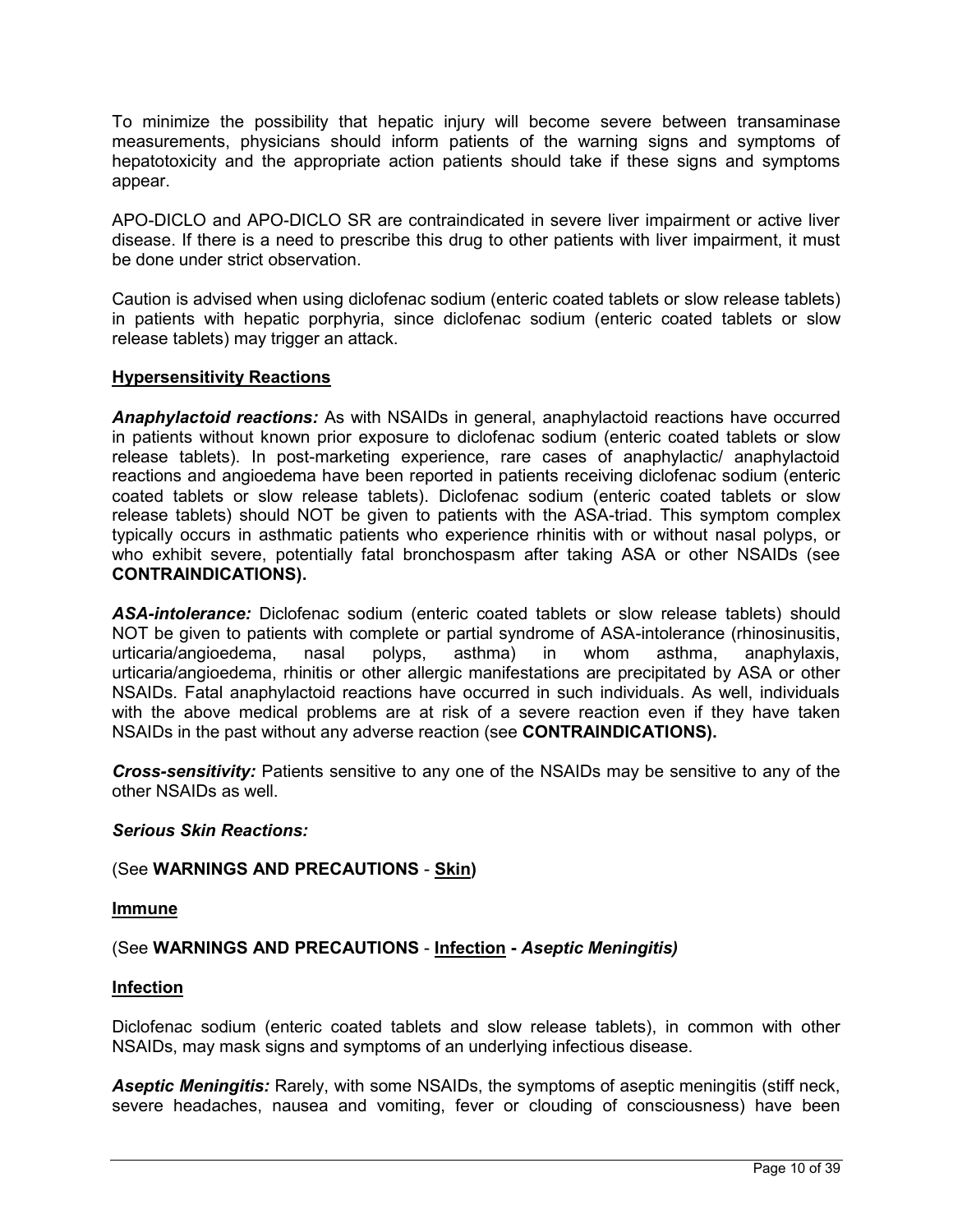observed. Patients with autoimmune disorders (systemic lupus erythematosus, mixed connective tissue diseases, etc.) seem to be pre-disposed. Therefore, in such patients, the health care provider must be vigilant to the development of this complication.

## **Neurologic**

Some patients may experience drowsiness, dizziness, blurred vision, vertigo, insomnia, depression, tinnitus or hearing loss with the use of NSAIDs, such as diclofenac sodium (enteric coated tablets and slow release tablets). If patients experience such adverse reaction(s) they should exercise caution in carrying out activities that require alertness.

## **Ophthalmologic**

Blurred and/or diminished vision has been reported with the use of NSAIDs, which may be reversible with discontinuation. If such symptoms develop, diclofenac sodium (enteric coated tablets or slow release tablets) should be discontinued and an ophthalmologic examination performed. Ophthalmologic examination should be carried out at periodic intervals in any patient receiving diclofenac sodium (enteric coated tablets or slow release tablets) for an extended period of time.

Sun exposure in patients using diclofenac sodium (enteric coated tablets or slow release tablets) might cause photosensitivity and vision changes. Patients should be advised to contact their physician for assessment and advice if this occurs.

### **Peri-Operative Considerations**

(See **CONTRAINDICATIONS** - Coronary Artery Bypass Graft Surgery)

### **Psychiatric**

## (See **WARNINGS AND PRECAUTIONS** - **Neurologic)**

### **Renal**

Long term administration of NSAIDs to animals has resulted in renal papillary necrosis and other abnormal renal pathology. In humans, there have been reports of acute interstitial nephritis, hematuria, low grade proteinuria and occasionally nephrotic syndrome.

## During long-term therapy, kidney function should be monitored periodically (see **ACTION AND CLINICAL PHARMACOLOGY-Special Populations and Conditions-Renal Impairment).**

Renal insufficiency due to NSAID use is seen in patients with pre-renal conditions leading to reduction in renal blood flow or blood volume. Under these circumstances, renal prostaglandins help maintain renal perfusion and glomerular filtration rate (GFR). In these patients, administration of a NSAID may cause a reduction in prostaglandin synthesis leading to impaired renal function. Patients at greatest risk of this reaction are those with pre-existing renal insufficiency (GFR< 60 mL/min or 1 mL/s), dehydrated patients, patients on salt restricted diets, those with congestive heart failure, cirrhosis, liver dysfunction, taking angiotensin-converting enzyme inhibitors, angiotensin-II receptor blockers, cyclosporine, diuretics, and those who are elderly. Serious or life-threatening renal failure has been reported in patients with normal or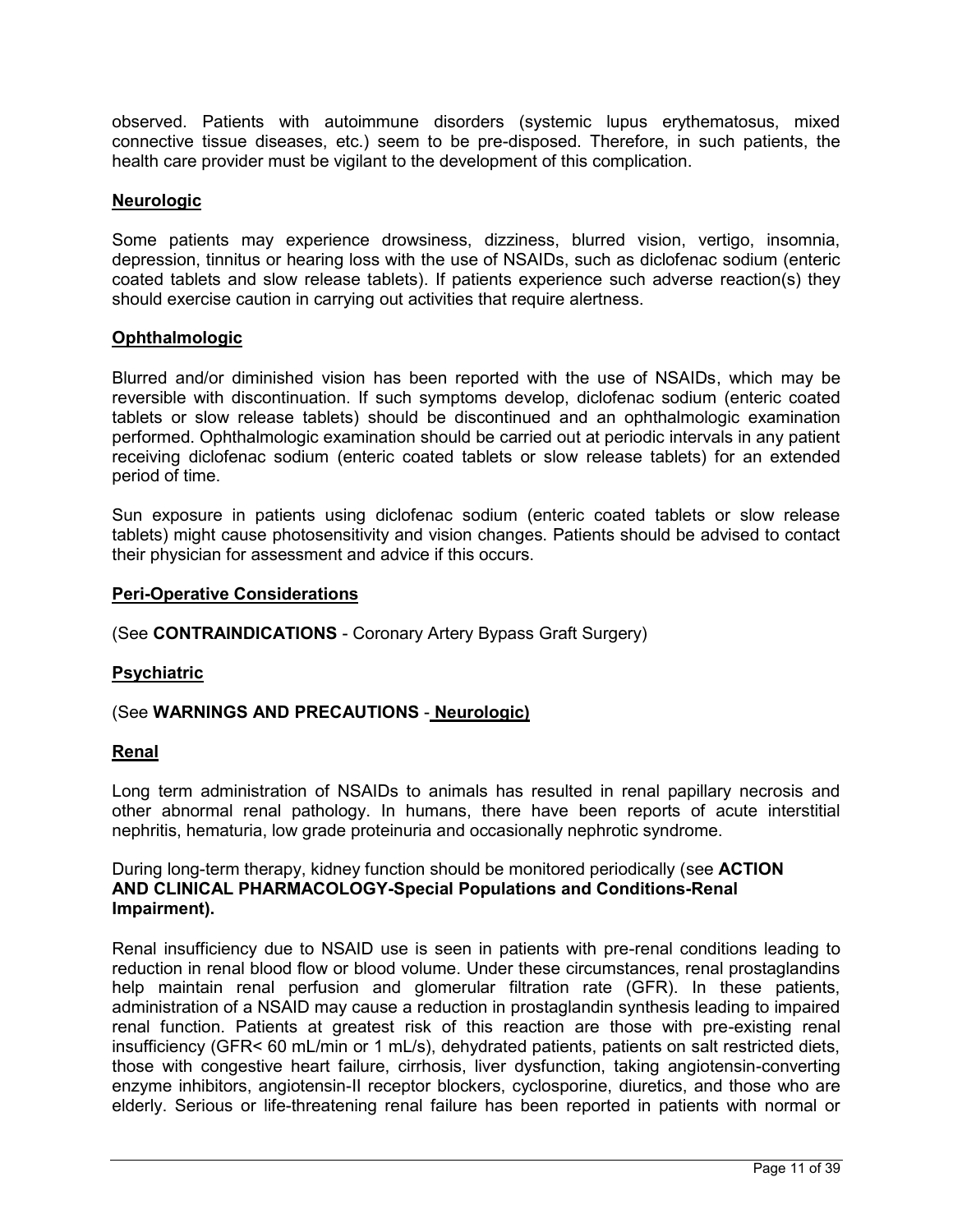impaired renal function after short term therapy with NSAIDs. Even patients at risk who demonstrate the ability to tolerate a NSAID under stable conditions may decompensate during periods of added stress (e.g. dehydration due to gastroenteritis). Discontinuation of NSAIDs is usually followed by recovery to the pre-treatment state.

Caution should be used when initiating treatment with NSAIDs, such as diclofenac sodium (enteric coated tablets or slow release tablets), in patients with considerable dehydration. Such patients should be rehydrated prior to initiation of therapy. Caution is also recommended in patients with pre-existing kidney disease.

## (See **WARNING AND PRECAUTIONS - Monitoring and Laboratory Tests** - *Renal)*

## *Advanced Renal Disease:* (See **CONTRAINDICATIONS)**

*Fluid and Electrolyte Balance:* Use of NSAIDs, such as diclofenac sodium (enteric coated tablets or slow release tablets), can promote sodium retention in a dose-dependent manner, which can lead to fluid retention and edema, and consequences of increased blood pressure and exacerbation of congestive heart failure. Thus, caution should be exercised in prescribing diclofenac sodium (enteric coated tablets or slow release tablets) in patients with a history of congestive heart failure, compromised cardiac function, hypertension, increased age or other conditions predisposing to fluid retention (see **WARNINGS AND PRECAUTIONS - Cardiovascular).**

Use of NSAIDs, such as diclofenac sodium (enteric coated tablets or slow release tablets), can increase the risk of hyperkalemia, especially in patients with diabetes mellitus, renal failure, increased age, or those receiving concomitant therapy with adrenergic blockers, angiotensinconverting enzyme inhibitors, angiotensin-II receptor antagonists, cyclosporine, tacrolimus, trimethoprim or some diuretics. Electrolytes should be monitored periodically (see **CONTRAINDICATIONS** and **DRUG INTERACTIONS – Drug-Drug Interactions)**.

## **Respiratory**

ASA-induced asthma is an uncommon but very important indication of ASA and NSAIDs sensitivity. It occurs more frequently in patients with asthma who have nasal polyps.

**Pre-existing asthma:** In patients with asthma, seasonal allergic rhinitis, swelling of the nasal mucosa (i.e. nasal polyps), chronic obstructive pulmonary diseases or chronic infections of the respiratory tract (especially if linked to allergic rhinitis-like symptoms), reactions on NSAIDs like asthma exacerbations (so-called intolerance to analgesics / analgesics-asthma), Quincke's oedema or urticaria are more frequent than in other patients. Therefore, special precaution is recommended in such patients (readiness for emergency). This is applicable as well for patients who are allergic to other substances, e.g. with skin reactions, pruritus or urticaria.

## **Sexual Function / Reproduction**

The use of diclofenac sodium (enteric coated tablets or slow release tablets), as with any drug known to inhibit cyclooxygenase/prostaglandin synthesis, may impair fertility and is not recommended in women attempting to conceive. Therefore, in women who have difficulties conceiving, or who are undergoing investigation of infertility, withdrawal of diclofenac sodium (enteric coated tablets or slow release tablets) should be considered.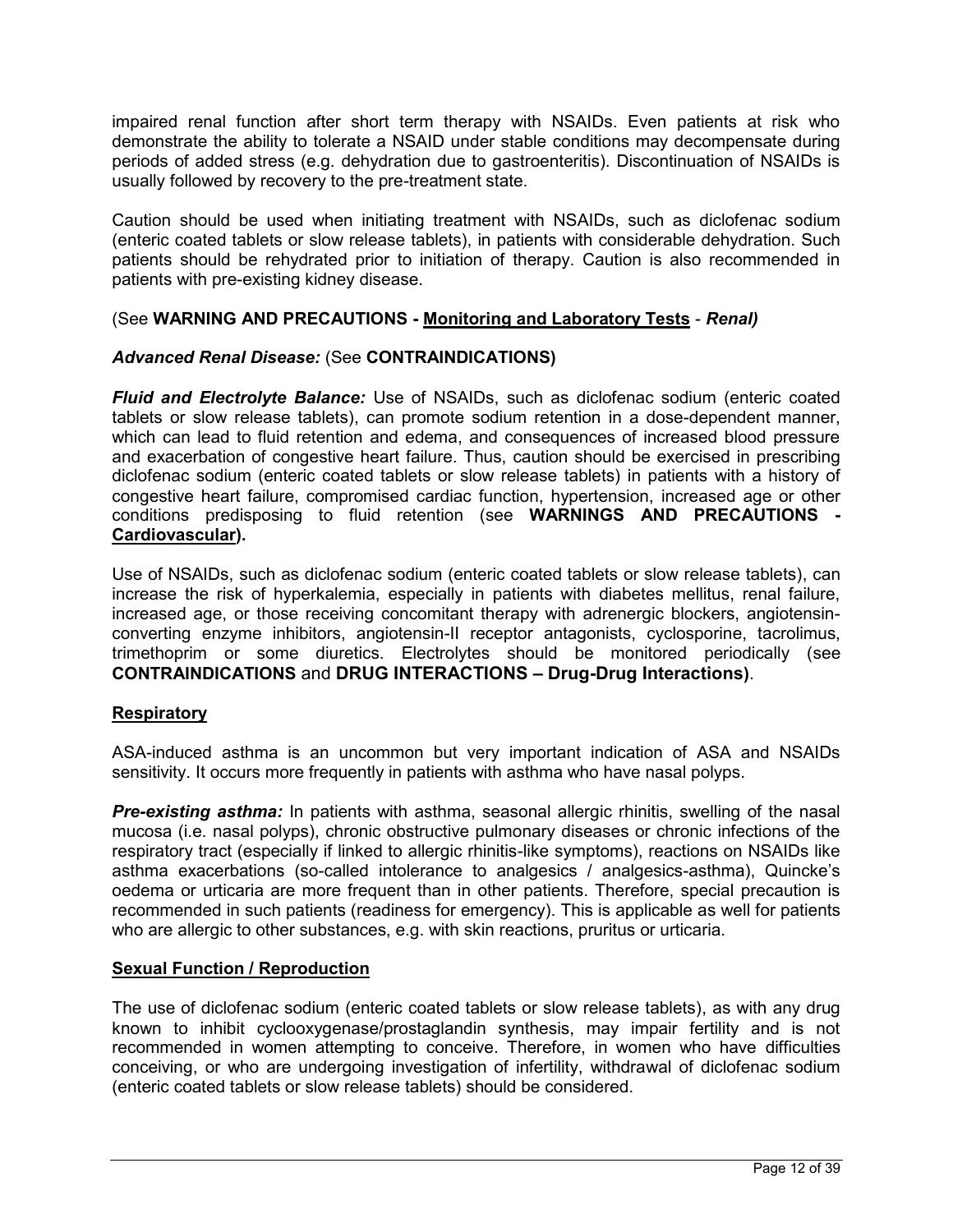## **Skin**

In rare cases, serious skin reactions such as Stevens-Johnson syndrome, toxic epidermal necrolysis, exfoliative dermatitis and erythema multiforme have been associated with the use of some NSAIDs. Because the rate of these reactions is low, they have usually been noted during post-marketing surveillance in patients taking other medications also associated with the potential development of these serious skin reactions. Thus, causality is NOT clear. These reactions are potentially life threatening but may be reversible if the causative agent is discontinued and appropriate treatment instituted. Patients should be advised that if they experience a skin rash they should discontinue their NSAID and contact their physician for assessment and advice, including which additional therapies to discontinue.

Use of diclofenac sodium (enteric coated tablets or slow release tablets) may cause photosensitivity upon exposure to sunlight or UV light causing symptoms such as sunburn, skin rash, skin blisters, pruritus, erythema and discolouration.

## **Special Populations**

*Pregnant Women:* **Diclofenac sodium (enteric coated tablets or slow release tablets) are CONTRAINDICATED for use during the third trimester of pregnancy because of risk of premature closure of the ductus arteriosus, fetal renal impairment with subsequent oligohydramnios and the potential to prolong parturition (see TOXICOLOGY).**

## **APO-DICLO SR should not be used during the first two trimesters of pregnancy unless the expected benefits to the mother outweigh the risks to the fetus.**

Inhibition of prostaglandin synthesis may adversely affect pregnancy and/or the embryofetal development. Data from epidemiological studies suggest an increased risk of miscarriage and of cardiac malformation after use of a prostaglandin synthesis inhibitor (such as NSAIDs) in early pregnancy.

In animals, administration of a prostaglandin synthesis inhibitor has been shown to result in increased pre- and post-implantation loss and embryo-foetal lethality. In addition, increased incidences of various malformations, including cardiovascular, have been reported in animals given a prostaglandin synthesis inhibitor during the organogenetic period. Diclofenac sodium readily crosses the placental barrier.

## *Nursing Women:* (see **CONTRAINDICATIONS)**

### *Pediatrics:* (see **CONTRAINDICATIONS)**

*Geriatrics:* Patients older than *65* years (referred to in this document as older or elderly) and frail or debilitated patients are more susceptible to a variety of adverse reactions from NSAIDs; the incidence of these adverse reactions increases with dose and duration of treatment. In addition, these patients are less tolerant to ulceration and bleeding. Most reports of fatal GI events are in this population. Older patients are also at risk of lower esophageal injury including ulceration and bleeding.

For such patients, consideration should be given to a starting dose lower than the one usually recommended, with individual adjustment when necessary and under close supervision, especially in frail elderly patients or those with a low body weight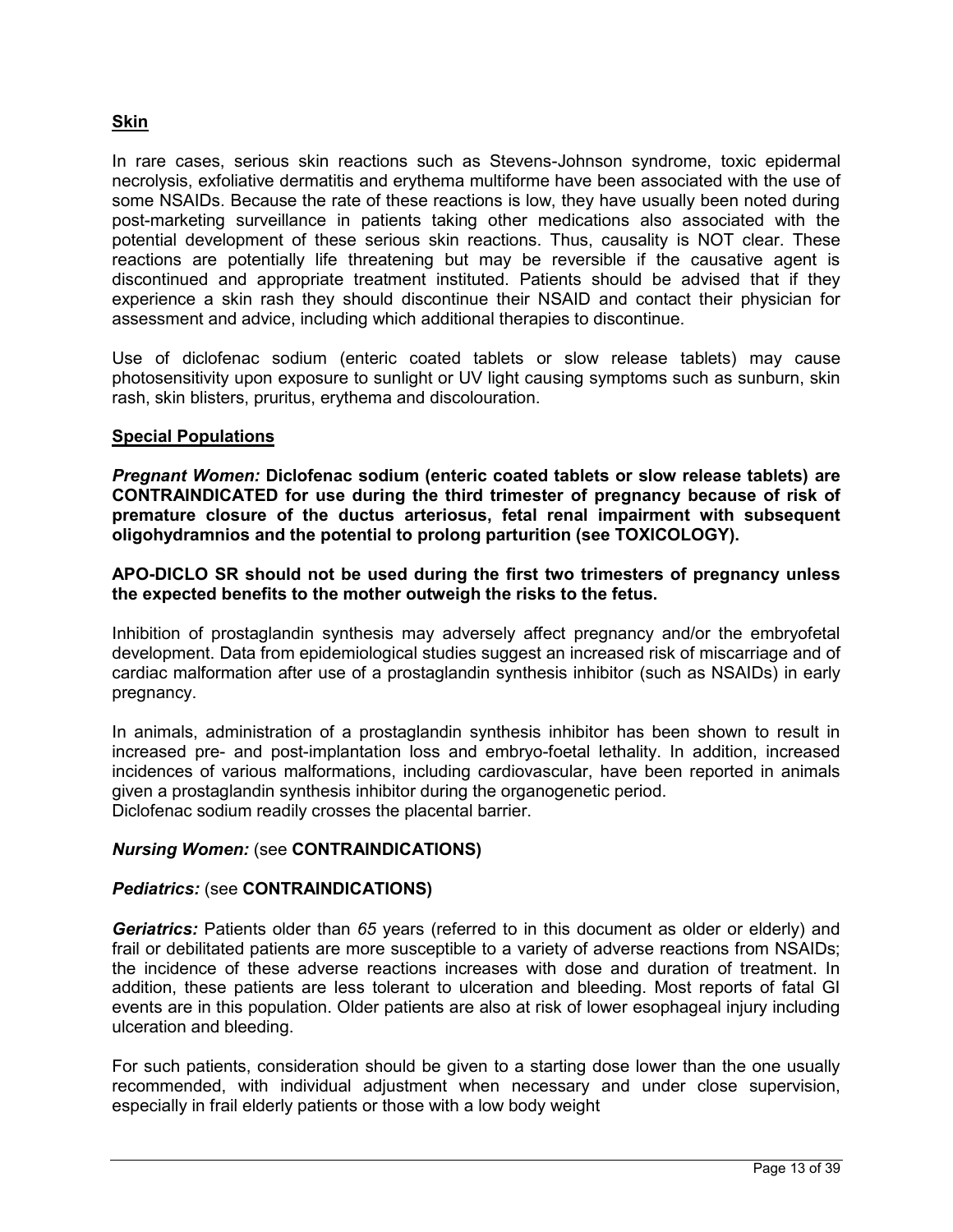## **Monitoring and Laboratory Tests**

*Cardiovascular (Hypertension):* Blood pressure should be monitored regularly during therapy with diclofenac sodium (enteric coated tablets or slow release tablets).

**Hematologic:** Patients on long-term treatment with diclofenac sodium (enteric coated tablets or slow release tablets) should have their hemoglobin, hematocrit, red blood cells (RBC), white blood cells (WBC), and platelets checked if they exhibit any signs or symptoms of anemia or blood loss or blood dyscrasia.

Concurrent therapy of diclofenac sodium (enteric coated tablets or slow release tablets) with warfarin requires close monitoring of the international normalized ratio (INR).

**Hepatic:** Hepatic function (e.g. serum transaminases, bilirubin) should be monitored regularly during therapy with diclofenac sodium (enteric coated tablets or slow release tablets).

*Ophthalmologic:* Patients on long-term treatment with diclofenac sodium (enteric coated tablets or slow release tablets) should have an ophthalmologic examination performed periodically, and if they experience blurred and/or diminished vision.

*Renal:* Patients with pre-existing renal insufficiency (GFR **<** 60 mL/min or 1 mL/s), dehydrated patients, patients on salt restricted diets, those with congestive heart failure, cirrhosis, liver dysfunction, taking angiotensin-converting enzyme inhibitors, angiotensin-II receptor blockers, cyclosporine, diuretics, and the elderly should have their renal function monitored (e.g. urine output, serum creatinine, creatinine clearance and serum urea) during therapy with diclofenac sodium (enteric coated tablets or slow release tablets).

Electrolytes, including serum potassium, should be monitored periodically, especially in patients with diabetes mellitus, renal failure, increased age, or those receiving concomitant therapy with adrenergic blockers, angiotensin-converting enzyme inhibitors, angiotensin-II receptor antagonists, cyclosporine, tacrolimus, trimethoprim or some diuretics.

## <span id="page-13-0"></span>**ADVERSE REACTIONS**

### **Adverse Drug Reaction Overview**

Although not all adverse drug reactions have been reported with diclofenac sodium (enteric coated tablets or slow release tablets), the types of adverse drug reactions are expected to be similar to those of diclofenac potassium since both formulations exist in the plasma as the same active organic anion.

Gastrointestinal, dermatological, CNS and hepatic adverse reactions are the most commonly seen with diclofenac. The most severe gastrointestinal adverse reactions observed were ulceration and bleeding, while the most severe dermatological albeit rare reactions observed with diclofenac were erythema multiforme (Stevens-Johnson Syndrome and Lyell Syndrome). Fatalities have occurred on occasion, particularly in the elderly.

This section summarizes adverse drug reaction data pooled from clinical trials, published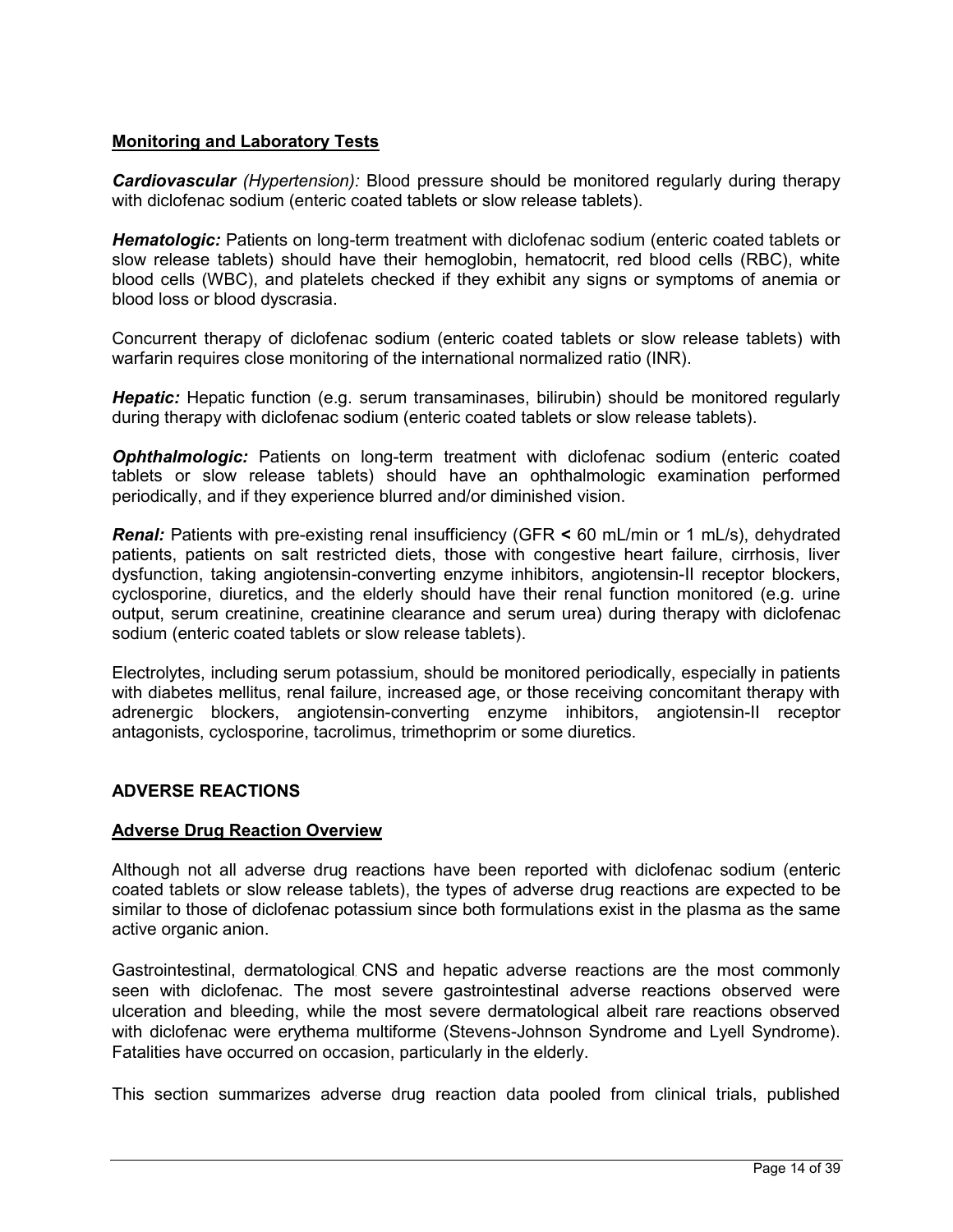investigations and post-marketing experience with diclofenac potassium and diclofenac sodium.

Frequency estimate: Very common: ≥10% Common:  $\geq 1\%$  and <  $10\%$ Uncommon:  $≥0.01%$  and < 1% Very rare <0.01%, including isolated reports.

## **Table 1: Most Common Adverse Drug Reactions (≥ 1%)**

| <b>Gastrointestinal disorders</b>         | Very<br>common | nausea, vomiting, diarrhea, dyspepsia, abdominal<br>pain, flatulence, decreased appetite                                     |
|-------------------------------------------|----------------|------------------------------------------------------------------------------------------------------------------------------|
| <b>Nervous System disorders</b>           | Common         | dizziness, headache                                                                                                          |
| <b>Hepatic</b>                            | Common         | elevations $(23 \times 3)$ times the upper normal limit) of<br>serum aminotransferase enzymes (SGOT or AST,<br>SGPT or ALT). |
| <b>Skin and subcutaneous</b><br>disorders | Common         | rash, pruritus                                                                                                               |
| Ear and labyrinth disorders               | Common         | vertigo                                                                                                                      |

## **Table 2: Less Common Adverse Drug Reactions (<1%)**

| <b>Gastrointestinal</b>   | Uncommon  | gastritis, gastrointestinal hemorrhage, hemorrhagic           |
|---------------------------|-----------|---------------------------------------------------------------|
| disorders                 |           | diarrhea, melena, hematemesis gastric and intestinal          |
|                           |           | ulcerations (with or without bleeding or perforation)         |
|                           | Very rare | lower gut disorders (including hemorrhagic colitis and        |
|                           |           | exacerbation of ulcerative colitis or Crohn's disease),       |
|                           |           | intestinal diaphragm disease, hyperacidity, stomatitis,       |
|                           |           | glossitis, coated tongue, esophageal lesions, constipation,   |
|                           |           | pancreatitis                                                  |
| <b>Nervous System</b>     | Uncommon  | somnolence, malaise, impaired concentration, tiredness        |
| Disorders                 | Very rare | sensory disturbances including paresthesia, memory            |
|                           |           | impairment, convulsions, anxiety, tremor, aseptic             |
|                           |           | meningitis, cerebrovascular accident (including ischemic      |
|                           |           | attack, cerebral hemorrhage), dysgeusia                       |
| Eye disorders             | Very rare | visual impairment (blurred vision, diplopia)                  |
| <b>Ear and labyrinth</b>  | Very rare | hearing impaired, tinnitus                                    |
| disorders                 |           |                                                               |
| <b>Cardiac disorders</b>  | Uncommon  | myocardial infarction, cardiac failure, palpitations, angina, |
|                           |           | arrhythmias, chest pain                                       |
| <b>Vascular disorders</b> | Very rare | hypertension, vasculitis                                      |
| <b>Skin and</b>           | Uncommon  | urticaria                                                     |
| subcutaneous              | Very rare | bullous dermatitis, erythema, eczema, erythema                |
| <b>Disorders</b>          |           | multiforme, Stevens-Johnson Syndrome, Lyell Syndrome          |
|                           |           | (toxic epidermal necrolysis), erythroderma (exfoliative       |
|                           |           | dermatitis), alopecia, photosensitivity reactions, purpura,   |
|                           |           | Henoch-Schonlein purpura                                      |
| <b>Renal and urinary</b>  | Uncommon  | edema (facial, general, peripheral)                           |
| disorders                 | Very rare | acute kidney injury (acute renal failure), nephrotic          |
|                           |           | syndrome, urinary abnormalities (e.g., hematuria and          |
|                           |           | proteinuria), tubulointerstitial nephritis, renal papillary   |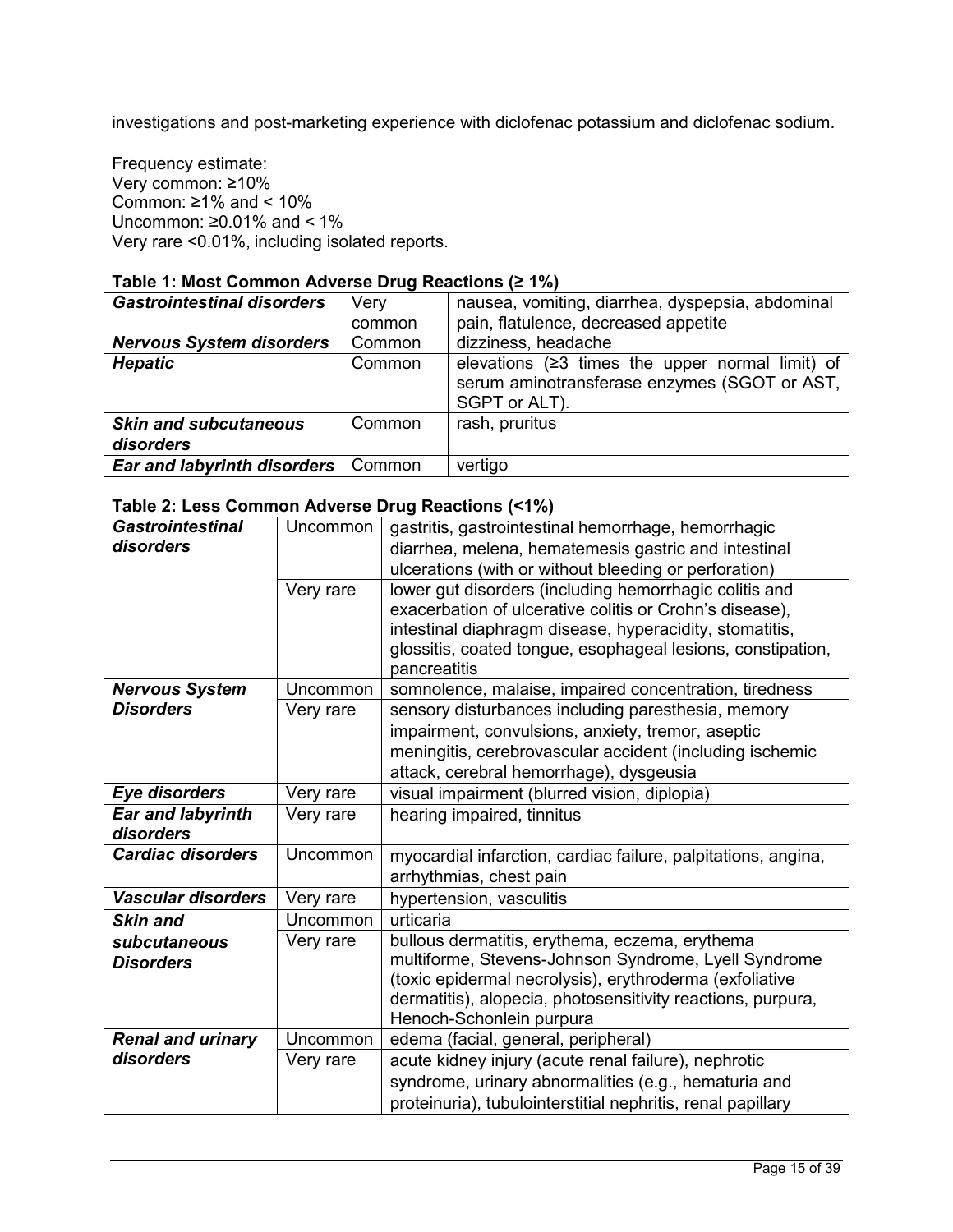|                                 |           | necrosis                                                                                                                              |
|---------------------------------|-----------|---------------------------------------------------------------------------------------------------------------------------------------|
| <b>Hematologic</b>              | Very rare | thrombocytopenia, leukopenia, agranulocytosis, hemolytic<br>anemia, aplastic anemia, anemia secondary to<br>gastrointestinal bleeding |
| <b>Hepatic</b>                  | Uncommon  | liver function disorders including hepatitis, hepatic necrosis,<br>hepatic failure, jaundice                                          |
|                                 | Very rare | hepatitis fulminant                                                                                                                   |
| Immune system<br>disorders      | Uncommon  | hypersensitivity anaphylactic / anaphylactoid systemic<br>reactions (including hypotension and shock)                                 |
|                                 | Very rare | angioedema, (including face edema)                                                                                                    |
| <b>Psychiatric</b><br>disorders | Very rare | disorientation, depression, insomnia, nightmare, irritability,<br>psychotic disorder                                                  |
| <b>Respiratory</b>              | Uncommon  | asthma (including dyspnea)                                                                                                            |
| disorders                       | Very rare | pneumonitis                                                                                                                           |

## **Post-Market Adverse Drug Reactions**

*Hepatic*: Severe hepatic reactions including liver necrosis, fulminant hepatitis with and without jaundice, and liver failure, some of them with fatal outcome or requiring liver transplantation (see WARNINGS AND PRECAUTIONS – Hepatic/Biliary/Pancreatic).

*Cardiovascular***:** Serious reactions including myocardial infarction, cardiac failure, palpitations, angina, arrhythmias, chest pain.

Meta-analysis and pharmacoepidemiological data point towards an increased risk of arteriothrombotic events associated with the use of diclofenac, particularly at a high dose (see WARNINGS AND PRECAUTIONS box).

*Gastrointestinal Disorders:* gastrointestinal stenosis, perforation which may lead to peritonitis, and ischemic colitis (which are sometimes fatal), anastomotic leak (see **WARNINGS AND PRECAUTIONS – Gastrointestinal (GI)**)**.**

**Immune/Hypersensitivity:** Kounis syndrome, a serious allergic reaction that can cause myocardial infarction.

### <span id="page-15-0"></span>**DRUG INTERACTIONS**

**Drug-Drug Interactions**

### **Overview**

**Effect of Other Drugs on the Metabolism of diclofenac:** Co-prescribing diclofenac with CYP2C9 inhibitors could result in a significant increase in peak plasma concentrations and exposure to diclofenac. Although there are no clinical data available on the drug interaction between diclofenac sodium (enteric coated tablets or slow release tablets) and CYP2C9 inducers, the possibility of decreased efficacy of diclofenac resulting from concomitant administration with a CYP2C9 inducer cannot be excluded. Dosage adjustment may be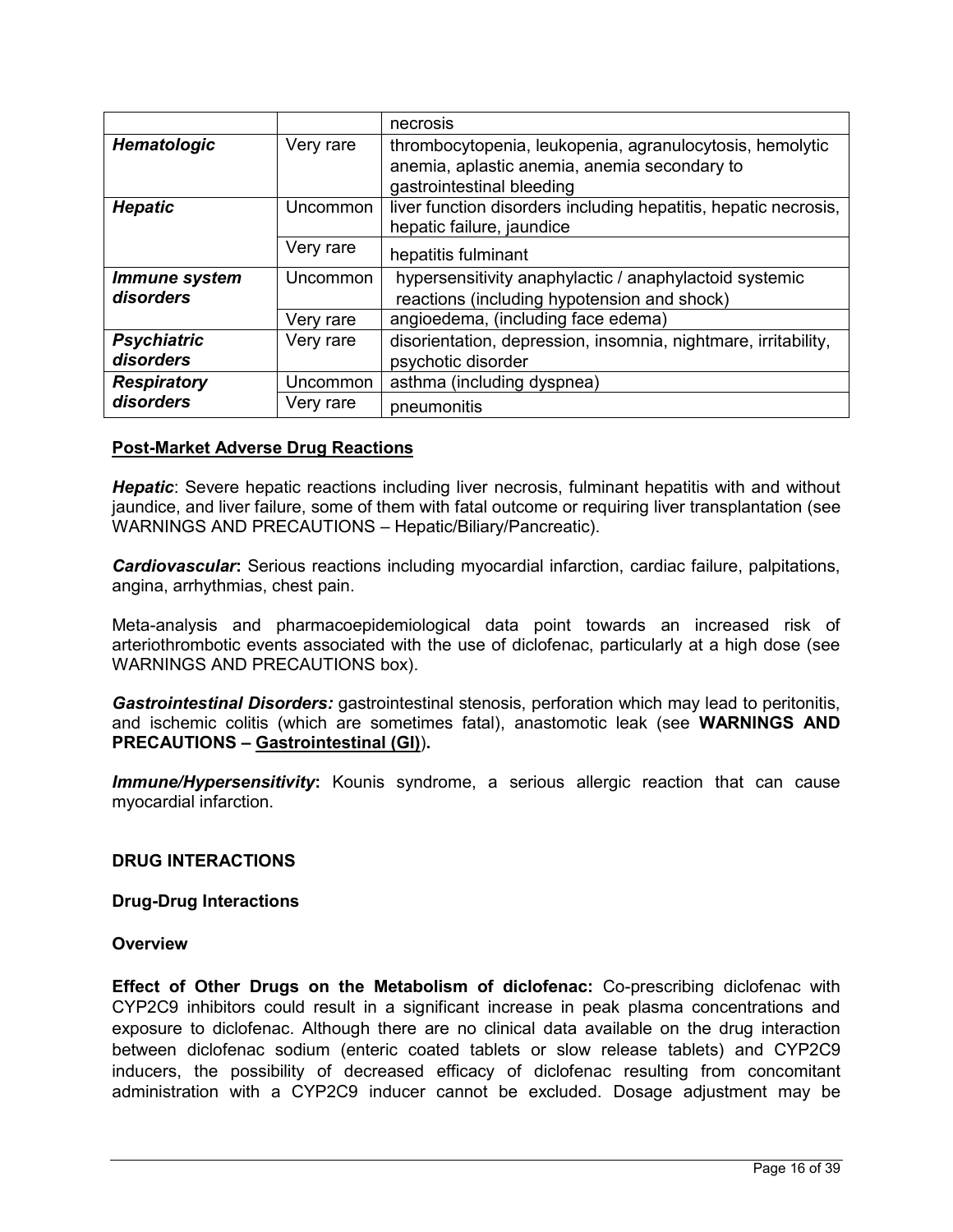required.

**Drugs known to cause hyperkalemia:** Concomitant treatment with potassium-sparing diuretics, cyclosporine, tacrolimus, trimethoprim, ACE inhibitors, angiotensin-II receptor antagonists or adrenergic blockers may be associated with increased serum potassium levels, which should therefore be monitored frequently (see WARNINGS AND PRECAUTIONS - Renal – Fluid and Electrolyte Balance).

| Diclofenac sodium                                    | <b>Clinical comment</b>                                                                                                                                                                                                                                                                                                                                                                |
|------------------------------------------------------|----------------------------------------------------------------------------------------------------------------------------------------------------------------------------------------------------------------------------------------------------------------------------------------------------------------------------------------------------------------------------------------|
| (enteric coated tablets or                           |                                                                                                                                                                                                                                                                                                                                                                                        |
| slow release tablets)                                |                                                                                                                                                                                                                                                                                                                                                                                        |
| Acetaminophen                                        | There may be an increased risk of adverse renal effects when                                                                                                                                                                                                                                                                                                                           |
|                                                      | administered concomitantly with NSAIDs.                                                                                                                                                                                                                                                                                                                                                |
| <b>Acetylsalicylic acid (ASA)</b><br>or other NSAIDs | The use of diclofenac sodium (enteric coated tablets or slow<br>release tablets) in addition to any other NSAID, including over the<br>counter ones (such as ASA and ibuprofen) for analgesic and/or<br>anti-inflammatory effects is NOT recommended because of the<br>absence of any evidence demonstrating synergistic benefits and<br>the potential for additive adverse reactions. |
|                                                      | The exception is the use of low dose ASA for cardiovascular<br>protection when another NSAID<br>is being<br>used for<br>its<br>analgesic/anti-inflammatory effect,<br>keeping<br>in<br>mind<br>that<br>combination NSAID therapy is associated with additive adverse<br>reactions.                                                                                                     |
|                                                      | Some NSAIDs (e.g. ibuprofen) may interfere with the anti-platelet<br>effects of low dose ASA, possibly by competing with ASA for<br>access to the active site of cyclooxygenase-1.                                                                                                                                                                                                     |
|                                                      | Diclofenac sodium should not be used concomitantly with<br>diclofenac potassium (such as APO-DICLO RAPIDE) since<br>both exist in plasma as the same active organic ion.                                                                                                                                                                                                               |
|                                                      | Concomitant administration of diclofenac and other systemic<br>NSAIDs or corticosteroids may increase the frequency of<br>gastrointestinal undesirable effects.                                                                                                                                                                                                                        |
| <b>Alcohol</b>                                       | There may be an increased risk of gastrointestinal side effects,<br>including ulceration or hemorrhage, when administered<br>concomitantly with NSAIDs.                                                                                                                                                                                                                                |
| <b>Antacids</b>                                      | Concomitant administration of antacids with NSAIDs may affect<br>the rate, but generally not the extent of the absorption of the<br>NSAID.                                                                                                                                                                                                                                             |
| <b>Anticoagulants</b>                                | (See WARNINGS AND PRECAUTIONS- Hematologic- Anti<br>coagulants)                                                                                                                                                                                                                                                                                                                        |

## **Table 3: Established Potential Drug-Drug Interactions**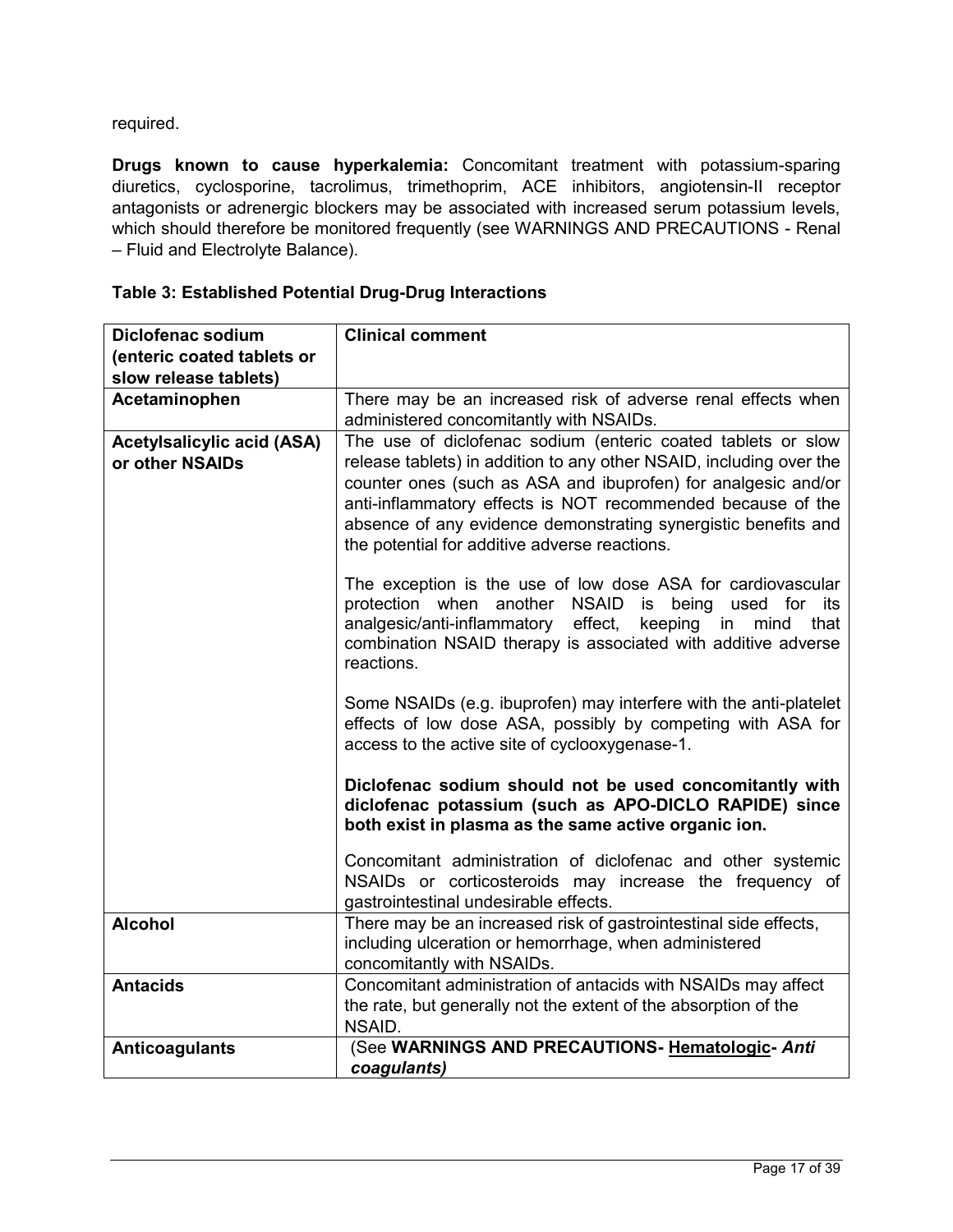| <b>Diclofenac sodium</b>    | <b>Clinical comment</b>                                                                                                           |
|-----------------------------|-----------------------------------------------------------------------------------------------------------------------------------|
| (enteric coated tablets or  |                                                                                                                                   |
| slow release tablets)       |                                                                                                                                   |
| <b>Anti-hypertensives</b>   | NSAIDs may diminish the anti-hypertensive effect of Angiotensin                                                                   |
|                             | Converting Enzyme (ACE) inhibitors.                                                                                               |
|                             |                                                                                                                                   |
|                             | Combinations of ACE inhibitors, angiotensin-II antagonists, or                                                                    |
|                             | diuretics with NSAIDs might have an increased risk for acute<br>renal failure and hyperkalemia. Blood pressure and renal function |
|                             | (including electrolytes) should be monitored more closely in this                                                                 |
|                             | situation, as occasionally there can be a substantial increase in                                                                 |
|                             | blood pressure (see WARNINGS AND PRECAUTIONS - Renal).                                                                            |
|                             | Therefore the combination should be administered with caution,                                                                    |
|                             | especially in the elderly (see WARNINGS AND PRECAUTIONS                                                                           |
|                             | -Monitoring and Laboratory Tests).                                                                                                |
| <b>Anti-platelet agents</b> | There is an increased risk of bleeding, via inhibition of platelet                                                                |
| (including ASA)             | function, when anti-platelet agents are combined with NSAIDs,                                                                     |
|                             | such as diclofenac sodium (enteric coated tablets and slow<br>release tablets) (see WARNINGS AND PRECAUTIONS _                    |
|                             | Hematologic - Anti-platelet Effects).                                                                                             |
| Cyclosporine                | Nephrotoxicity of cyclosporine may be increased because of the                                                                    |
|                             | effect of NSAIDs on renal prostaglandins. Therefore, it should be                                                                 |
|                             | given at doses lower than those that would be used in patients                                                                    |
|                             | not receiving cyclosporine.                                                                                                       |
| <b>CYP2C9 inducers</b>      | Caution is recommended when co-prescribing diclofenac with                                                                        |
|                             | CYP2C9 inducers (such as rifampin), which could result in a                                                                       |
|                             | significant decrease in plasma concentration and exposure to<br>diclofenac. Dosage adjustment may be required.                    |
| <b>CYP2C9 inhibitors</b>    | Caution is recommended when co-prescribing diclofenac with                                                                        |
|                             | CYP2C9 inhibitors (such as voriconazole or sulfinpyrazone),                                                                       |
|                             | which could result in a significant increase in peak plasma                                                                       |
|                             | concentrations and exposure to diclofenac. Dosage adjustment                                                                      |
|                             | may be required.                                                                                                                  |
| <b>Digoxin</b>              | Diclofenac may increase the plasma concentration of digoxin.                                                                      |
|                             | Dosage adjustment may be required. Monitoring of serum                                                                            |
|                             | digoxin level is recommended.                                                                                                     |
| <b>Diuretics</b>            | Clinical studies as well as post-marketing observations have                                                                      |
|                             | shown that NSAIDs can reduce the effect of diuretics (see                                                                         |
|                             | <b>WARNINGS AND PRECAUTIONS - Renal).</b>                                                                                         |
|                             | <b>Class Statement</b>                                                                                                            |
|                             | Concomitant treatment with potassium-sparing diuretics may be                                                                     |
|                             | associated with increased serum potassium, thus making it                                                                         |
|                             | necessary to monitor levels (see WARNINGS AND                                                                                     |
|                             | <b>PRECAUTIONS Monitoring and Laboratory Tests - Renal)</b>                                                                       |
| <b>Glucocorticoids</b>      | Some studies have shown that concomitant use of NSAIDs and                                                                        |
|                             | oral glucocorticoids increases the risk of GI adverse events such                                                                 |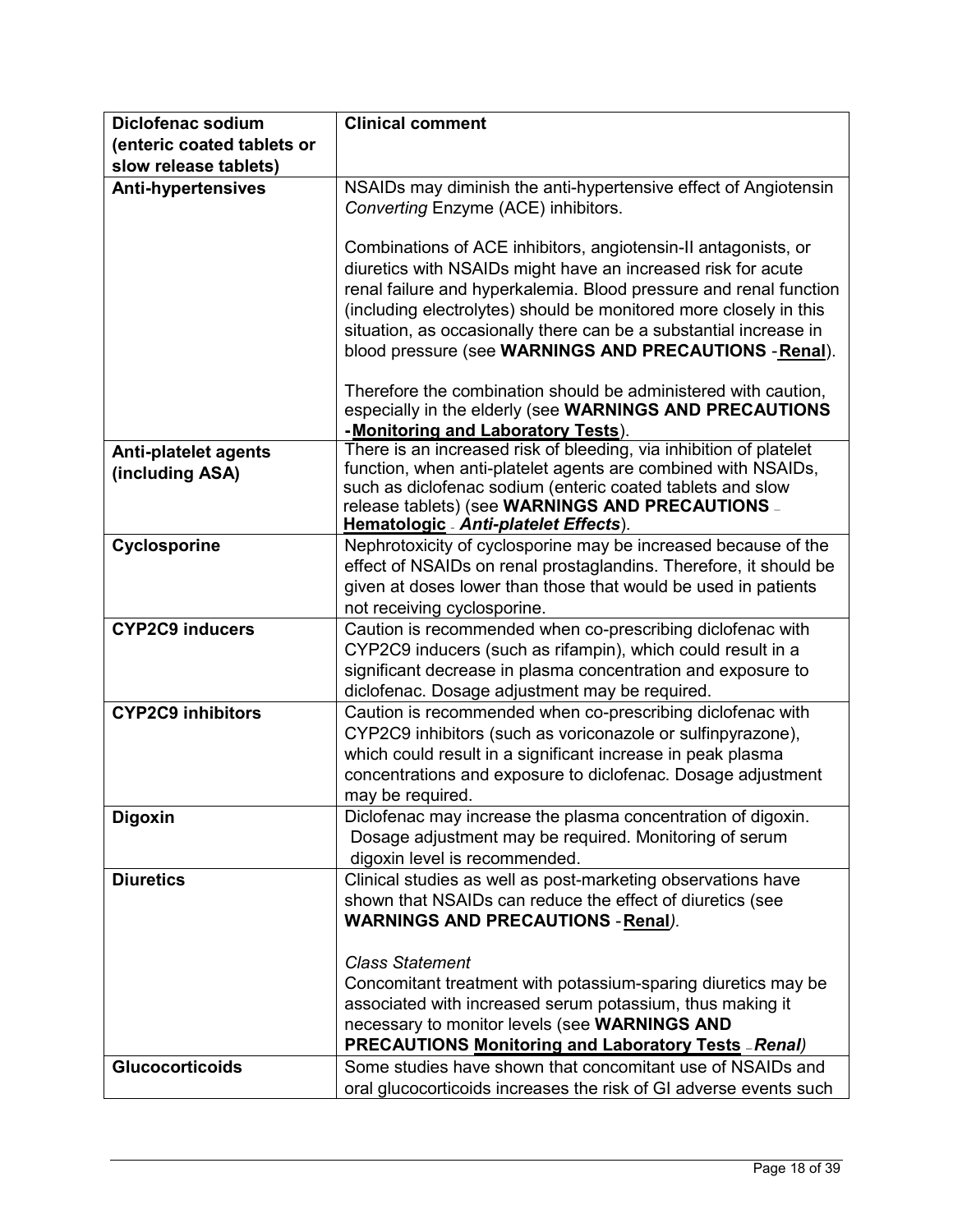| Diclofenac sodium               | <b>Clinical comment</b>                                                                                                         |
|---------------------------------|---------------------------------------------------------------------------------------------------------------------------------|
| (enteric coated tablets or      |                                                                                                                                 |
| slow release tablets)           |                                                                                                                                 |
|                                 | as ulceration and bleeding. This is especially the case in older                                                                |
|                                 | (>65 years of age) individuals.                                                                                                 |
| Lithium                         | Monitoring of plasma lithium concentrations is advised when                                                                     |
|                                 | stopping or starting a NSAID, as increased lithium concentrations                                                               |
|                                 | can occur in patients taking lithium. Dosage adjustment of lithium                                                              |
|                                 | may be required.                                                                                                                |
| <b>Methotrexate</b>             | Caution should be exercised when NSAIDs, including diclofenac                                                                   |
|                                 | sodium (enteric coated tablets and slow release tablets), are                                                                   |
|                                 | administered less than 24 hours before or after treatment with                                                                  |
|                                 | methotrexate. Elevated blood concentrations of methotrexate                                                                     |
|                                 | may occur, increasing toxicity.                                                                                                 |
| <b>Oral Contraceptives</b>      | No drug interaction data are available for diclofenac sodium                                                                    |
|                                 | (enteric coated tablets and slow release tablets) co-administered                                                               |
|                                 | with oral contraceptives.                                                                                                       |
| <b>Oral Hypoglycemics</b>       | Pharmacodynamic studies have shown no potentiation of effect                                                                    |
|                                 | with concurrent administration with diclofenac; however, there                                                                  |
|                                 | are isolated reports of both hypoglycemic and hyperglycemic                                                                     |
|                                 | effects in the presence of diclofenac, which necessitated                                                                       |
|                                 | changes in the dosage of hypoglycemic agents. For this reason,                                                                  |
|                                 | monitoring of the blood glucose level is recommended as a                                                                       |
|                                 | precautionary measure during concomitant therapy.                                                                               |
|                                 | There have also been reports of metabolic acidosis when                                                                         |
|                                 | diclofenac was co-administered with metformin, particularly in the                                                              |
|                                 | context of renal impairment. Caution is recommended when co-                                                                    |
|                                 | prescribing diclofenac with metformin.                                                                                          |
| Phenytoin                       | When using phenytoin concomitantly with diclofenac, monitoring                                                                  |
|                                 | of phenytoin plasma concentrations is recommended due to an                                                                     |
|                                 | expected increase in exposure to phenytoin.                                                                                     |
| <b>Probenecid</b>               | May decrease the excretion and increase serum concentrations                                                                    |
|                                 | of NSAIDs possibly enhancing effectiveness and/or increasing                                                                    |
|                                 | potential for toxicity. Concurrent therapy of NSAIDs with                                                                       |
|                                 | probenecid requires close monitoring to be certain that no                                                                      |
|                                 | change in dosage is necessary.                                                                                                  |
| <b>Quinolone antibacterials</b> | There have been isolated reports of convulsions which may have                                                                  |
|                                 | been due to concomitant use of quinolones and NSAIDs.                                                                           |
| Selective serotonin             | Concomitant administration of NSAIDs, including diclofenac                                                                      |
| reuptake inhibitors             | sodium (enteric coated tablets and slow release tablets), and<br>SSRIs may increase the risk of gastrointestinal ulceration and |
| (SSRIs)                         | bleeding (see WARNINGS AND PRECAUTIONS -                                                                                        |
|                                 | Gastrointestinal (GI)).                                                                                                         |
| Sulfinpyrazone                  | Caution is recommended when co-prescribing diclofenac with                                                                      |
|                                 | CYP2C9 inhibitors (such as sulfinpyrazone, which could result in                                                                |
|                                 | a significant increase in peak plasma concentrations and                                                                        |
|                                 | exposure to diclofenac. Dosage adjustment may be required.                                                                      |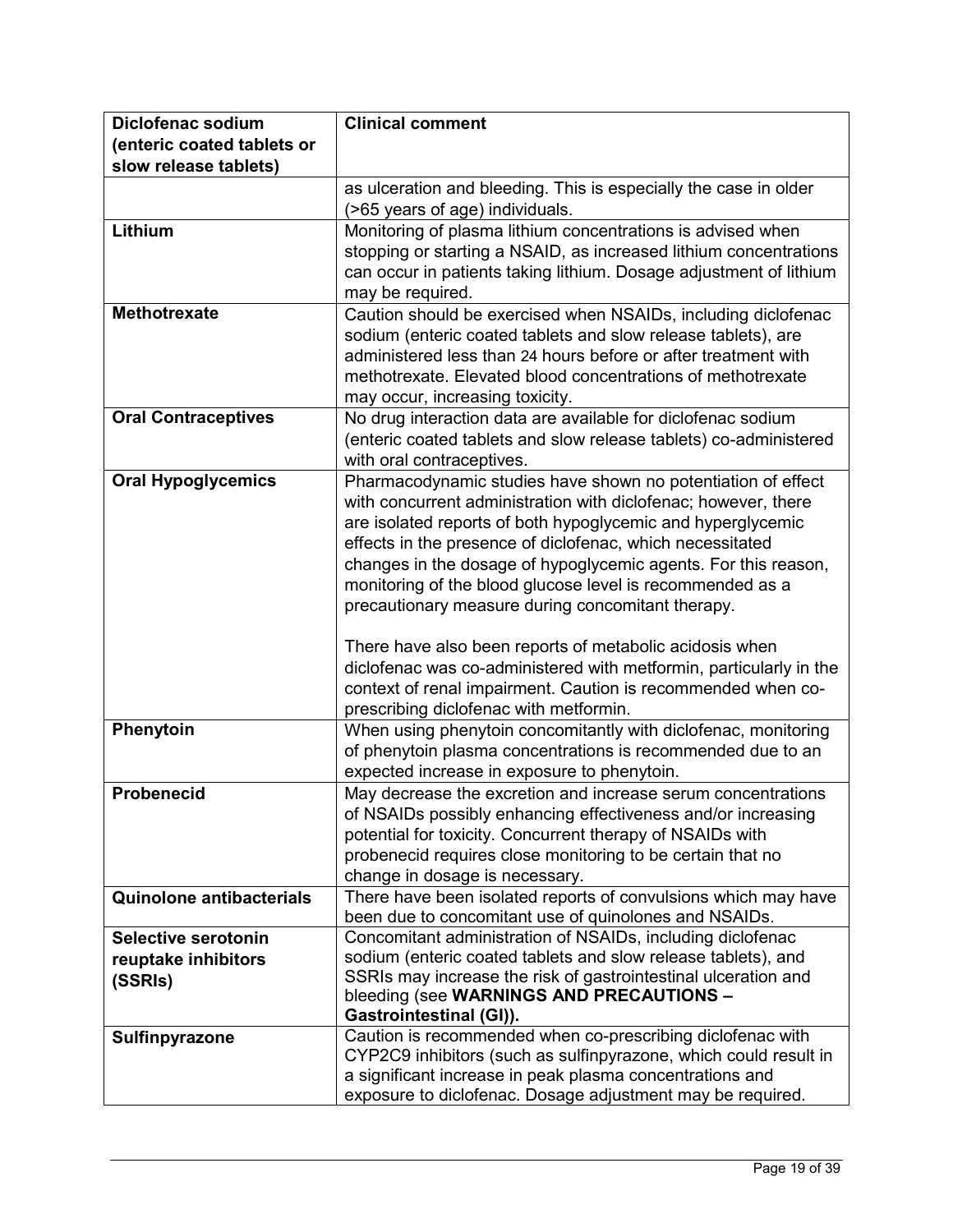| <b>Diclofenac sodium</b><br>(enteric coated tablets or<br>slow release tablets) | <b>Clinical comment</b>                                                                                                                                                                                                                                 |
|---------------------------------------------------------------------------------|---------------------------------------------------------------------------------------------------------------------------------------------------------------------------------------------------------------------------------------------------------|
| <b>Tacrolimus</b>                                                               | Nephrotoxicity of tacrolimus may be increased because of the<br>effect of NSAIDs on renal prostaglandins. Therefore, it should be<br>given at doses lower than those that would be used in patients<br>not receiving tacrolimus.                        |
| Voriconazole                                                                    | Caution is recommended when co-prescribing diclofenac with<br>CYP2C9 inhibitors (such as voriconazole), which could result in a<br>significant increase in peak plasma concentrations and exposure<br>to diclofenac. Dosage adjustment may be required. |

## **Drug-Food Interactions**

Interactions with food have not been established.

### **Drug-Herb Interactions**

Interactions with herbal products have not been established.

### **Drug Laboratory Tests Interactions:**

Diclofenac increases platelet aggregation time but does not affect bleeding time, plasma thrombin clotting time, plasma fibrinogen, or factors V and VII to XII. Statistically significant changes in prothrombin and partial thromboplastin times have been reported in normal volunteers. The mean changes were observed to be less than 1 second in both instances, and are unlikely to be clinically important.

Persistently abnormal or worsening renal, hepatic or hematological test values should be followed up carefully since they may be related to therapy.

### **Drug-Lifestyle Interactions**

Patients experiencing visual disturbances, dizziness, vertigo, somnolence or other central nervous system disturbances while taking diclofenac sodium (enteric coated tablets or slow release tablets) should refrain from driving or using machines.

### <span id="page-19-0"></span>**DOSAGE AND ADMINISTRATION**

### **Dosing Considerations**

*Geriatrics:* For such patients, consideration should be given to a starting dose lower than the one usually recommended, with individual adjustment when necessary and under close supervision. Caution is indicated especially for frail elderly patients or those with a low body weight (See **WARNINGS AND PRECAUTIONS** — **Special Populations** - *Geriatrics).*

#### *Cardiovascular disease or cardiovascular risk factors:* Treatment with APO-DICLO (diclofenac sodium) or APO-DICLO SR is not recommended in patients with pre-existing cardiovascular disease (congestive heart failure NYHA II-IV, ischemic heart disease, peripheral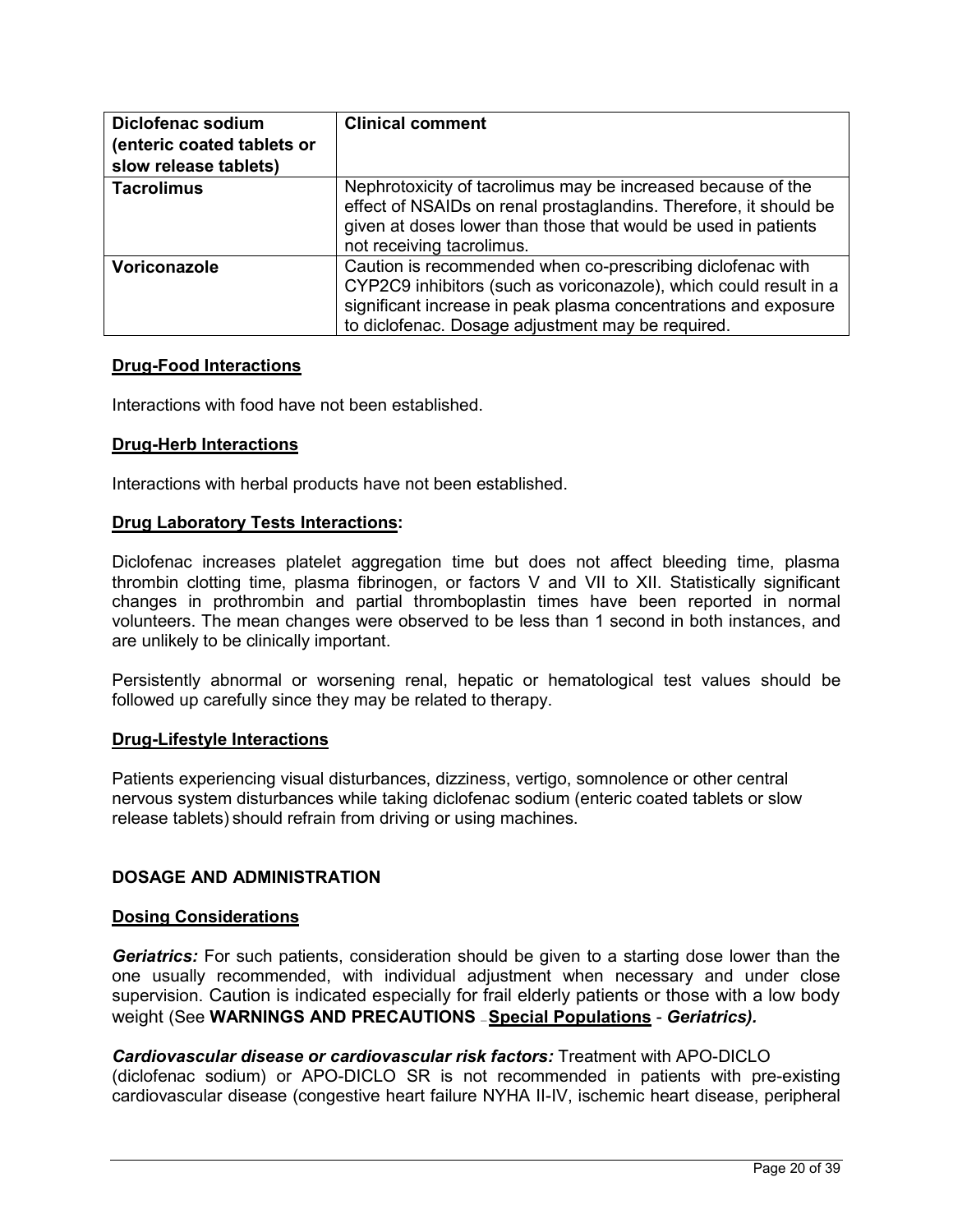arterial disease), cerebrovascular disease, uncontrolled hypertension, or patients with risk factors for cardiovascular disease (e.g. hypertension, hyperlipidemia, diabetes mellitus and smoking). These patients should be treated with APO-DICLO (diclofenac sodium) or APO-DICLO SR only after careful consideration (see **WARNINGS AND PRECAUTIONS – box**).

## *Renal Impairment:*

APO-DICLO or APO-DICLO SR is contraindicated in patients with severe renal impairment or deteriorating renal disease (see CONTRAINDICATIONS). Lower doses of APO-DICLO or APO-DICLO SR should be considered in patients with impaired renal function (see **WARNINGS AND PRECAUTIONS** — **Renal).**

## *Hepatic Impairment:*

APO-DICLO or APO-DICLO SR is contraindicated in patients with severe hepatic impairment or active liver disease (see CONTRAINDICATIONS). Lower doses of APO-DICLO or APO-DICLO SR should be considered in patients with impaired hepatic function (see **WARNINGS AND PRECAUTIONS** — **Hepatic/Biliary/Pancreatic).**

## **Recommended Dose and Dose Adjustment**

APO-DICLO and APO-DICLO SR are to be used for maintenance therapy only.

As a general recommendation, the dose should be individually adjusted. Adverse effects may be minimized by using the lowest effective dose for the shortest duration necessary to control symptoms.

## **APO-DICLO Tablets 25 mg and 50 mg (enteric-coated)**

Rheumatoid arthritis and osteoarthritis patients may use APO-DICLO (diclofenac sodium) enteric-coated tablets if:

- They were previously initiated at the lowest dose of 75 mg (enteric-coated) per day in 3 divided doses and required up-titration because they did not respond to that dose.
- The maximum recommended daily dose is 100 mg.

### APO-DICLO should be taken with food and the tablets should be swallowed whole.

## **APO-DICLO SR 75 mg and 100 mg (slow-release tablets)**

- Patients with rheumatoid arthritis or osteoarthritis on a maintenance dose of 75 mg diclofenac sodium per day may be changed to a once daily dose of APO-DICLO SR *75*  mg administered morning or evening.
- Patients on a maintenance dose of 100 mg diclofenac sodium per day may be changed to a once daily dose of APO-DICLO SR 100 mg, administered morning or evening.
- The maximum recommended daily dose is 100 mg.

### APO-DICLO SR tablets should be swallowed whole with liquid, preferably at mealtime.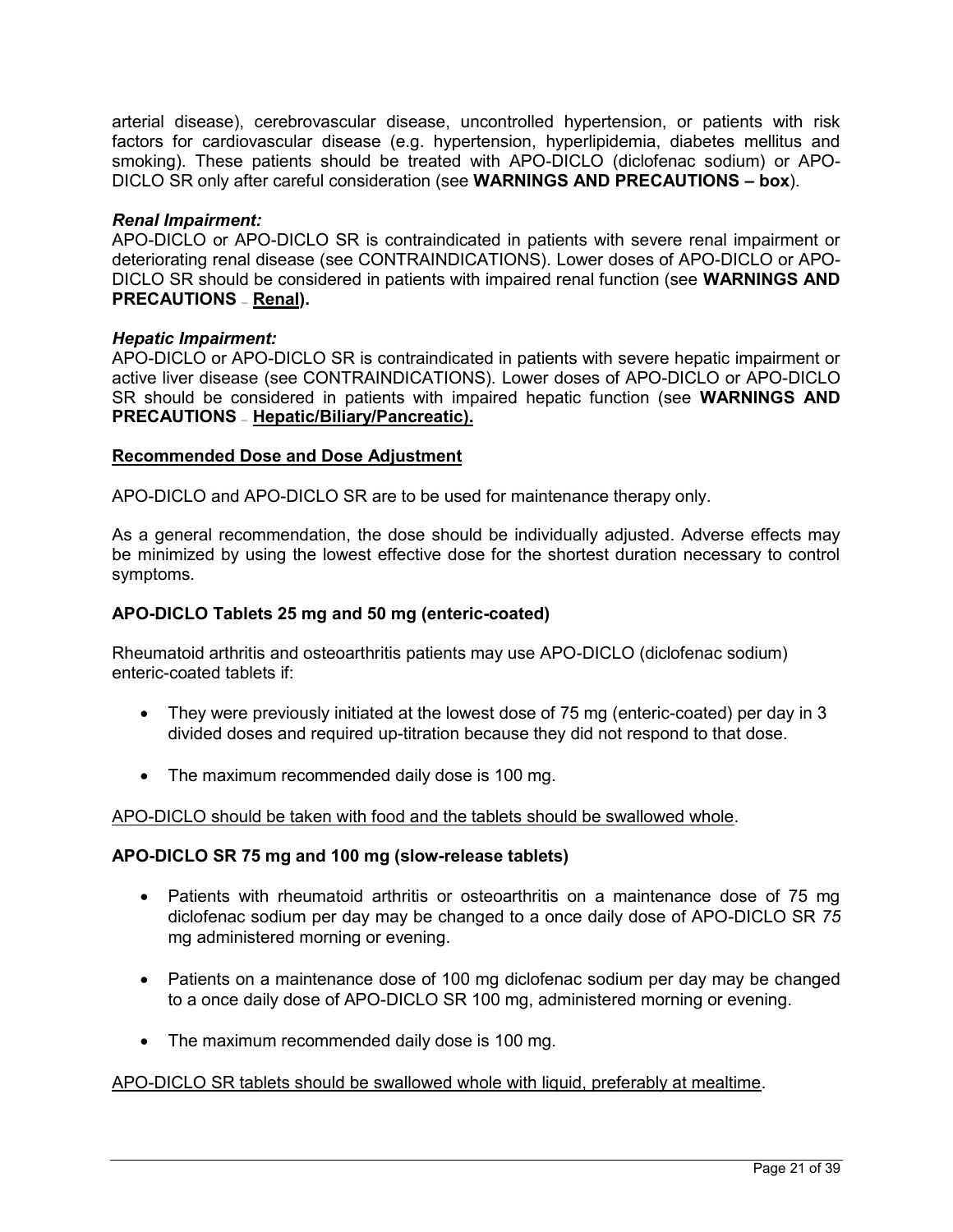## **Missed Dose**

Patients who miss one or more doses of APO-DICLO (diclofenac sodium) 25 and 50 mg tablets or APO-DICLO SR 75 and 100 mg tablets should not increase the dose of APO-DICLO (diclofenac sodium) or APO-DICLO SR to compensate for the missed dose or doses, but should continue with their therapy as soon as possible.

### <span id="page-21-0"></span>**OVERDOSAGE**

#### For management of a suspected drug overdose, contact your regional Poison Control Center.

### **Symptoms**

There is no typical clinical picture resulting from diclofenac overdosage. Overdosage can cause symptoms such as vomiting, gastrointestinal haemorrhage, diarrhoea, dizziness, tinnitus or convulsions. In the event of significant poisoning, acute renal failure and liver damage are possible.

### **Therapeutic measures**

Management of acute poisoning with NSAIDs, including diclofenac sodium (enteric coated tablets and slow release tablets), essentially consists of supportive measures and symptomatic treatment. Supportive measures and symptomatic treatment should be given for complications such as hypotension, renal failure, convulsions, gastrointestinal disorder, and respiratory depression. Special measures such as forced diuresis, dialysis or haemoperfusion are probably of no help in eliminating NSAIDs, including diclofenac sodium (enteric coated tablets and slow release tablets), due to the high protein binding and extensive metabolism. Activated charcoal may be considered after ingestion of a potentially toxic overdose, and gastric decontamination (e.g. vomiting, gastric lavage) after ingestion of a potentially life threatening overdose.

## <span id="page-21-1"></span>**ACTION AND CLINICAL PHARMACOLOGY**

### **Mechanism of Action**

Diclofenac sodium is a non-steroidal anti-inflammatory drug (NSAID). The mode of action is not fully known but it does not act through the pituitary-adrenal axis. Diclofenac sodium inhibits prostaglandin synthesis by interfering with the action of prostaglandin synthetase. This inhibitory effect may partially explain its actions.

### **Pharmacodynamics**

The effects of diclofenac sodium (enteric coated tablets or slow release tablets) are largely mediated by inhibition of cyclooxygenases (COXs, COX-1, COX-2). These enzymes are found throughout the body and produce prostaglandins, which are important mediators of pain, fever, and adaptive and protective reactions in many organs and (inflamed) tissues.

### **Pharmacokinetics**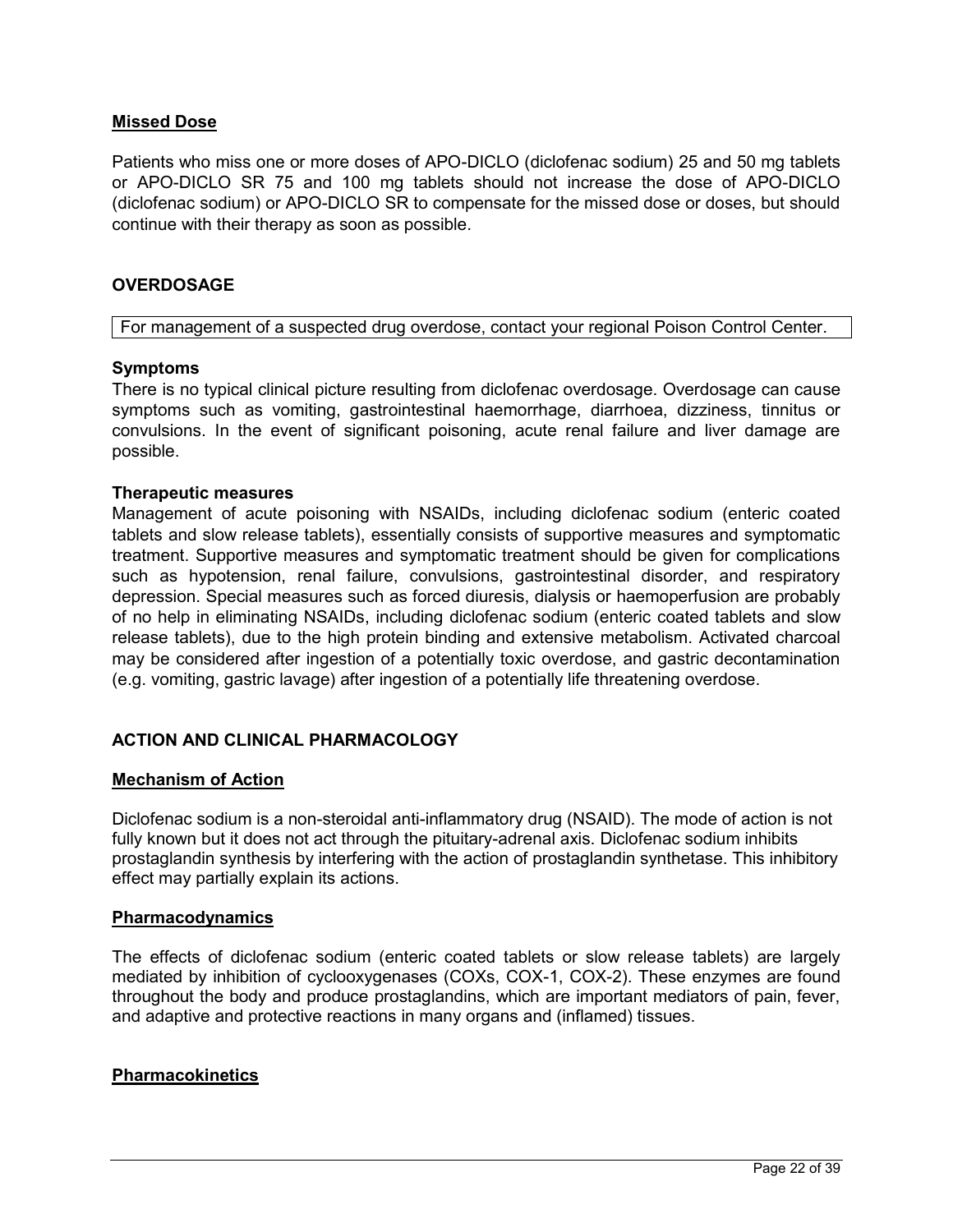**Absorption**: In humans, orally-administered diclofenac sodium is rapidly and almost completely absorbed and distributed to blood, liver, and kidneys. The plasma concentrations show a linear relationship to the amount of drug administered. No accumulation occurs provided the recommended dosage intervals are observed.

Enteric coating may delay the onset of absorption from 50 mg tablets. Absorption occurs more rapidly when the drug is administered on an empty stomach  $(T_{max} 2.5$  hours), than with meals  $(T_{max} 6$  hours). The bioavailability remains the same under both conditions. The mean peak plasma concentration of 1.5 mcg/mL *(*5 mcmol/L) is attained, on average, 2 hours after ingestion of one 50 mg enteric-coated tablet.

Following administration of slow-release  $(SR)$  diclofenac sodium,  $C_{\text{max}}$  is reached at approximately 4 hours or later. Significant drug plasma concentrations persist when levels would have dropped almost to baseline values following enteric-coated tablet administration. Mean plasma concentrations of 13 ng/mL (40 nmol/L) were produced 24 hours after diclofenac sodium slow-release (SR) 100 mg tablets, or 16 hours after diclofenac sodium slow-release (SR) 75 mg tablets (single dose). Trough levels are approximately 22 to 25 ng/mL (70 to 80 nmol/L) during treatment with diclofenac sodium slow-release (SR) 100 mg tablets once daily or diclofenac sodium slow-release (SR) 75 mg tablets twice daily. In pharmacokinetic studies no accumulation of diclofenac sodium was found following repeated once daily administration of diclofenac sodium slow-release (SR) 100 mg tablets or repeated twice daily administration of diclofenac sodium slow-release (SR) 75 mg tablets.

**Distribution:** Diclofenac sodium is extensively bound (99%) to serum albumin. The apparent volume of distribution is 0.12 to 0.17 L/kg. Single-dose (P.O. or I.M) studies in rheumatoid patients with joint effusions have shown that diclofenac is distributed to the synovial fluid, where  $T_{\text{max}}$  occurs 2 to 4 hours after plasma  $T_{\text{max}}$ . Synovial fluid concentrations exceed plasma levels within 4 to 6 hours of administration. This elevation above plasma concentrations can be maintained for up to 12 hours. The synovial fluid elimination half-life is at least 3 times greater than that for plasma.

Diclofenac was detected in a low concentration (100 ng/mL) in breast milk in one nursing mother. The estimated amount ingested by an infant consuming breast milk is equivalent to a 0.03 mg/kg/day dose (see CONTRAINDICATIONS).

**Metabolism:** Diclofenac undergoes single and multiple hydroxylation and methoxylation, producing 3'-, 4'-, 5-hydroxy, 4'- 5-hydroxy and 3'-hydroxy-4'-methoxy derivatives of diclofenac. These phenolic metabolites are largely inactive, and (along with the parent compound) are mostly converted to glucuronide conjugates.

**Excretion**: Plasma clearance of diclofenac is 263 ± 56 mL/min. The mean terminal drug half-life in plasma is 1.8 hours after oral doses. In humans about 60% of the drug and its metabolites are eliminated in the urine and the balance through bile in the feces. More than 90% of an oral dose is accounted for in elimination products within 72 hours. About 1% of an oral dose is excreted unchanged in urine.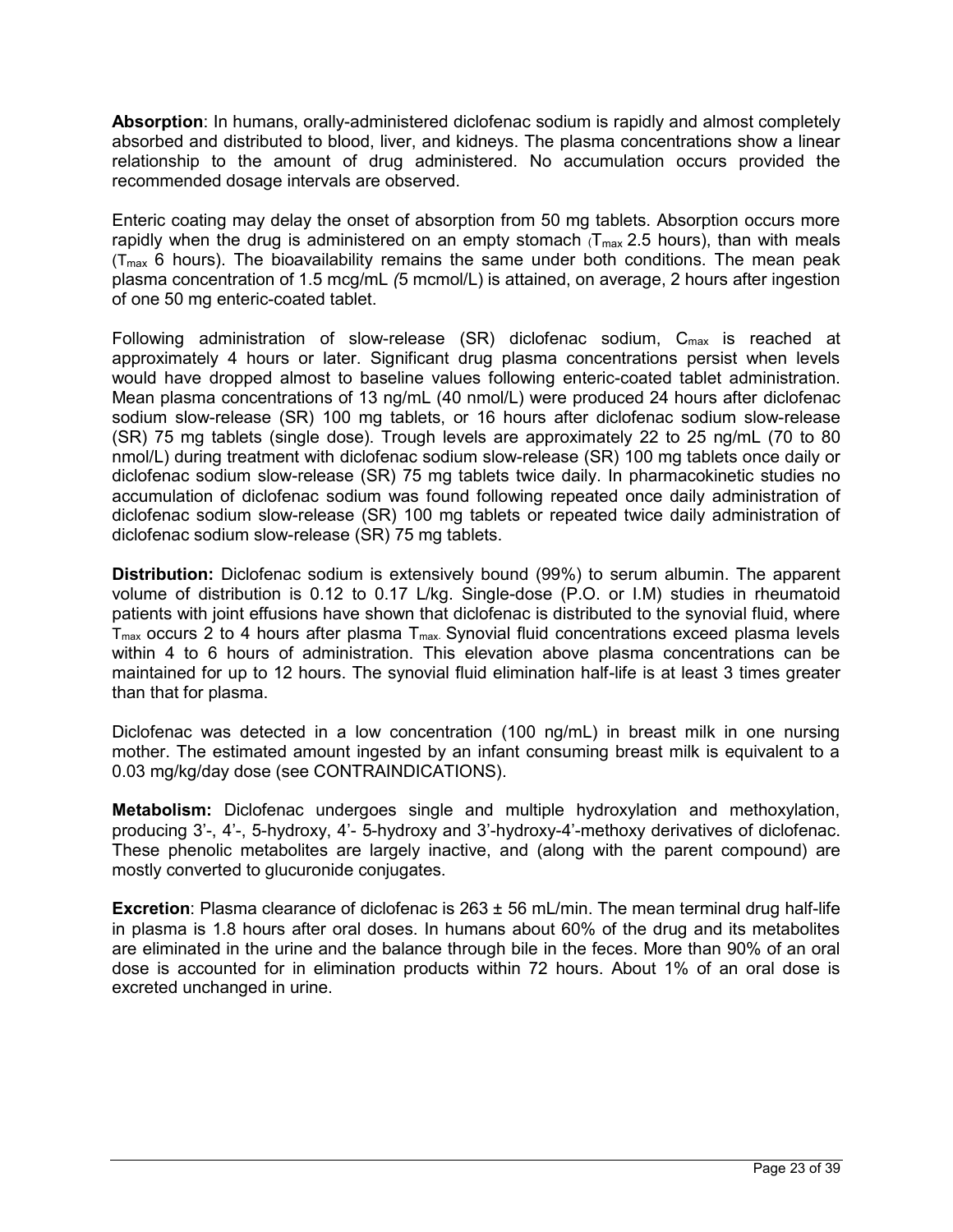## **Special Populations and Conditions**

**Renal Impairment:** In patients suffering from renal impairment, no accumulation of the unchanged active substance can be inferred from the single-dose kinetics when applying the usual dosage schedule. At a creatinine clearance of <10 mL/min, the calculated steady-state plasma levels of the hydroxy metabolites are about 4 times higher than in normal subjects. However, the metabolites are ultimately cleared through the bile. Although no accumulation of pharmacologically active substance seem to occur, caution is advised while administering diclofenac sodium (enteric coated tablets or slow release tablets) to patients with impaired kidney function (i.e. GFR < 60 mL/min or 1 mL/sec) (see **WARNINGS AND PRECAUTIONS - Renal***).* Diclofenac sodium (enteric coated tablets and slow release tablets) are contraindicated in patients with severely impaired or deteriorating renal function (creatinine clearance < 30 mL/min (0.5 mL/s) (see **CONTRAINDICATIONS).**

*Hepatic impairment:* In a study of ten patients with impaired hepatic function (chronic hepatitis and non-decompensated cirrhosis) receiving a single oral dose of 100 mg diclofenac sodium, the kinetics and metabolism of diclofenac, were the same as in patients without liver disease.

**Pediatrics:** Diclofenac sodium (enteric coated tablets and slow release tablets) are contraindicated in children and adolescents less than 16 years of age (see **CONTRAINDICATIONS)**.

Geriatrics: The ability of elderly subjects to absorb, metabolize and excrete diclofenac sodium (enteric coated tablets or slow release tablets) does not appear to differ significantly from those of younger subjects.

## <span id="page-23-0"></span>**STORAGE AND STABILITY**

Store at room temperature (15°C to 30°C) and protect from high humidity.

## <span id="page-23-1"></span>**DOSAGE FORMS, COMPOSITION AND PACKAGING**

**APO-DICLO (diclofenac sodium) Tablets 25 mg:** round, biconvex, yellow, enteric-coated tablets, engraved '25' on one side.

**APO-DICLO (diclofenac sodium) Tablets 50 mg:** round, biconvex, light brown, enteric-coated tablets, engraved '50' on one side.

**APO-DICLO SR (diclofenac sodium) Slow-Release Tablets 75 mg:** triangular, light pink, biconvex with bevelled edge, film-coated tablets, engraved 'APO' over '75' on one side, other side plain.

**APO-DICLO SR (diclofenac sodium) Slow-Release Tablets 100 mg:** round, pink, biconvex with bevelled edge, film-coated tablets, engraved 'APO' over '100' on one side, other side plain.

APO-DICLO is available in bottles of 100, 500 and 1000 tablets.

APO-DICLO SR is available in bottles of 100, 250 (100 mg), 500 and 1000 tablets.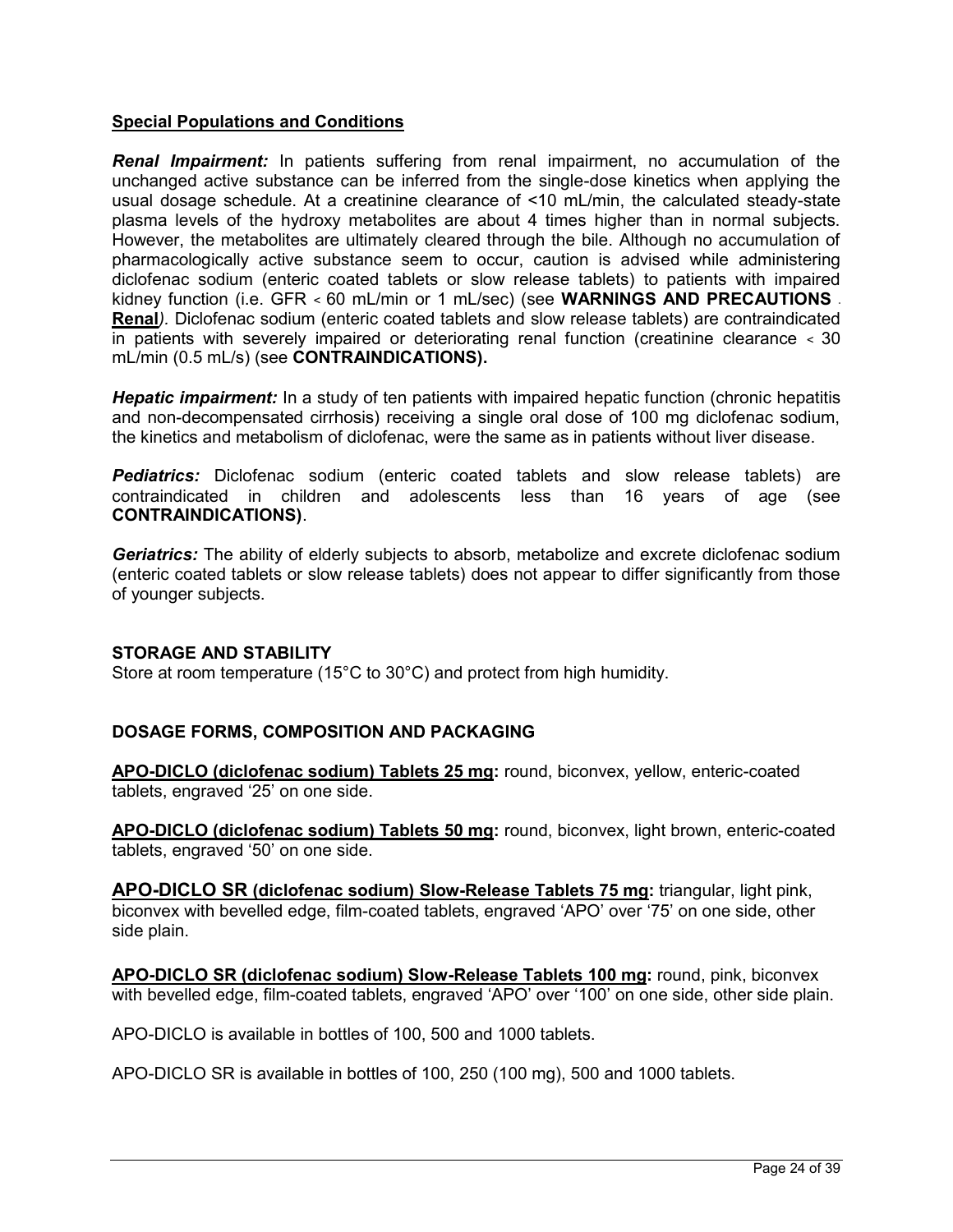## **Composition:**

**Enteric-Coated Tablets:** In addition to diclofenac sodium, each enteric coated tablet contains the non-medicinal ingredients colloidal silicon dioxide, dextrates, FD & C yellow #6, ferric oxide yellow, hydroxypropyl methylcellulose, magnesium stearate, methylcellulose, methanol polyethylene glycol, polyvinylacetate phthalate, stearic acid, titanium dioxide and triethyl citrate. Each 25 mg tablet also contains the non-medicinal ingredient D&C yellow #10.

**Slow-Release Tablets:** In addition to diclofenac sodium, each slow release tablet contains the non-medicinal ingredients dextrates, ferric oxide red, hydroxyethyl cellulose, hydroxypropyl methylcellulose, microcrystalline cellulose, magnesium stearate, polyethylene glycol and titanium dioxide.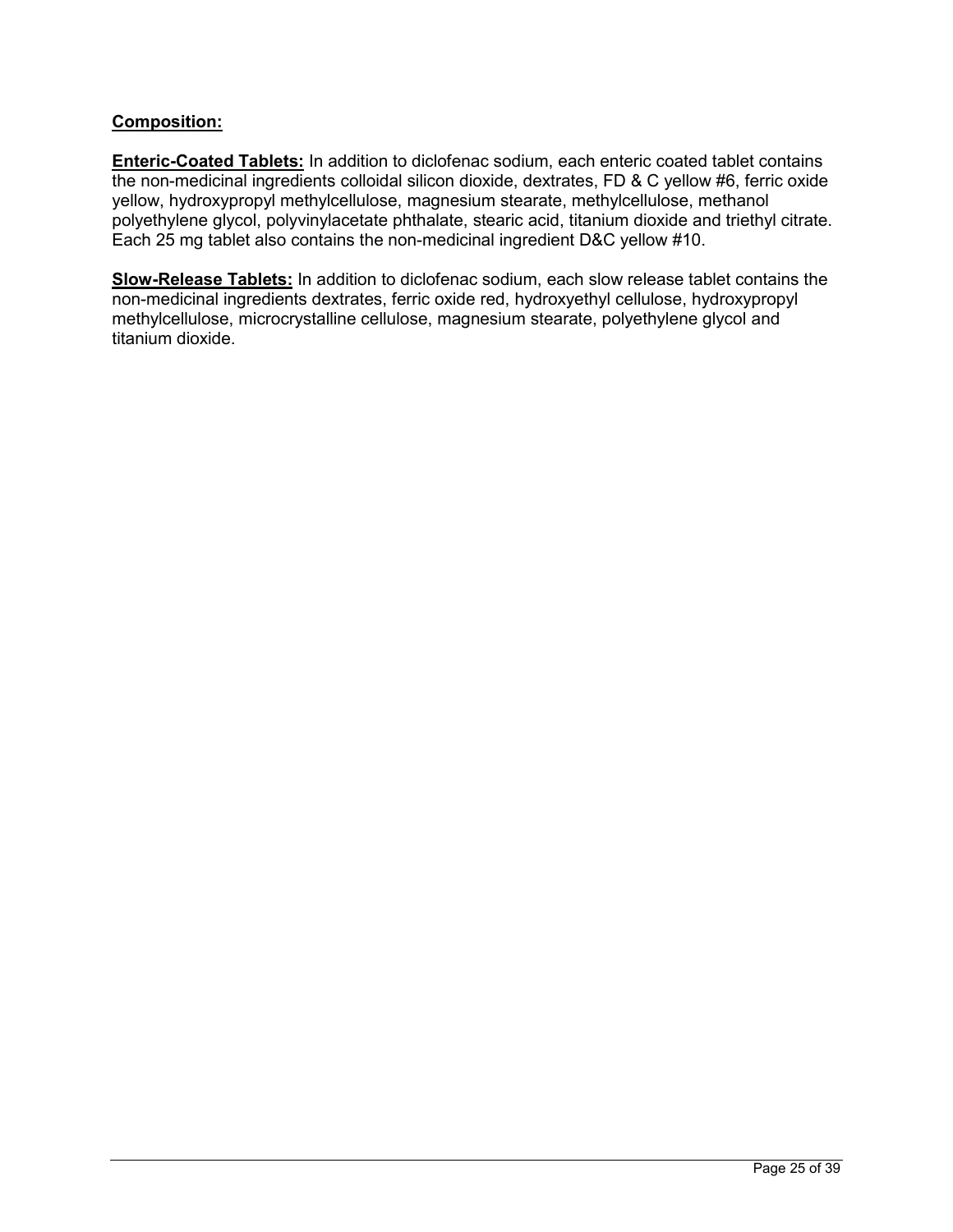## **PART II: SCIENTIFIC INFORMATION**

## <span id="page-25-1"></span><span id="page-25-0"></span>**PHARMACEUTICAL INFORMATION**

### **Drug Substance**

Proper Name: Diclofenac sodium

Chemical Name: Sodium-[o-[(2,6-dichlorophenyl)-amino]-phenyl]-acetate

Molecular formula:  $C_{14}H_{10}Cl_2NNaO_2$ 

Molecular weight: 318.1 g/mol

Structural Formula:



Physicochemical properties: White to off-white powder with a salty bitter taste. At 25*<sup>0</sup>C,*  diclofenac sodium is 2% soluble in water (pH 7.7). It is practically insoluble in aqueous acidic solutions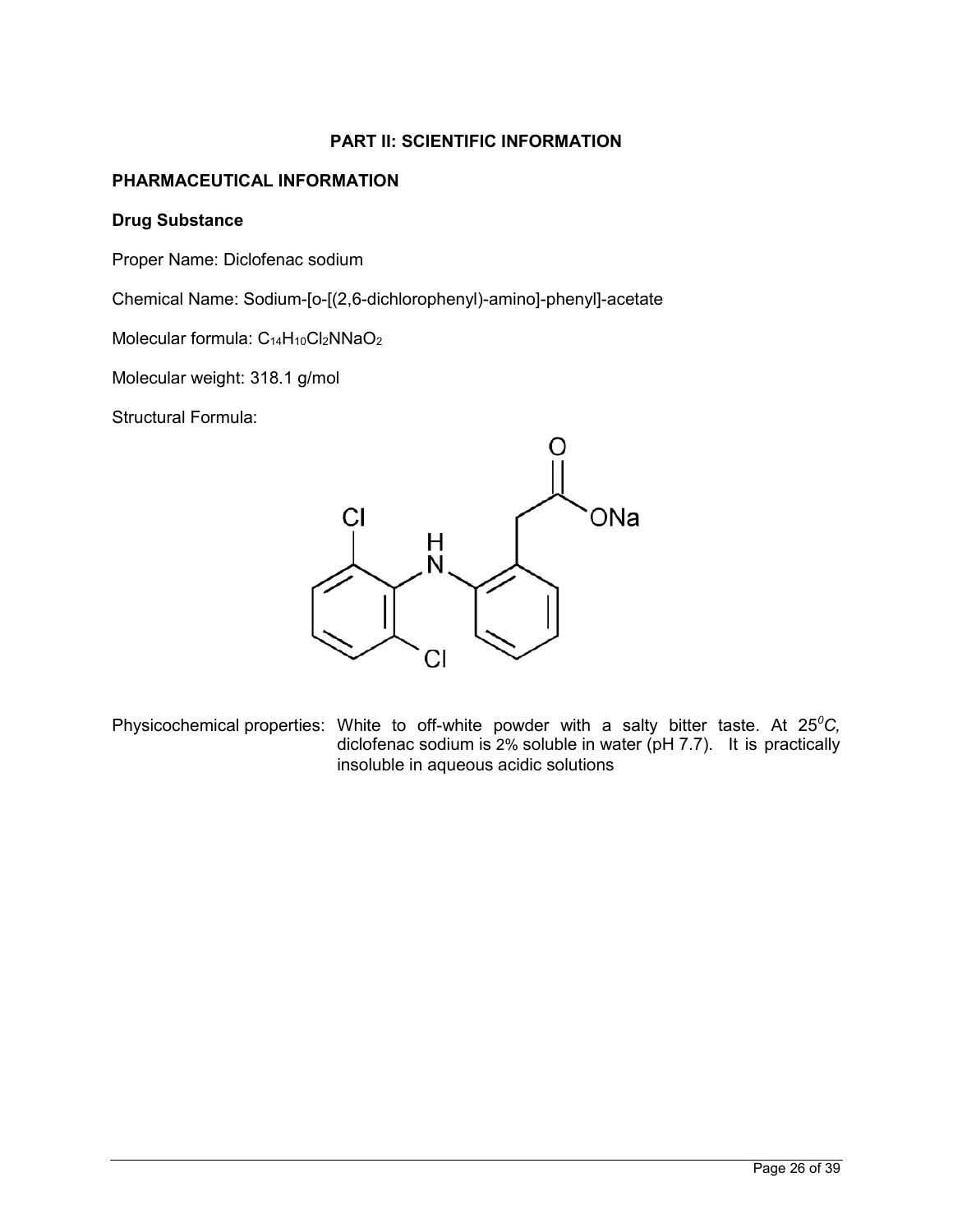## <span id="page-26-0"></span>**CLINICAL TRIALS**

## **Comparative Bioavailability Studies**

A bioavailability study was performed using normal human volunteers. The rate and extent of absorption after a single 50 mg oral dose of APO-DICLO (diclofenac sodium) 25 mg and VOLTAREN 25 mg enteric coated tablets was measured and compared. The results are summarized as follows:

|                          | <b>VOLTAREN</b><br>25mg | <b>APO-DICLO</b><br>25mg | % diffr. |
|--------------------------|-------------------------|--------------------------|----------|
| $AUC_{0-12}$ (ng.hr/mL)  | 1357.87                 | 1338.55                  | $-1.4$   |
| $C_{\text{max}}$ (ng/mL) | 1220.29                 | 1236.58                  | $+1.3$   |
| $T$ <sub>max</sub> (hr)  | 1.16                    | 1.34                     | $+15.5$  |
| $t_{1/2}$ (hr)           | 1.1                     | 1.0                      | $-9.1$   |

| Table 1: Comparative Bioavailability Data for Enteric Coated Tablets |  |
|----------------------------------------------------------------------|--|
|----------------------------------------------------------------------|--|

Two additional bioavailability studies were performed using slow release tablets, one with food (performed on 19 healthy adult male subjects) and one without food (performed on 14 healthy adult male subjects). The rate and extent of absorption of diclofenac after a single 100 mg oral dose of APO-DICLO SR 100 mg and VOLTAREN SR 100 mg slow release tablets was measured and compared. The results are summarized as follows:

| <b>Diclofenac</b>                   |                     |                                             |                                                |                                   |
|-------------------------------------|---------------------|---------------------------------------------|------------------------------------------------|-----------------------------------|
| (1 x 100 mg)                        |                     |                                             |                                                |                                   |
|                                     |                     | From measured data                          |                                                |                                   |
|                                     |                     | <b>Geometric Mean</b>                       |                                                |                                   |
|                                     |                     | Arithmetic Mean (CV %)                      |                                                |                                   |
| <b>Parameter</b>                    | <b>Apo-Diclo SR</b> | <b>Voltaren SR</b><br>(Novartis,<br>Canada) | % Ratio of<br><b>Geometric</b><br><b>Means</b> | 90% Confidence<br><b>Interval</b> |
| $AUC$ <sub>T</sub><br>$(ng\ hr/mL)$ | 2500<br>2584 (25)   | 2361<br>2435 (25)                           | 105.9                                          | $96.1 - 116.6$                    |
| AUC <sub>1</sub><br>(ng h r/mL)     | 2561<br>2643 (24)   | 2417<br>2489 (25)                           | 105.9                                          | $96.8 - 116.0$                    |
| $C_{\text{max}}$<br>(ng/mL)         | 529<br>558 (27)     | 537<br>585 (42)                             | 98.4                                           | $80.6 - 120.2$                    |
| $T_{max}$ *<br>(hr)                 | 3.79(2.46)          | 4.07 (1.98)                                 |                                                |                                   |
| $T_{1/2}$ *<br>(hr)                 | 3.42(1.59)          | 3.43(1.40)                                  |                                                |                                   |

**Table 2: Comparative Bioavailability Data for Slow Release Tablets - Study 1 (without food)**

\* For the  $T_{max}$  and  $t_{1/2}$  parameters, these are the arithmetic means (standard deviations)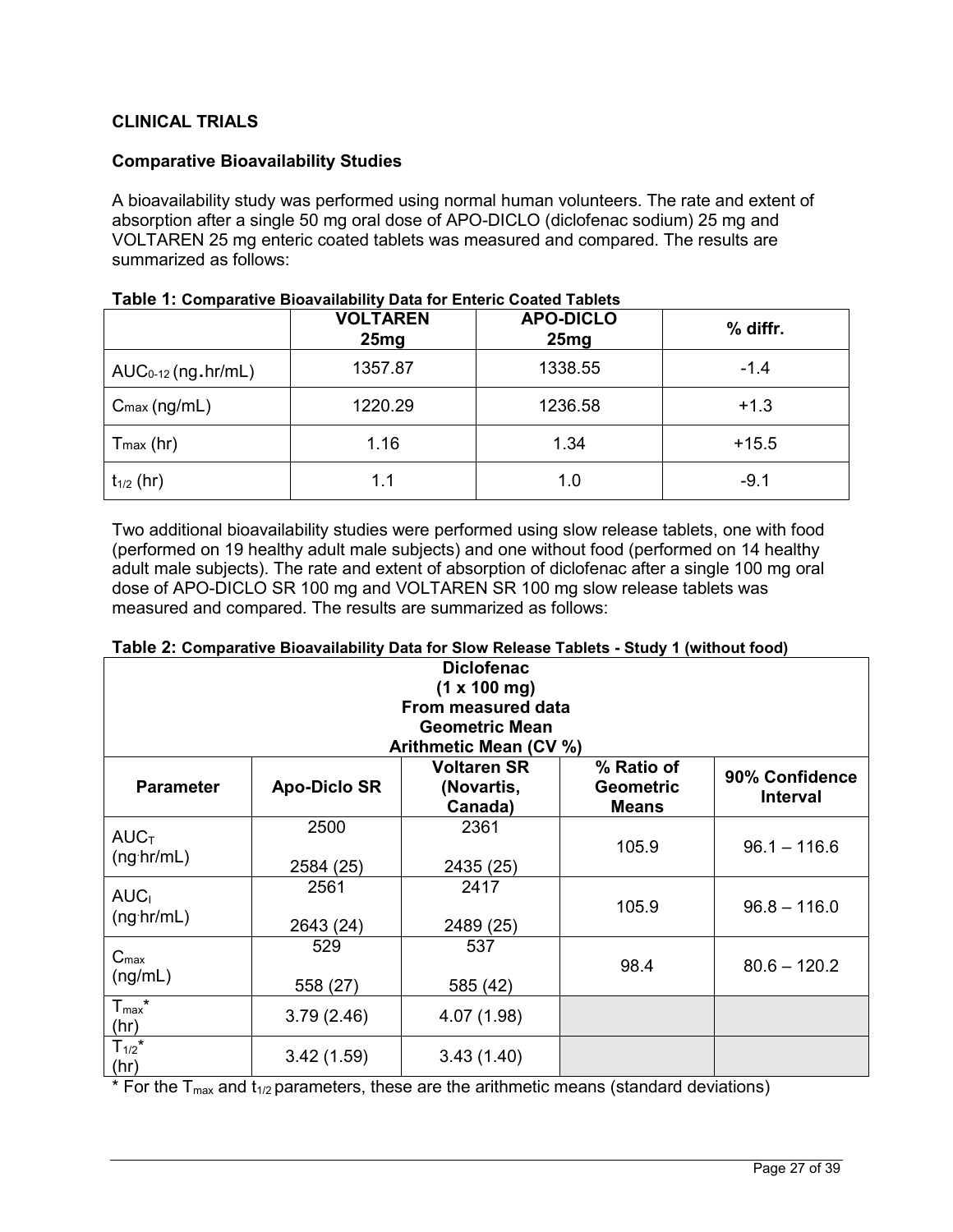| <b>Diclofenac</b><br>(1 x 100 mg)   |                       |                                             |                                                |                                   |  |  |
|-------------------------------------|-----------------------|---------------------------------------------|------------------------------------------------|-----------------------------------|--|--|
| From measured data                  |                       |                                             |                                                |                                   |  |  |
|                                     | <b>Geometric Mean</b> |                                             |                                                |                                   |  |  |
|                                     |                       | Arithmetic Mean (CV %)                      |                                                |                                   |  |  |
| <b>Parameter</b>                    | <b>Apo-Diclo SR</b>   | <b>Voltaren SR</b><br>(Novartis,<br>Canada) | % Ratio of<br><b>Geometric</b><br><b>Means</b> | 90% Confidence<br><b>Interval</b> |  |  |
| $AUC$ <sub>T</sub><br>$(ng\ hr/mL)$ | 2704<br>2847 (36)     | 2561<br>2724 (36)                           | 105.7                                          | $95-4 - 117.1$                    |  |  |
| AUC <sub>1</sub><br>(ng hr/mL)      | 2944<br>3094 (34)     | 3024<br>3142 (31)                           | 100.8                                          | $92.9 - 109.4$                    |  |  |
| $C_{\text{max}}$<br>(ng/mL)         | 351<br>379 (44)       | 381<br>457 (59)                             | 92.6                                           | $72.1 - 118.9$                    |  |  |
| $T_{max}$ *<br>(hr)                 | 6.58(2.57)            | 8.79 (4.69)                                 |                                                |                                   |  |  |
| $T_{1/2}$ *<br>(hr)                 | 4.81(3.15)            | 4.84 (2.69)                                 |                                                |                                   |  |  |

#### **Table 3: Comparative Bioavailability Data for Slow Release Tablets - Study 2 (with food)**

\* For the  $T_{max}$  and  $t_{1/2}$  parameters, these are the arithmetic means (standard deviations)

Randomized clinical trials with diclofenac sodium (enteric coated tablets or slow release tablets) have NOT been designed to detect differences in cardiovascular adverse events in a chronic setting.

However, large population-based observational studies, meta-analyses and systematic reviews suggest that diclofenac use is associated with an increased risk of cardiovascular thrombotic events, including myocardial infarction and ischemic stroke. Results of some studies suggest that the CV risk is related to the dose and duration of diclofenac exposure and is greater in patients with risk factors for CV disease.

Large meta-analyses of randomized clinical trials show that diclofenac is associated with an increased risk of stroke, cardiovascular death, and death from any cause when compared with placebo. Data also suggest that diclofenac, particularly when used at a high dose (150 mg daily) may have a higher risk of thrombotic CV events than other NSAIDs.

*The information provided below supported the original registration and its subsequent amendments. These studies were conducted in accordance with the standards and regulations in force at the time of conduct of these studies.*

## **Enteric coated tablets**

The therapeutic safety and efficacy of diclofenac sodium enteric coated tablets in arthritic conditions has been investigated in both short and long-term (three months) controlled clinical studies, followed by extended controlled and non-controlled studies. The majority of the comparative studies were double blind, within patient or between patient design, using placebo and indomethacin as controls. Acetylsalicylic acid (ASA), ibuprofen, phenylbutazone and acetaminophen were also used as comparative standards.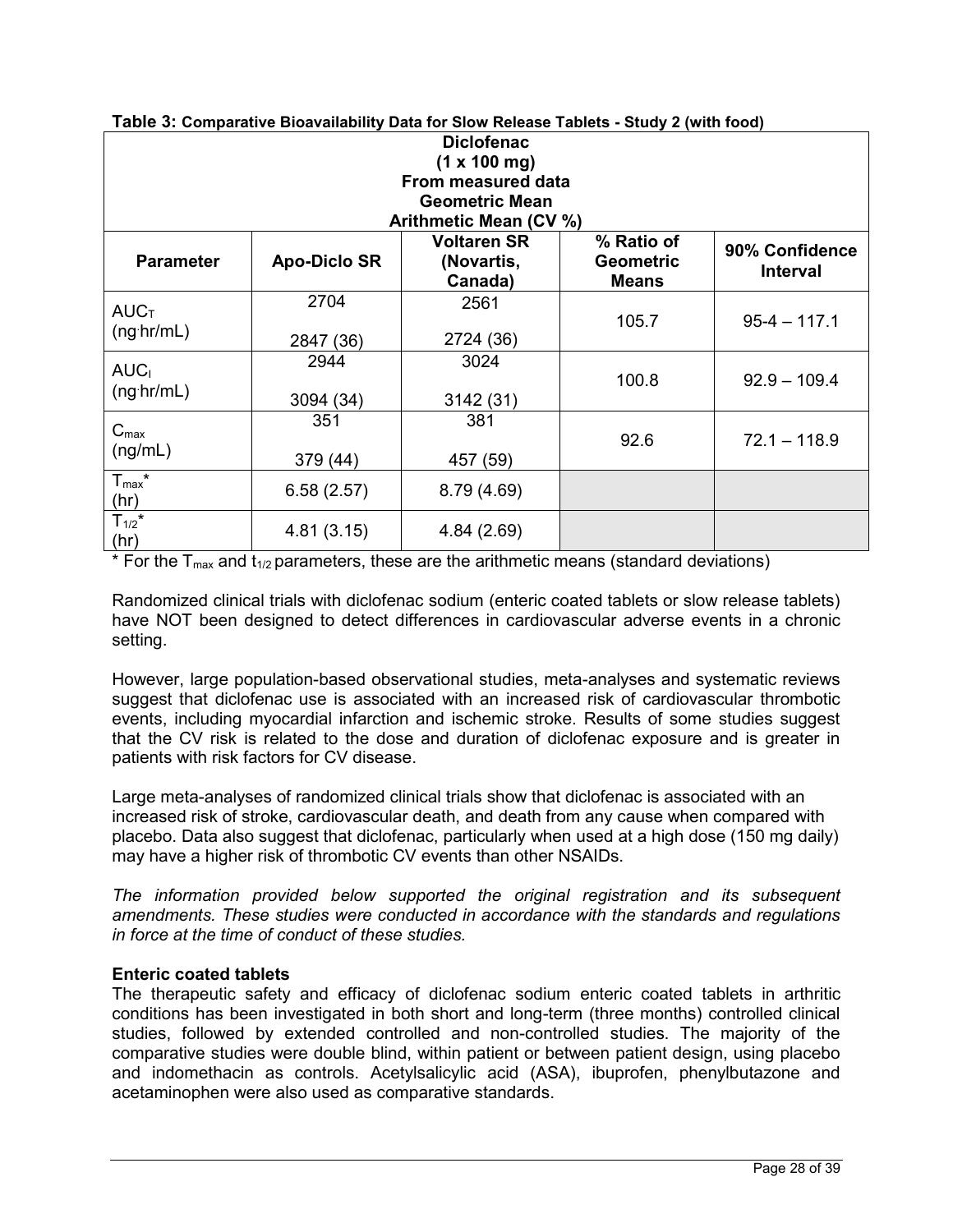At time of approval, the safety and efficacy of diclofenac sodium enteric coated tablets for relief of the signs and symptoms of osteoarthritis and rheumatoid arthritis was demonstrated in shortterm prospective comparative clinical trials conducted in 105 patients with osteoarthritis and 654 patients with rheumatoid arthritis. The controls used in these trials included: indomethacin, acetylsalicylic acid, acetaminophen and ibuprofen.

Several of the long-term double-blind, between patient studies comparing a three times daily dosing of diclofenac sodium enteric coated tablets to that of indomethacin were of three months duration. Patients received either drug at dosages ranging from 50 to 125 mg. In the treatment of patients with rheumatoid arthritis there was no clear difference between the treatment groups for therapeutic effect.

The safety and efficacy of diclofenac sodium enteric coated tablets compared to indomethacin for relief of the signs and symptoms of rheumatoid arthritis was also studied in longer-term studies of 6 to 30 months.

## **Slow release tablets**

Bioavailability studies have demonstrated that the absorption of active drug from the diclofenac sodium slow release (SR) tablets is similar as that reported from the diclofenac sodium enteric coated tablets with the C<sub>max</sub> being attained approximately four hours after the administration of a single 100 mg diclofenac sodium SR tablet. Repeated administration of the diclofenac sodium SR tablets for seven days or longer did not result in any accumulation of active drug and food intake did not alter absorption from the diclofenac sodium SR tablet.

A regimen of multiple doses of the 75 mg diclofenac sodium SR tablet (every 12 hours) provided an equivalent  $AUC_{0-24}$  to that of the 50 mg diclofenac sodium enteric coated tablet dosed every eight hours; an indication that the 75 mg diclofenac sodium SR tablet is an effective and desirable alternate to the 50 mg diclofenac sodium enteric coated tablet for the treatment of rheumatoid arthritis or osteoarthritis.

Safety and efficacy of diclofenac sodium SR 100 mg tablets were demonstrated in a randomized, double-blind, parallel, short-term (two weeks) clinical study when compared to diclofenac sodium enteric coated tablets and placebo in patients suffering from adult onset rheumatoid arthritis. A second comparative clinical trial was conducted in patients with established osteoarthritis of the hip and knee. No statistically significant differences were seen between the 2 diclofenac sodium regimens.

## <span id="page-28-0"></span>**DETAILED PHARMACOLOGY**

Diclofenac sodium is a phenyl-acetic acid derivative possessing anti-inflammatory activities as shown in various pharmacological models.

*In vitro* diclofenac sodium does not suppress proteoglycan biosynthesis in cartilage at concentrations equivalent to the concentrations reached in humans.

## **Anti-Inflammatory Activity in Rats**

The anti-inflammatory potency was assessed by testing inhibition of paw edema (carrageenin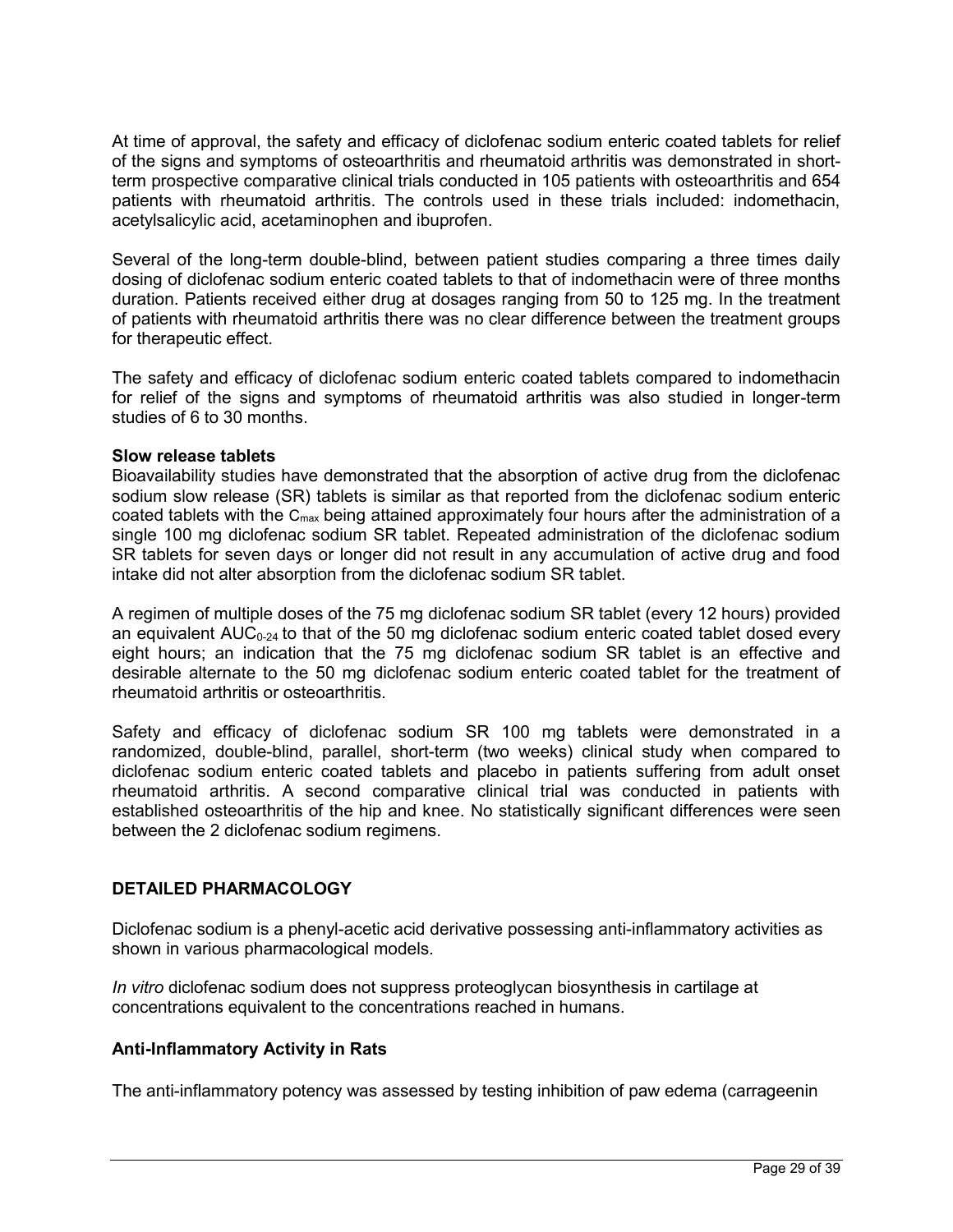solution and kaolin suspension) and reduction of adjuvant arthritis (Freund's adjuvant).

| Preparation       | Inhibition of edema induced by |                   |
|-------------------|--------------------------------|-------------------|
|                   | Carrageenin                    | Kaolin            |
|                   | $(ED_{50} mg/kg)$              | $(ED_{50} mg/kg)$ |
|                   | $P.O.*$                        | $P.O.*$           |
| Diclofenac sodium |                                |                   |

\*determined by graphic interpolation from 3 or more doses.

## **Inhibition of Prostaglandin**

A close correlation exists between certain febrile reactions and increased prostaglandin levels in the brain. Diclofenac (0.5 mcg/mL) reduces prostaglandin  $E_2$  formation which parallels antipyresis but does not induce hypothermia in the afebrile animal. The inhibition of prostaglandin synthesis *in vitro* (IC<sub>50</sub> mcM/L) is 1.6.

### **Platelet Adhesiveness**

At 15 mcg/mL, diclofenac reduces collagen-induced aggregation in rabbit platelets by 50%. ADP-induced adhesiveness at the same dosage is similarly affected. At 10 mg/kg P.O., diclofenac protected rabbits against the lethal action of thrombokinase without untoward effects.

## **Gastrointestinal Tolerability**

In rats, oral doses of 17 mg/kg diclofenac sodium caused a blood loss of 150 mcL in 72 hours, as measured by the administration of <sup>51</sup>Cr-labelled erythrocytes.

## <span id="page-29-0"></span>**TOXICOLOGY**

### **Acute Toxicity**

| <b>Species</b> | Route | $LD_{50}$ (mg/kg) | 95% Confidence Limits (mg/kg) |
|----------------|-------|-------------------|-------------------------------|
| Mouse          | P.O.  | 389               | 197-595                       |
|                | I.V.  | 133               | 126 - 140                     |
| Rat            | P.O.  | 173               | $133 - 213$                   |
|                | I.V.  | 106               | $80 - 132$                    |
| Guinea-pig     | P.O.  | 1110              | $950 - 1270$                  |
|                | I.V.  | 127               | 123 - 132                     |
| Rabbit         | P.O.  | 194               | 151 - 259                     |

The symptoms included bradycardia and convulsions.

The most frequent autopsy findings in animals that died were gastric irritation, perforation and their sequelae.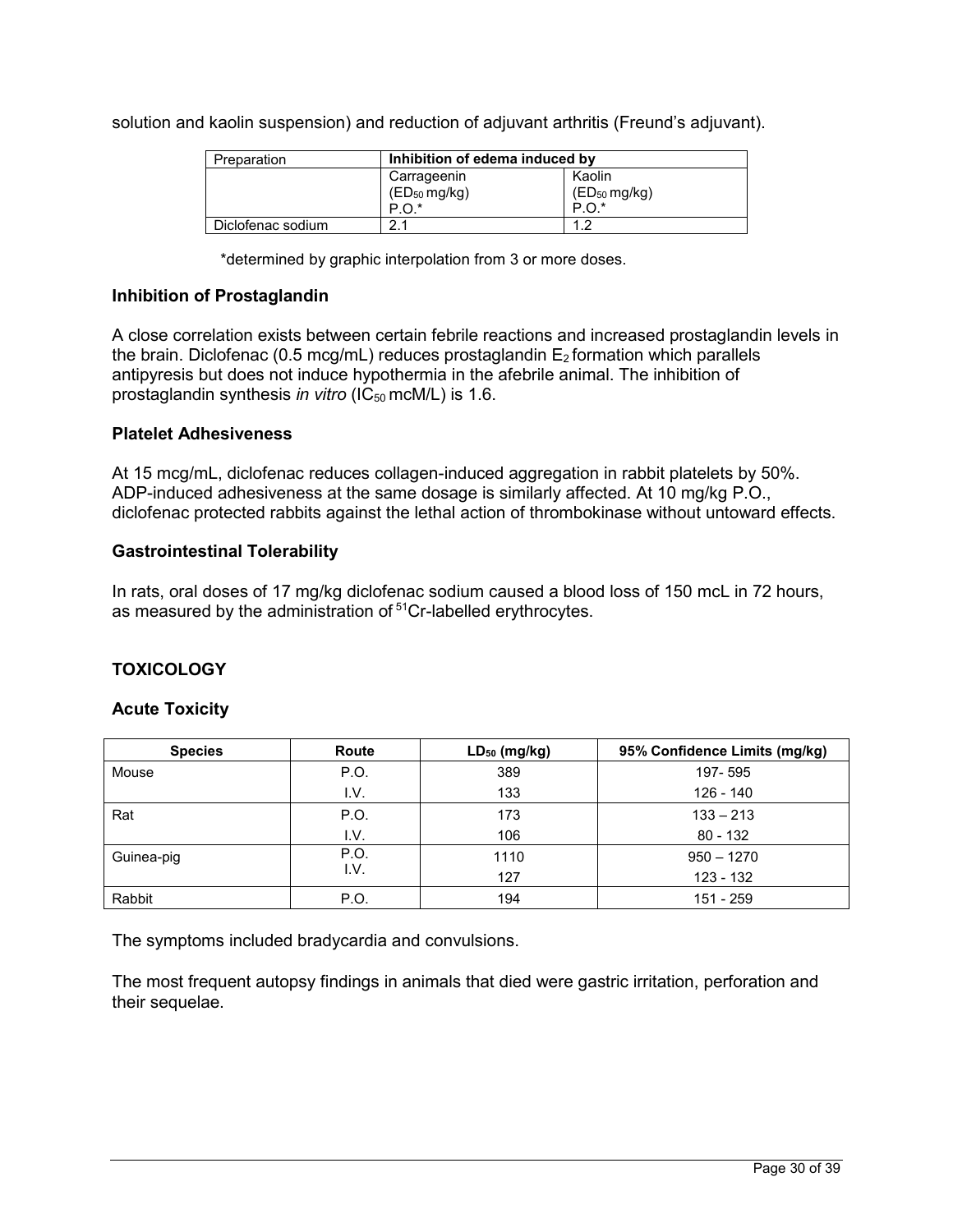## **Long-Term Toxicity Studies**

| <b>Species</b>       | Period    | Daily Dose mg/kg/day P.O. |                     |                |
|----------------------|-----------|---------------------------|---------------------|----------------|
|                      |           | No signs of intoxication  | Reversible signs of | Minimum lethal |
|                      |           |                           | toxicity, mainly GI | dose           |
|                      |           |                           | Tract               |                |
| Rat                  | 3 months  |                           |                     |                |
|                      | 6 months  |                           |                     |                |
|                      | 98 weeks  | 0.25                      |                     |                |
| Dog                  | 3 months  |                           | 0.5                 |                |
| <b>Rhesus Monkey</b> | 6 months  |                           | $5 - 15$            | 75             |
| Baboon               | 12 months |                           | 5                   | 10             |

Diclofenac sodium was given orally to male and female rats in doses of 0.25, 1.0 and 2.0 mg/kg/day from 59 weeks (high-dose groups) to 98 weeks (low- and intermediate-dose groups). High dose-related mortality rates resulted in termination of the high-dose administration after 59 weeks; the high mortality rate was caused by severe dose-dependent ulceration of the gastrointestinal tract, with perforated ulcers leading to peritonitis and sequelae. Body-weight gains and feed consumption of the treated groups were close to the controls. Hematologic patterns showing neutrophilic leucocytosis and anemia were seen in the high- and intermediatedose groups, particularly females at weeks 52 and 98, respectively. Female animals tended to develop enlarged adrenals and eventually experienced depressed glucose and elevated alkaline phosphatase levels. Histology studies carried out on the tissues of the control, low- and intermediate-dose groups showed drug-related changes including mucosal ulceration of the small intestine, lymphangiectasis, lymphoid hypoplasia, and plasma cell hypoplasia of the mesenteric lymph nodes, foci of hepatocytic hyperplasia, adrenal cortical atrophy and prostatitis. No increase in tumour incidence was observed in the drug-treated groups as compared to the control group.

Diclofenac sodium was administered orally in gelatin capsules once daily to baboons *(Papio spp.)* at dose levels of 0, 5, 15 (reduced to 10 on day 254*)* and 50 (reduced to 30 on day 38) mg/kg/day for up to 52 weeks. At all dose levels studied, diclofenac caused ulceration of the gastrointestinal tract. Ulceration was confined to the colon in the low-dose group but was present in the stomach and small intestine also in the other two groups. Body weights were below controls. Constipation, with occasional episodes of diarrhea, was a marked feature. In all treated groups, there was a dose-related fall in serum albumin levels. Anemia and an increased ESR were observed in the high-dose group. In the recovery groups (control, low, and intermediate), no intestinal lesions were present. Food consumption and body-weight gains were within normal limits. Hematology parameters were comparable to controls and serum albumin levels returned towards normal values.

## **Reproduction Studies**

**Rats:** Doses of 2 and 4 mg/kg/day were given orally to male and female rats with no noticeable effect on fertility. Dosing was carried out during premating, mating, gestation, and lactation periods. At the higher dose, prolonged gestation and dystocia were observed. Embryotoxicity (low birth weight, failure to survive) was observed at both doses but it was minimal at 2 mg/kg/day. Post-natal survival and growth of pups from drug-treated animals were comparable to those of controls except for slightly retarded growth at the higher dose.

**Mice and Rats:** Teratology studies at oral doses of 2, 3, 10, and 20 mg/kg/day showed no teratogenic effects on fetuses. At the higher doses, pronounced gastrointestinal effects were observed in the dams and a marked toxic effect noted in fetuses (reduced birth weights and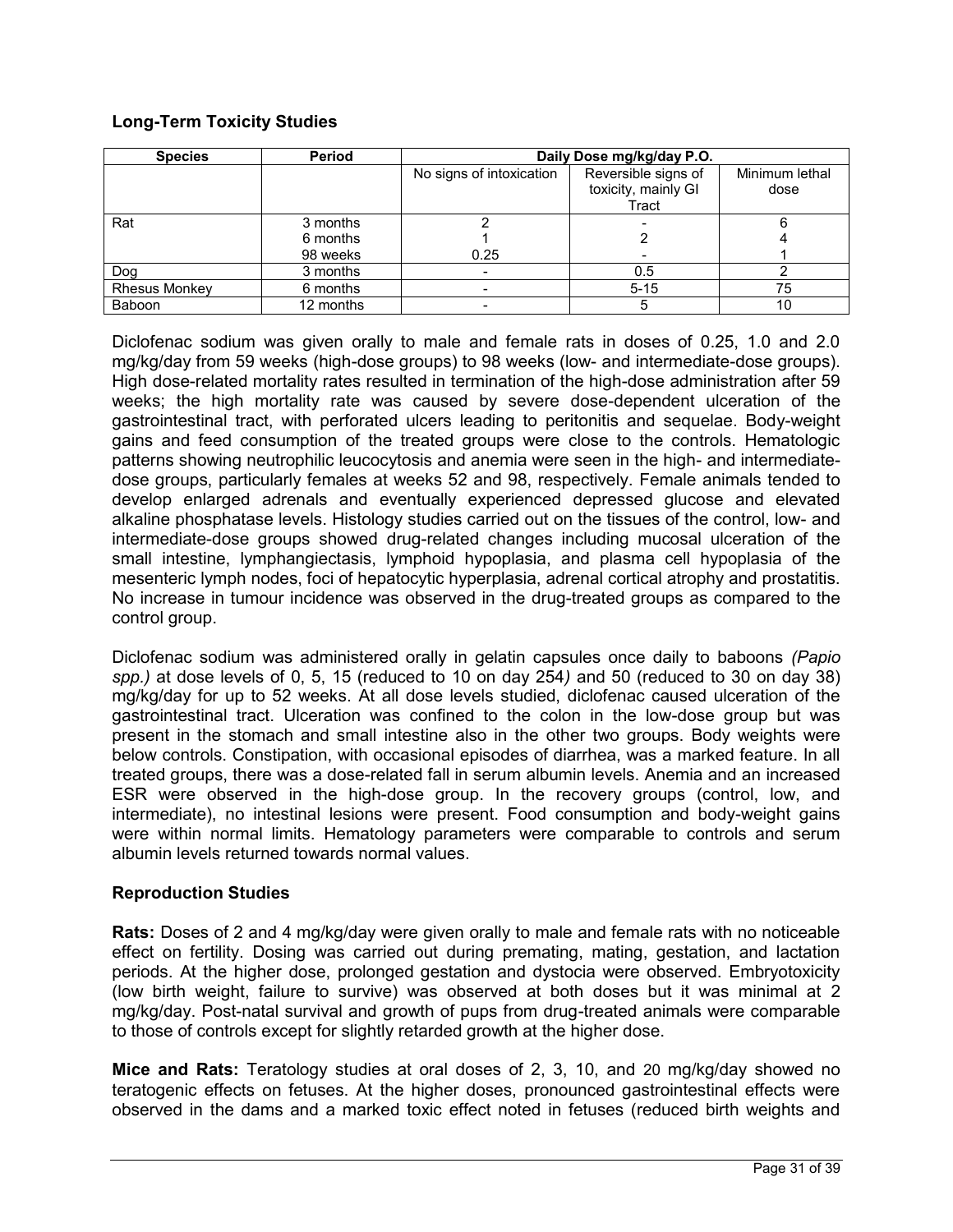### increased fetal deaths).

**Rabbits:** Pregnant females treated with oral doses of *5* or 10 mg/animal/day throughout the gestation period showed a dose-dependent increase in resorption rates, diminished fetus weights, and abnormal skeletal findings. Definite embryotoxicity was observed at the highest dose although there was no evidence to suggest teratogenicity.

Administration of NSAIDs (including diclofenac) inhibited ovulation in the rabbit and implantation and placentation in the rat, and led to premature closure of the ductus arteriosus in the pregnant rat. Maternally toxic doses of diclofenac were associated with dystocia, prolonged gestation, decreased fetal survival, and intrauterine growth retardation in rats. The slight effects of diclofenac on reproduction parameters and delivery as well as constriction of the ductus arteriosus in utero are pharmacologic consequences of this class of prostaglandin synthesis inhibitors (see **CONTRAINDICATIONS** and **WARNINGS AND PRECAUTIONS** – **Special Populations**).

## **Mutagenicity Studies**

Mutagenicity studies were carried out *in vitro* using bacteria with, and without microsomal activation, and in mammalian cells. Studies *in vivo* were also performed. Diclofenac sodium was not mutagenic in any of these test systems.

## **Carcinogenicity Studies**

Long-term carcinogenicity studies in rats given diclofenac sodium up to 2 mg/kg/day have revealed no significant increases in tumour incidence. There was a positive dose-related trend with respect to adrenal medullary hyperplasia, mammary fibroadenomas and subcutaneous tissue fibromas in females, as well as of C-cell adenomas of the thyroid in males. The differences in the incidence between the various groups, including control, were small and were considered to reflect the variation in the spontaneous occurrence of these incidental lesions, common in old laboratory rats.

In a 2-year mouse study, only controls and animals at the two lower daily doses of 0.1 and 0.3 mg/kg showed survival sufficient for assessment of carcinogenic potential. The two higher daily doses of 1 and 2 mg/kg resulted in a shortening of lifespan, particularly in males, as a consequence of ulceration and/or perforation of the small intestine and therefore prevented evaluation. The known susceptibility of rodents to non-steroidal anti-inflammatory drugs, resulting in high mortality at dose levels close to the therapeutic dose, is considered to be a rodent-specific effect. Diclofenac sodium was not carcinogenic to mice under the conditions of this study.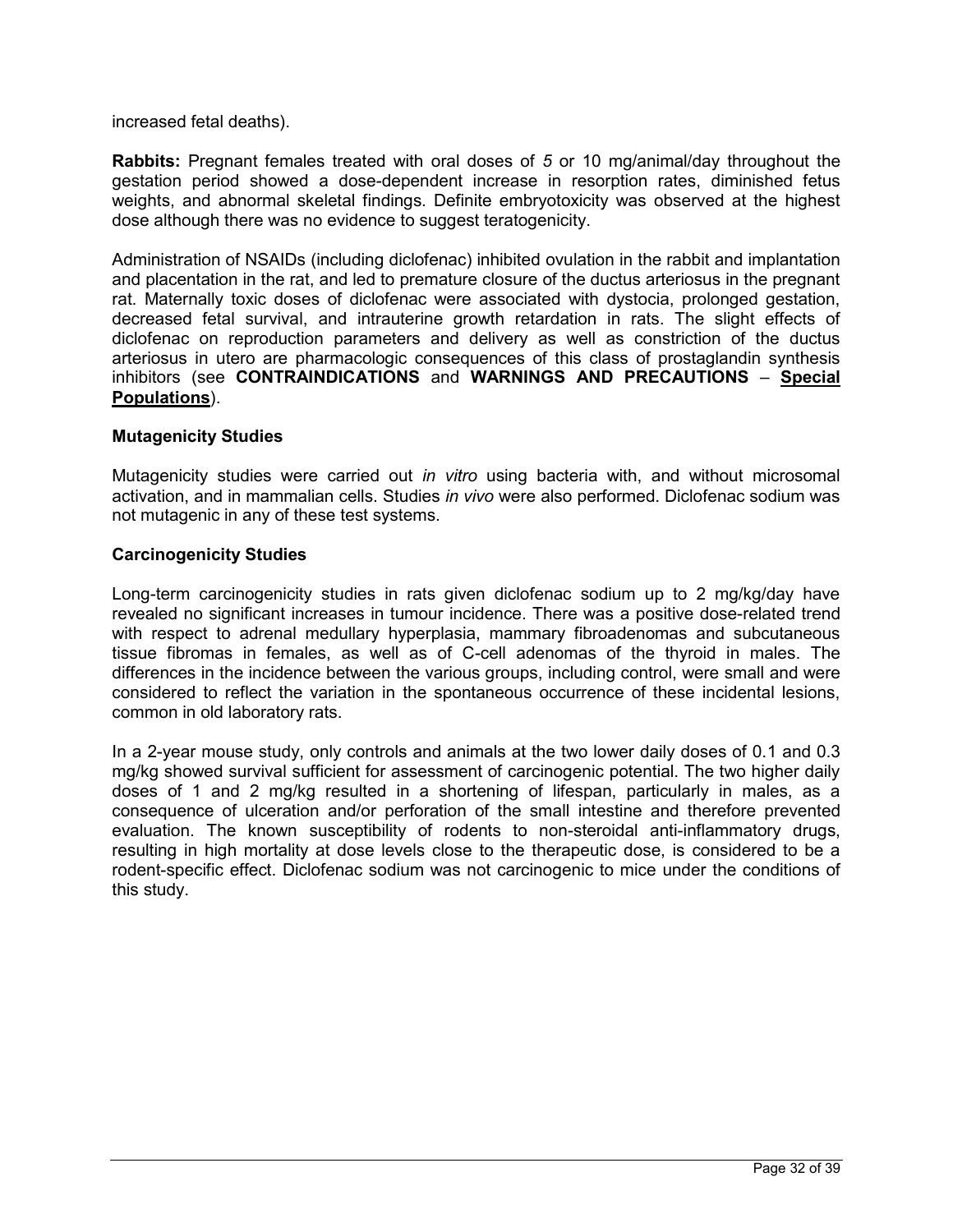## <span id="page-32-0"></span>**REFERENCES**

- 1. Appelboom T, Balthazar-Letawe D, Boes P, Claessens J, Famaey JP. Etude du VOLTAREN\* suppositoires a 100 mg dans l'osteo-arthrose. Brux-Med 1976; 56 (6): 273- 277
- 2. Bijlsma A. The long-term efficacy and tolerability of VOLTAREN\* (diclofenac sodium) and indomethacin in rheumatoid arthritis. Scand J Rheumatol Supp 1978; 22: 74-80
- 3. Bodem H, Haringer E, Maier-Lenz H. Open multicentre study comparing the efficacy and tolerability of diclofenac sodium and piroxicam in degenerative joint diseases. IN: VOLTAREN\* new findings. Proceedings of an International Symposium on VOLTAREN\* held in Paris on 22nd June 1981 during the 15th International Congress of Rheumatology. Hans Huber Publishers, Bern Stuttgart, Vienna 1982, pp 66-67.
- 4. Brogden RN, Heel RC, Pakes GE, Speight TM, Avery GS. Diclofenac sodium: A review of its pharmacological properties and therapeutic use in rheumatic diseases and pain of varying origin. Drugs 1980; 20: 24-48
- 5. Ciccolunghi SN, Chaudri HA, Schubiger BI, Reddrop R. Report on a long-term tolerability study of up to two years with diclofenac sodium (VOLTAREN\*). Scand J Rheumatol (Suppl) 1978; 22: 86-96
- 6. Dittrich P, Kohler G, Braun H-D. Concentration of nonsteriodal anti-inflammatory drugs in inflamed tissue and in plasma. Naunyn Schmiedeberg Arch Pharmacol 1982; 319
- 7. Ehmann L, Tyberghein JM. Diclofenac suppositories in osteoarthrosis. A double-blind comparison with indomethacin. Practitioner 1981; 225: 757-758
- 8. Fowler PD. Voltarol: Diclofenac sodium. Clin Rheum Dis 1979; 5 (2): 427-464
- 9. Hartman AP, Astorga G, Badia J, Gentiletti R, Loizzi I, Pucaar I, et al.. Comparison of VOLTAREN\* slow release once daily and VOLTAREN\* twice daily with placebo in rheumatoid patients. IXth Europ Congr Rheumatol, Wiesbaden, 2nd-8th September, 1979. Abstract
- 10. Hirohata K, Hsing LF Clinical evaluation of VOLTAREN\* suppositories in osteoarthritis of the knees. Rinsho Kenkyu 1979; 56 (1): 163-174
- *11.* Menasse R, Hedwall PR, Krawtz J, Pericin C, Riesterer L, Sallmann A, et al. Pharmacological properties of diclofenac sodium and its metabolites. Scand J Rheumatol (Suppl) 1978; 22: *5-15*
- 12. Osnes M, Larsen S, Eidsaunet W, Thom E. Effect of diclofenac and naproxen on gastroduodenal mucosa. Clin Pharmacol Ther 1979; 26 (3): 399-405
- 13. Riess W, Stierlin H. Pharmacokinetics and metabolism of the anti-inflammatory agent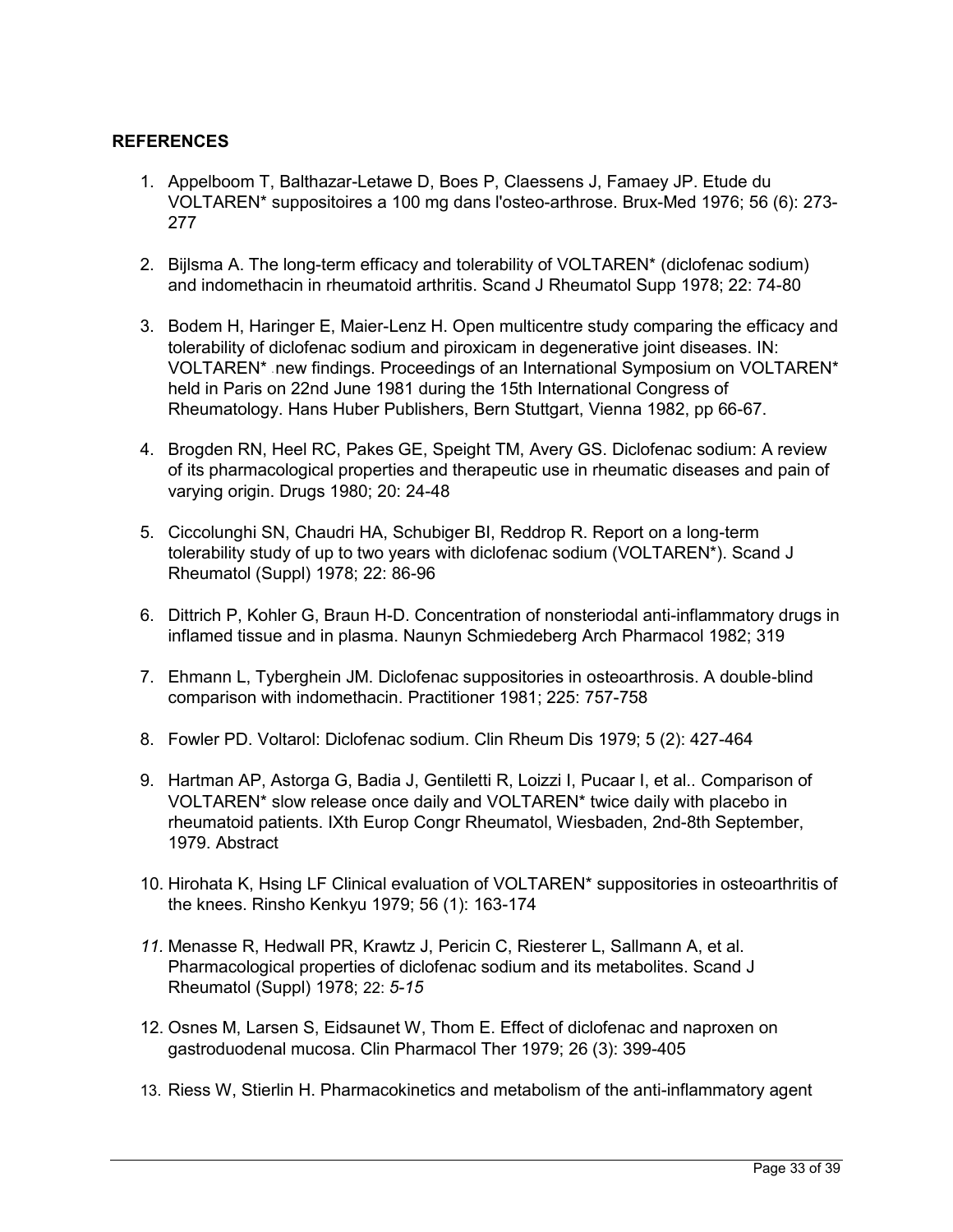VOLTAREN\*. Scand J Rheumatol (Suppl) 1978; 22: 17-29

- 14. Rossi FA, Baroni L. A double-blind comparison between diclofenac sodium and ibuprofen in osteoarthritis. J Int Med Res 1975; 3: 267-274
- 15. Schubiger BI, Ciccolunghi SN, Tanner K. Comparative tolerability of diclofenac and indomethacin suppositories in rheumatic disease. Pharmatherapeutica 1978; 2 (2): 114- 119
- 16. Schubiger BI, Ciccolunghi SN, Tanner K. Once daily dose treatment with a non-steroidal anti-rheumatic drug (diclofenac) in osteoarthrosis. J Int Med Res 1980; 8:167-174
- 17. Siraux P. Diclofenac (VOLTAREN\*) for the treatment of osteo-arthrosis: A double-blind comparison with naproxen. J Int Med Res 1977; 5:169-174
- 18. Srivastava DN, Bhattacharya SK, Sanyal AK. Effect of some prostaglandin synthesis inhibitors on the antinociceptive action of morphine in albino rats. Clin Exp Pharmacol Physiol 1978; *5:* 503-509
- 19. Stierlin H, Faigle JW, Colombi A. Pharmacokinetics of diclofenac sodium (VOLTAREN\*) and metabolites in patients with impaired renal function. Scand J Rheumatol (Suppl) 1978; 22: 30-35
- 20. Tausch G, Ebner W. Results of a multicentre clinical study of VOLTAREN\* slow-release in patients with osteoarthritis. Verh Dtsch Ges Rheumatol 1980; 6: 350-353 Abstract
- 21. Information Letter, Health Protection Branch. Non-steroidal Anti- inflammatory Drugs. DD-33; August 21, 1985
- 22. Health Canada GUIDANCE DOCUMENT: Basic Product Monograph Information for Nonsteroidal; Anti-Inflammatory Drugs (NSAIDs). Effective date: November 23, 2006
- 23. Product Monograph <sup>Pr</sup>Voltaren® and Voltaren® SR (diclofenac sodium) enteric-coated tablets, slow-release tablets and suppositories. Novartis Pharmaceutical Canada Inc., Date of Revision: October 18, 2019, Control Number: 229809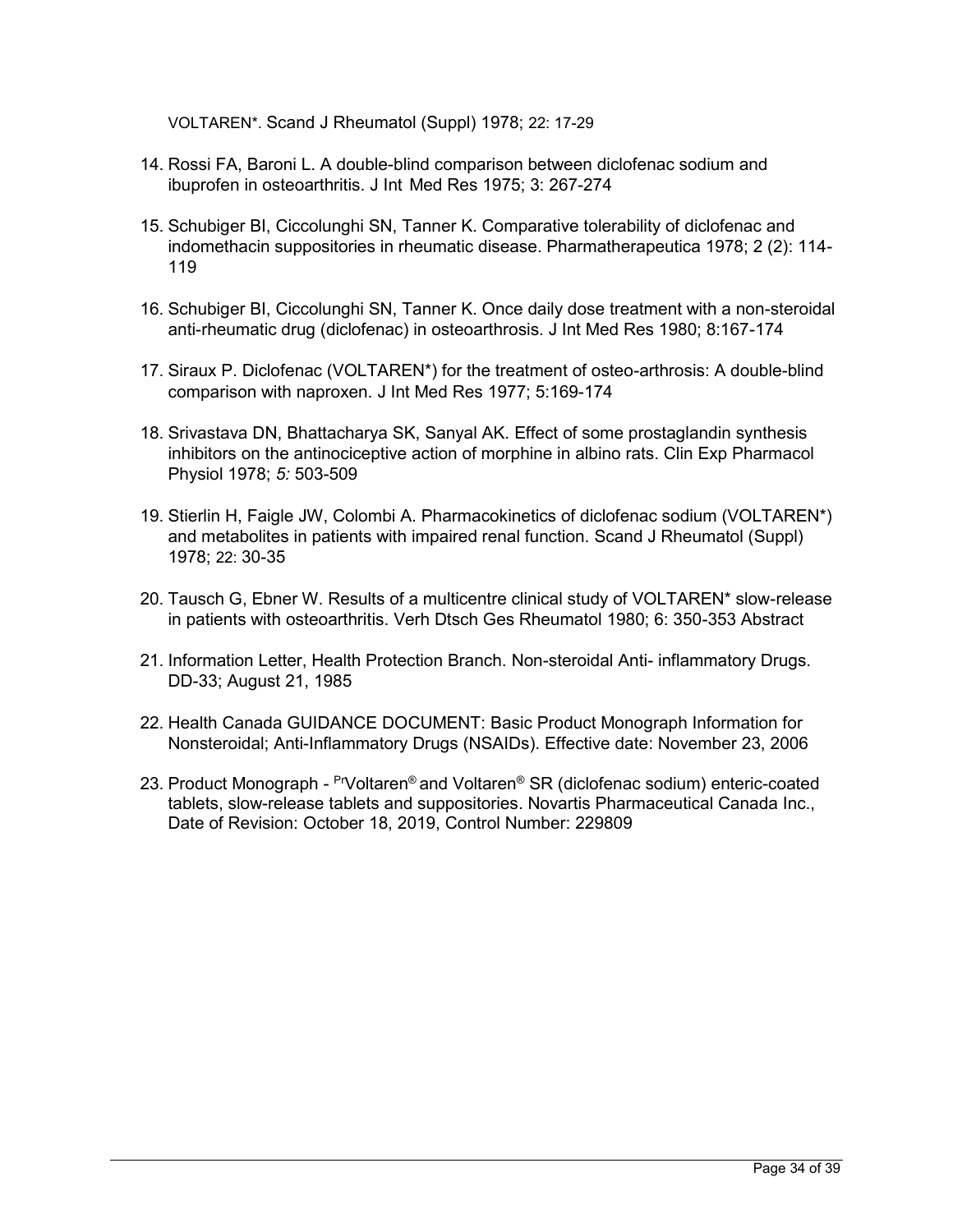#### <span id="page-34-0"></span>**PART III: CONSUMER INFORMATION**

**PrAPO-DICLO**

Diclofenac Sodium Enteric Coated Tablets 25 mg and 50 mg

#### **PrAPO-DICLO SR**

Diclofenac Sodium Slow Release Tablets 75 mg and 100 mg

**Read this information each time you refill your prescription in case new information has been added.**

**This leaflet is Part III of a three-part "Product Monograph" published when APO-DICLO/APO-DICLO SR were approved for sale in Canada and is designed specifically for Consumers. This leaflet is a summary and will NOT tell you everything about APO-DICLO/APO-DICLO SR. Contact your doctor or pharmacist if you have any questions about the drug.**

#### **ABOUT THIS MEDICATION**

#### **What the Medication is used for:**

Your health care provider has prescribed APO-DICLO or APO-DICLO SR for you to relieve pain and swelling in rheumatoid arthritis and osteoarthritis, including degenerative joint disease of the hip.

#### **What it does:**

APO-DICLO and APO-DICLO SR (diclofenac sodium), as nonsteroidal anti-inflammatory drugs (NSAIDs), can reduce the chemicals prostaglandins produced by your body which cause pain and swelling.

APO-DICLO and APO-DICLO SR, as nonsteroidal anti-inflammatory drugs (NSAIDs) do NOT cure your illness or prevent it from getting worse. APO-DICLO or APO-DICLO SR can only relieve pain and reduce swelling as long as you continue to take it.

#### **When it should not be used:**

*DO NOT TAKE APO-DICLO or APO-DICLO SR* **if you have any of the following conditions:**

- **Heart bypass surgery (planning to have or recently had)**
- **Severe, uncontrolled heart failure**
- **Bleeding in the brain or other bleeding disorders**
- **Current pregnancy (after 28 weeks of pregnancy)**
- **Currently breastfeeding (or planning to breastfeed)**
- **Allergy (hypersensitivity) to diclofenac sodium, or ASA (Acetylsalicylic Acid) or other NSAIDs (Nonsteroidal Anti-Inflammatory Drugs), or any of the nonmedicinal ingredients in APO-DICLO or**

#### **APO-DICLO SR.**

- **Ulcer (active)**
- **Bleeding or perforation from the stomach or gut (active)**
- **Inflammatory bowel disease (Crohn's Disease or Ulcerative Colitis)**
- **Liver disease (active or severe)**
- **Kidney problems (severe or worsening)**
- **High potassium in the blood**

**Patients who took a drug in the same class as APO-DICLO and APO-DICLO SR after a type of heart surgery (coronary artery bypass grafting (CABG)) were more likely to have heart attacks, strokes, blood clots in the leg(s) or lung(s), and infections or other complications than those who did NOT take that drug.**

APO-DICLO and APO-DICLO SR should NOT be used in patients under 16 years of age since the safety and effectiveness have NOT been established.

#### **What the medicinal ingredient is:**

diclofenac sodium

#### **What the non-medicinal ingredients are:**

Each enteric coated tablet contains the non-medicinal ingredients colloidal silicon dioxide, dextrates, D&C yellow #10 (25 mg tablet) FD & C yellow #6, ferric oxide yellow, hydroxypropyl methylcellulose, methanol, magnesium stearate, methylcellulose, polyethylene glycol, polyvinylacetate phthalate stearic acid, titanium dioxide and triethyl citrate.

Each slow release tablet contains the non-medicinal ingredients dextrates, ferric oxide red, hydroxyethyl cellulose, hydroxypropyl methylcellulose, magnesium stearate, microcrystalline cellulose, polyethylene glycol and titanium dioxide.

#### **What dosage forms it comes in:**

APO-DICLO 25 mg (enteric coated): yellow, round, identified '25' on one side.

APO-DICLO 50 mg (enteric coated): light brown, round, identified '50' on one side.

APO-DICLO SR (slow release) 75 mg: light pink, triangular, identified 'APO' over '75' on one side.

APO-DICLO SR (slow release) 100 mg: pink, round, identified 'APO' over '100' on one side.

Check with your pharmacist if the identifying markings or color appear different.

#### **WARNINGS AND PRECAUTIONS**

**If you have, or previously had, any of the following conditions, see your health care provider to discuss treatment options other than APO-DICLO or APO-DICLO SR:**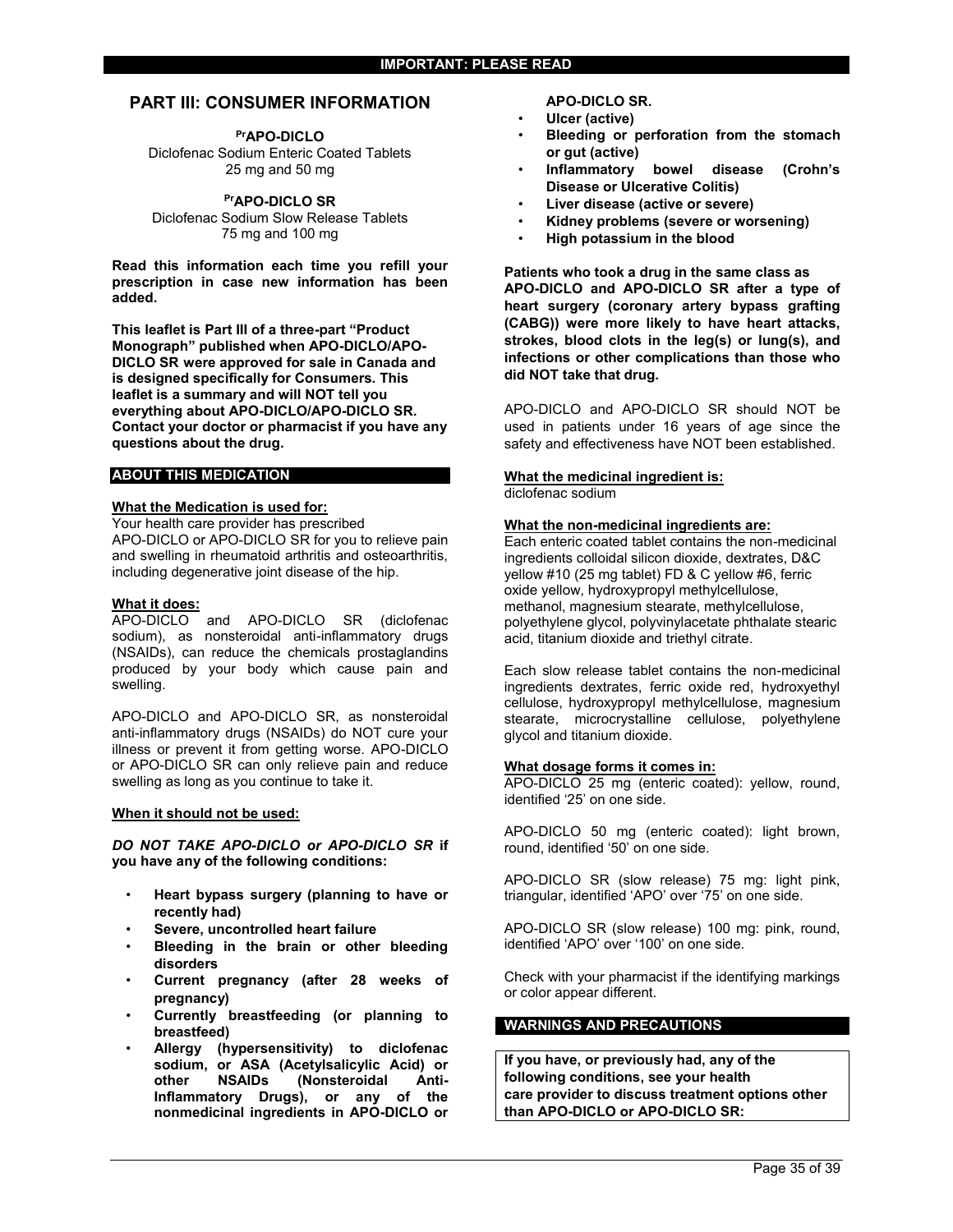- **• Heart Attack or Angina**
- **• Stroke or Mini-stroke**
- **• Loss of Vision**
- **• Current Pregnancy (less than 28 weeks)**
- **• Congestive Heart Failure**
- **High blood pressure**
- **Diabetes**
- **High levels of fats in your blood**
- **Smoking**

**It is important to take the lowest dose of APO-DICLO and APO-DICLO SR that relieves your pain and/or swelling and for the shortest time possible in order to keep your risk of side effects on the heart and blood vessels as small as possible.**

**Use of NSAIDS, such as APO-DICLO and/or APO-DICLO SR can result in increased blood pressure and /or worsening of congestive heart failure.**

**Use of NSAIDs, such as APO-DICLO and APO-DICLO SR, may cause stomach and bowel problems (such as ulceration, perforation, obstruction and bleeding).**

Before taking this medication, tell your health care provider if you have any of the following:

- Disease of the heart or blood vessels (also called cardiovascular disease, including uncontrolled high blood pressure, congestive heart failure, established ischemic heart disease, or peripheral arterial disease), as treatment with APO-DICLO and APO-DICLO SR in these cases is not recommended.
- Risk factors for cardiovascular disease (see above) such as high blood pressure, abnormally high levels of fat (cholesterol, triglycerides) in your blood, diabetes, or if you smoke.
- Diabetes mellitus or on a low sugar diet
- Atherosclerosis
- Poor circulation to your extremities
- Kidney disease or urine problems
- Previous ulcer or bleeding from the stomach or gut
- If you recently had a surgery of the stomach or intestinal tract (intestines, colon, rectum, anus)
- Previous bleeding in the brain
- Bleeding problems
- Family history of allergy to NSAIDs, such as acetylsalicylic acid (ASA), celecoxib, diclofenac, diflunisal, etodolac, fenoprofen, flurbiprofen, ibuprofen, indomethacin, ketoprofen, ketorolac, mefenamic acid, meloxicam, nabumetone, naproxen, oxaprozin, piroxicam, rofecoxib, sulindac, tenoxicam, tiaprofenic acid, tolmetin, or valdecoxib (NOT a complete list)
- Family history of asthma, nasal polyps, long-term swelling of the sinus (chronic sinusitis) or hives

Also, before taking this medication, tell your health care provider if you are planning to get pregnant.

While taking this medication:

- Tell any other doctor, dentist, pharmacist or other health care professional that you see, that you are taking this medication, especially if you are planning to have heart surgery, or surgery of the stomach or intestinal tract;
- Do NOT drink alcoholic beverages while taking this medication because you would be more likely to develop stomach problems;
- Fertility may be decreased. The use of APO-DICLO or APO-DICLO SR is not recommended in women trying to get pregnant. In women who have difficulty conceiving, stopping APO-DICLO or APO-DICLO SR should be considered.
- If you have cardiovascular disease or risks for cardiovascular disease, your doctor will periodically re-evaluate whether you should continue treatment with APO-DICLO or APO-DICLO SR.
- Your doctor will monitor your kidney function, your liver function and your blood count to decide if APO-DICLO or APO-DICLO SR needs to be discontinued or if the dose needs to be changed.

If, at any time while taking APO-DICLO or APO-DICLO SR you experience any signs or symptoms of problems with your heart or blood vessels such as chest pain, shortness of breath, weakness, or slurring of speech, contact your doctor immediately.

**Long-term use of APO-DICLO or APO-DICLO SR might increase the risk of heart attacks or strokes.**

**APO-DICLO or APO-DICLO SR is NOT recommended for use in patients under 16 years of age since safety and effectiveness have NOT been established.**

#### **INTERACTIONS WITH THIS MEDICATION**

#### **What About Taking Other Drugs At The Same Time?**

See your health care provider and pharmacist if you are taking any other medication (prescription or nonprescription) such as any of the following (NOT a complete list):

- Acetaminophen
- Acetylsalicylic Acid (ASA) or other NSAIDs e.g. ASA, celecoxib, diclofenac, ibuprofen, indomethacin, ketorolac, meloxicam, naproxen
- Alcohol
- Antacids
- Anti-depressants
- Selective Serotonin Reuptake Inhibitors (SSRIs) e.g. citalopram, fluoxetine, paroxetine, sertraline
- Blood pressure medications
	- ACE (angiotensin converting enzyme) inhibitors e.g. enalapril, lisinopril, perindopril,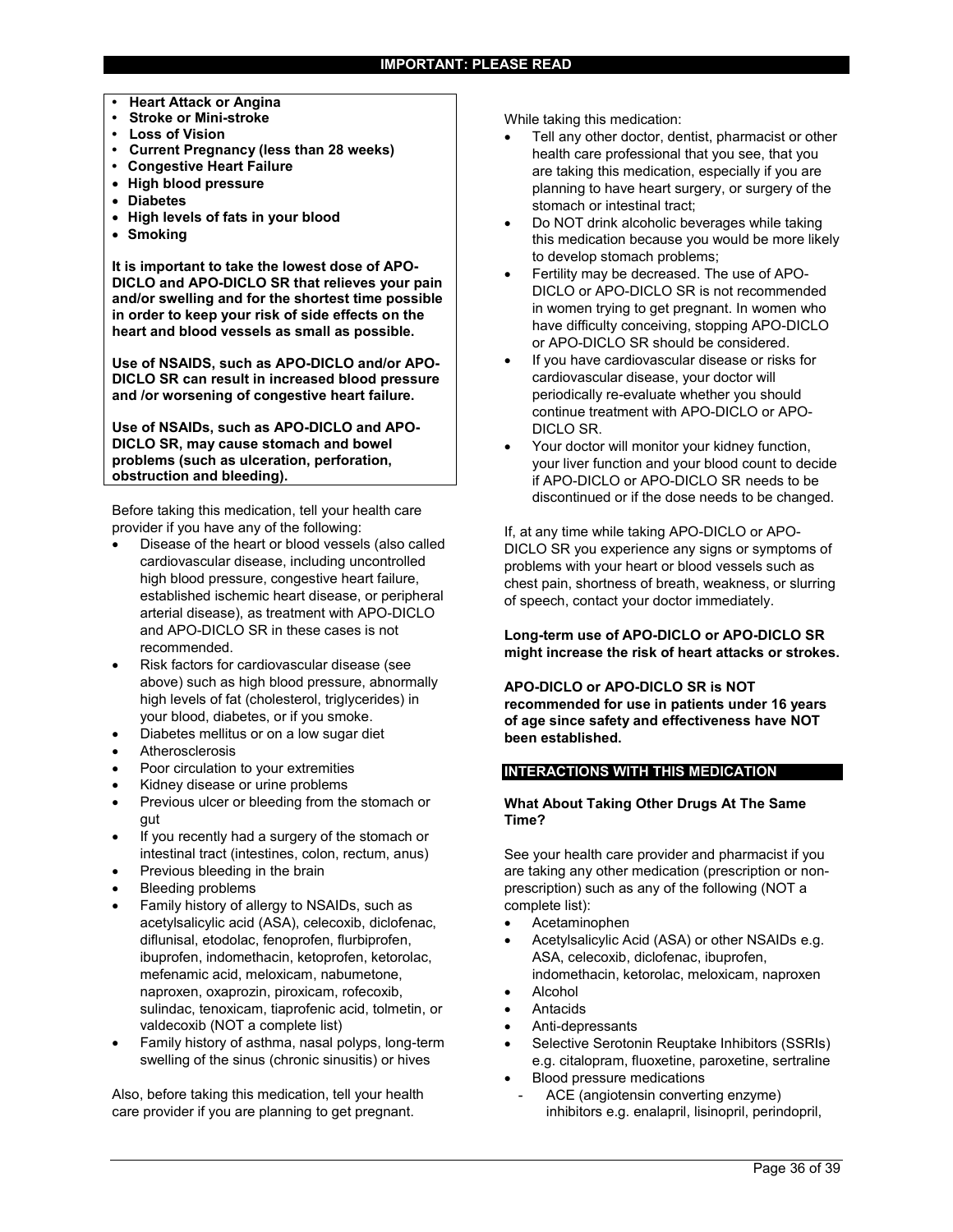ramipril ARBs (angiotensin II receptor blockers) e.g. candesartan, irbesartan, losartan, valsartan

- Beta-blockers e.g. metoprolol
- Blood thinners (medicine used to prevent blood clotting) e.g.warfarin, ASA, clopidogrel
- Corticosteroids (including glucocorticoids) (medicines used to provide relief for inflamed areas of the body) e.g. prednisone
- Cyclosporine (a medicine primarily used in patients who have received organ transplants)
- Digoxin (a medicine used for heart problems)
- Diuretics (medicines used to increase the amount of urine) e.g.furosemide, hydrochlorothiazide
- Lithium
- Methotrexate (a medicine used to treat some kinds of cancer or arthritis)
- Oral hypoglycemics (diabetes medications such as metformin)
- Phenytoin (a medicine used to treat seizures).
- Probenecid
- Quinolone antibacterials (medicines used against infection)
- Rifampin (an antibiotic medicine used to treat bacterial infections)
- Sulfinpyrazone (a medicine used to treat gout)
- Tacrolimus (a medicine primarily used in patients who have received organ transplants)
- Trimethoprim (a medicine used to prevent or treat urinary tract infection)
- Voriconazole (a medicine used to treat fungal infections)

Your health care provider may prescribe low dose ASA (acetylsalicylic acid) as a blood thinner to reduce your risk of having a heart attack or stroke while you are taking APO-DICLO or APO-DICLO SR. Take only the amount of ASA prescribed by your health care provider. You are more likely to upset or damage your stomach if you take both APO-DICLO or APO-DICLO SR and ASA than if you took APO-DICLO or APO-DICLO SR alone.

#### **PROPER USE OF THIS MEDICATION**

APO-DICLO and APO-DICLO S is used for maintenance therapy only.

#### **Usual dose:**

| <b>Medical</b><br><b>Condition</b>                 | <b>Maintenance</b><br>Dose | <b>Maximum Dose</b><br>(per day) |  |
|----------------------------------------------------|----------------------------|----------------------------------|--|
| APO-DICLO 25 mg and 50 mg enteric coated tablets   |                            |                                  |  |
| <b>Rheumatoid</b><br><b>Arthritis</b>              | 50 mg twice daily          | 100 mg                           |  |
| <b>Osteoarthritis</b>                              | 50 mg twice daily          | 100 mg                           |  |
| APO-DICLO SR 75 mg and 100 mg slow release tablets |                            |                                  |  |

| <b>Medical</b><br>Condition    | <b>Maintenance</b><br>Dose | <b>Maximum Dose</b><br>(per day) |
|--------------------------------|----------------------------|----------------------------------|
| Rheumatoid<br><b>Arthritis</b> | 75 mg once daily           | 100 mg                           |
| <b>Osteoarthritis</b>          | 75 mg once daily           | 100 mg                           |

Take APO-DICLO or APO-DICLO SR only as directed by your health care provider. **Do NOT take more of it**, **do NOT take it more often and do NOT take it for a longer period of time than your health care provider recommended. If possible, you should take the lowest dose of this medication for the shortest time period.** Taking too much APO-DICLO or APO-DICLO SR may increase your chances of unwanted and sometimes dangerous side effects, especially if you are elderly and frail or if you have a low body weight, have other diseases or take other medications.

If you will be using APO-DICLO or APO-DICLO SR for more than 7 days, see your health care provider regularly to discuss whether this medicine is working for you and if it is causing you any unwanted effects.

Swallow the tablet whole with water, do not chew or divide the tablet. It is best to take your dose at the same time each day.

To help reduce the possibility of stomach upset you should take APO-DICLO or APO-DICLO SR tablets immediately after a meal or with food or milk. Also, you should remain standing or sitting upright (i.e. do not lie down) for about 15 to 30 minutes after taking the medicine. This helps to prevent irritation that may lead to trouble swallowing. If stomach upset (indigestion, nausea, vomiting, stomach pain or diarrhea) occurs and continues, contact your doctor.

**This medication has been prescribed specifically for you. Do NOT give it to anyone else. It may harm them, even if their symptoms seem to be similar to yours.**

#### **Missed dose:**

If you forget to take your scheduled dose, you should not double the next scheduled dose to make up for the missed dose.

#### **Overdose**

If you think you have taken too much APO-DICLO TABLETS or APO-DICLO SR, contact your healthcare professional, hospital emergency department or regional poison control centre immediately, even if there are no symptoms.

#### **SIDE EFFECTS AND WHAT TO DO ABOUT THEM**

APO-DICLO or APO-DICLO SR may cause some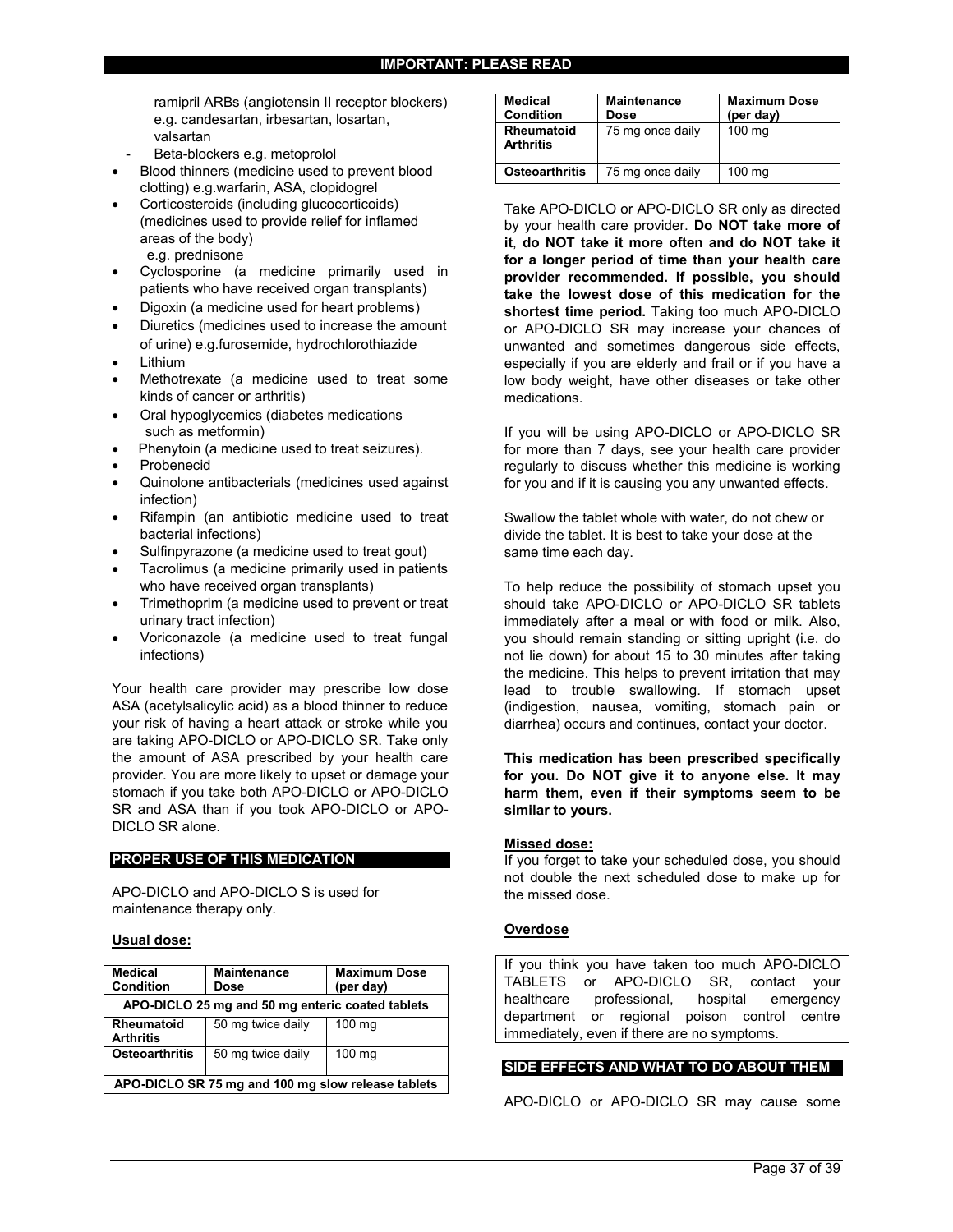side effects, especially when used for a long time or in large doses. When these side effects occur, you may require medical attention. Report all symptoms or side effects to your health care provider.

APO-DICLO or APO-DICLO SR may cause you to become drowsy or tired. Be careful about driving or participating in activities that require you to be alert. If you become drowsy, dizzy or light-headed after taking APO-DICLO or APO-DICLO SR, do NOT drive or operate machinery.

APO-DICLO or APO-DICLO SR may cause you to become more sensitive to sunlight. Any exposure to sunlight or sunlamps may cause sunburn, skin blisters, skin rash, redness, itching or discolouration, or vision changes. If you have a reaction from the sun, check with your health care provider.

Check with your health care provider IMMEDIATELY if you develop chills, fever, muscle aches or pains, or other flu-like symptoms, especially if they occur before or together with a skin rash. These symptoms may be the first signs of a SERIOUS ALLERGIC REACTION to this medication.

| SERIOUS SIDE EFFECTS AND WHAT TO DO ABOUT<br><b>THEM</b>                                                |                                                                                                                                 |                                                                                                             |  |
|---------------------------------------------------------------------------------------------------------|---------------------------------------------------------------------------------------------------------------------------------|-------------------------------------------------------------------------------------------------------------|--|
| <b>Symptom</b>                                                                                          | <b>STOP taking</b><br>APO-DICLO or<br><b>APO-DICLO SR</b><br>and get<br>emergency<br>medical<br>attention<br><b>IMMEDIATELY</b> | <b>STOP taking</b><br>APO-DICLO or<br><b>APO-DICLO SR</b><br>and talk to your<br>physician or<br>pharmacist |  |
| Bloody or black<br>tarry stools.<br>vomiting blood                                                      |                                                                                                                                 |                                                                                                             |  |
| Spontaneous<br>bleeding or bruising<br>(signs of<br>thrombocytopenia)                                   |                                                                                                                                 |                                                                                                             |  |
| Shortness of<br>breath, wheezing,<br>any trouble<br>breathing or chest<br>tightness                     |                                                                                                                                 |                                                                                                             |  |
| Skin rash, hives,<br>swelling or itching                                                                |                                                                                                                                 |                                                                                                             |  |
| Skin rash with<br>flacking or peeling<br>(signs of dermatitis<br>exfoliative).                          |                                                                                                                                 |                                                                                                             |  |
| Purple skin patches<br>(signs of purpura or<br>Henoch-Schonlein<br>purpura if caused<br>by an allergy). |                                                                                                                                 |                                                                                                             |  |
| Blurred vision, or<br>any visual<br>disturbance                                                         |                                                                                                                                 |                                                                                                             |  |
| Any change in the<br>amount or colour of<br>your urine (red or                                          |                                                                                                                                 |                                                                                                             |  |

| SERIOUS SIDE EFFECTS AND WHAT TO DO ABOUT<br><b>THEM</b>                                                      |                                                                                                                          |                                                                                                      |  |
|---------------------------------------------------------------------------------------------------------------|--------------------------------------------------------------------------------------------------------------------------|------------------------------------------------------------------------------------------------------|--|
| Symptom                                                                                                       | <b>STOP taking</b><br>APO-DICLO or<br><b>APO-DICLO SR</b><br>and get<br>emergency<br>medical<br>attention<br>IMMEDIATELY | <b>STOP taking</b><br>APO-DICLO or<br>APO-DICLO SR<br>and talk to your<br>physician or<br>pharmacist |  |
| brown)                                                                                                        |                                                                                                                          |                                                                                                      |  |
| Any pain or<br>difficulty<br>experienced while<br>urinating                                                   |                                                                                                                          |                                                                                                      |  |
| Swelling of the feet,<br>lower legs; weight<br>gain                                                           |                                                                                                                          |                                                                                                      |  |
| Swelling mainly of<br>the face, throat,<br>lips, tongue, and/or<br>extremities (signs<br>of angioedema)       |                                                                                                                          |                                                                                                      |  |
| Vomiting or<br>persistent<br>indigestion,<br>nausea, stomach<br>pain or diarrhea                              |                                                                                                                          |                                                                                                      |  |
| Chest pain and<br>allergic reactions<br>happening at the<br>same time (signs of<br>Kounis syndrome)           |                                                                                                                          |                                                                                                      |  |
| Yellow<br>discolouration of<br>the skin or eyes<br>(signs of liver<br>failure), with or<br>without itchy skin |                                                                                                                          |                                                                                                      |  |
| Malaise, fatigue,<br>loss of appetite or «<br>flu-like » symptoms                                             |                                                                                                                          |                                                                                                      |  |
| Headaches, stiff<br>neck, fever,<br>nausea, vomiting<br>(signs of aseptic<br>meningitis)                      |                                                                                                                          |                                                                                                      |  |
| Mental confusion,<br>depression                                                                               |                                                                                                                          |                                                                                                      |  |
| Dizziness,<br>lightheadedness                                                                                 |                                                                                                                          |                                                                                                      |  |
| Hearing problems<br>Rectal itching or<br>bleeding                                                             |                                                                                                                          |                                                                                                      |  |
| <b>Right upper</b><br>abdominal<br>discomfort or pain                                                         |                                                                                                                          |                                                                                                      |  |

This is NOT a complete list of side effects. If you develop any other symptoms while taking APO-DICLO and/or APO-DICLO SR, see your health care provider.

#### **HOW TO STORE IT**

Store at room temperature between (15°C to 30°C) and protect from high humidity.